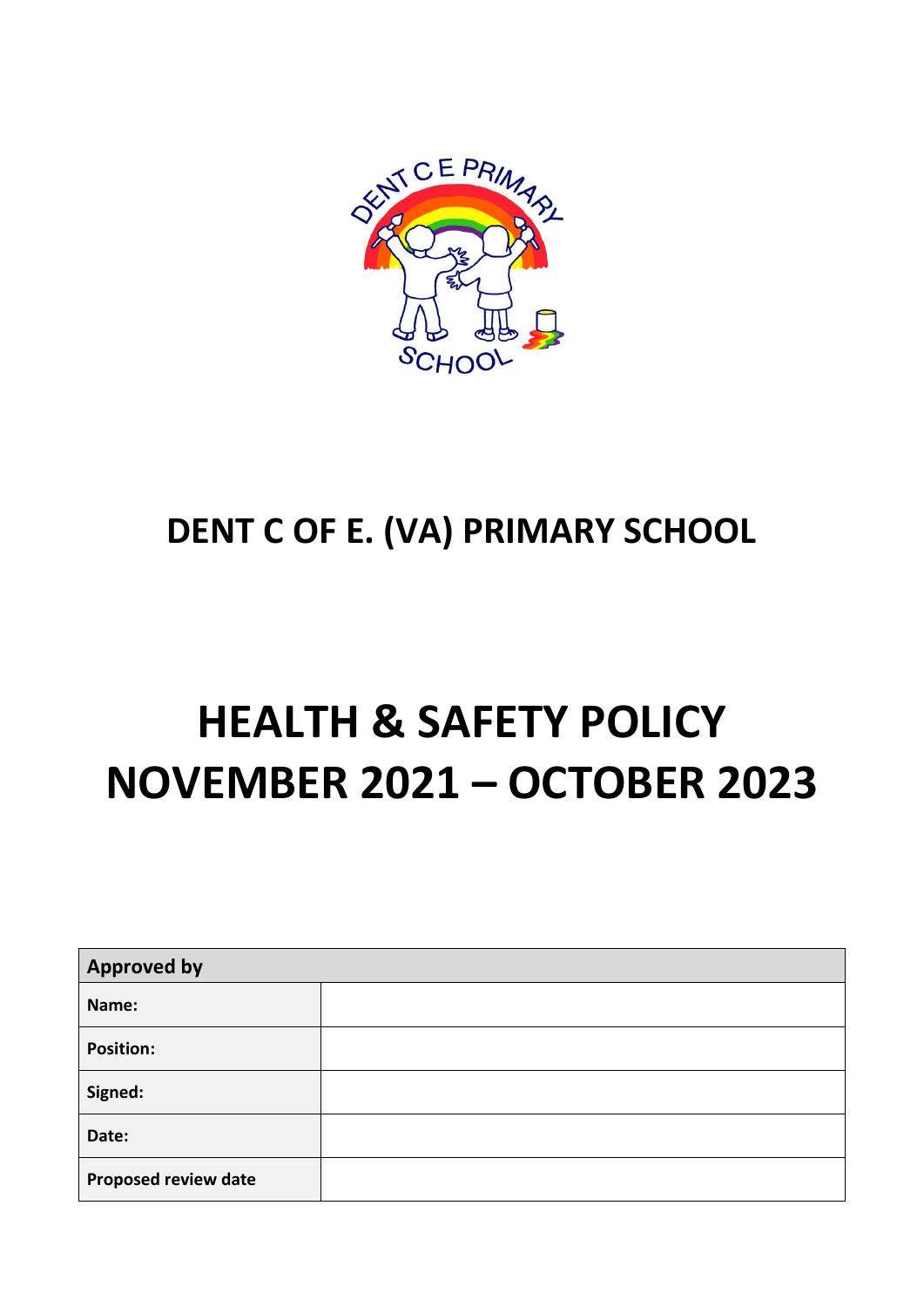## **2. REVIEW SHEET**

| <b>Version</b><br><b>Number</b> | <b>Version Description</b>    | <b>Date of Revision</b> |
|---------------------------------|-------------------------------|-------------------------|
| $\mathbf{1}$                    | P Summers - reviewed policy   | 19/05/2010              |
| $\overline{2}$                  | P Summers - reviewed policy   | 06/09/2011              |
| $\overline{3}$                  | N Edwards - reviewed policy   | 09/04/2013              |
| $\overline{a}$                  | N Edwards - reviewed policy   | 16/11/2015              |
| 5                               | N Edwards - reviewed policy   | 31/05/2018              |
| 6                               | D. Prescott - reviewed policy | 31/10/2021              |
|                                 |                               |                         |
|                                 |                               |                         |
|                                 |                               |                         |
|                                 |                               |                         |
|                                 |                               |                         |
|                                 |                               |                         |
|                                 |                               |                         |
|                                 |                               |                         |
|                                 |                               |                         |
|                                 |                               |                         |
|                                 |                               |                         |
|                                 |                               |                         |
|                                 |                               |                         |
|                                 |                               |                         |
|                                 |                               |                         |
|                                 |                               |                         |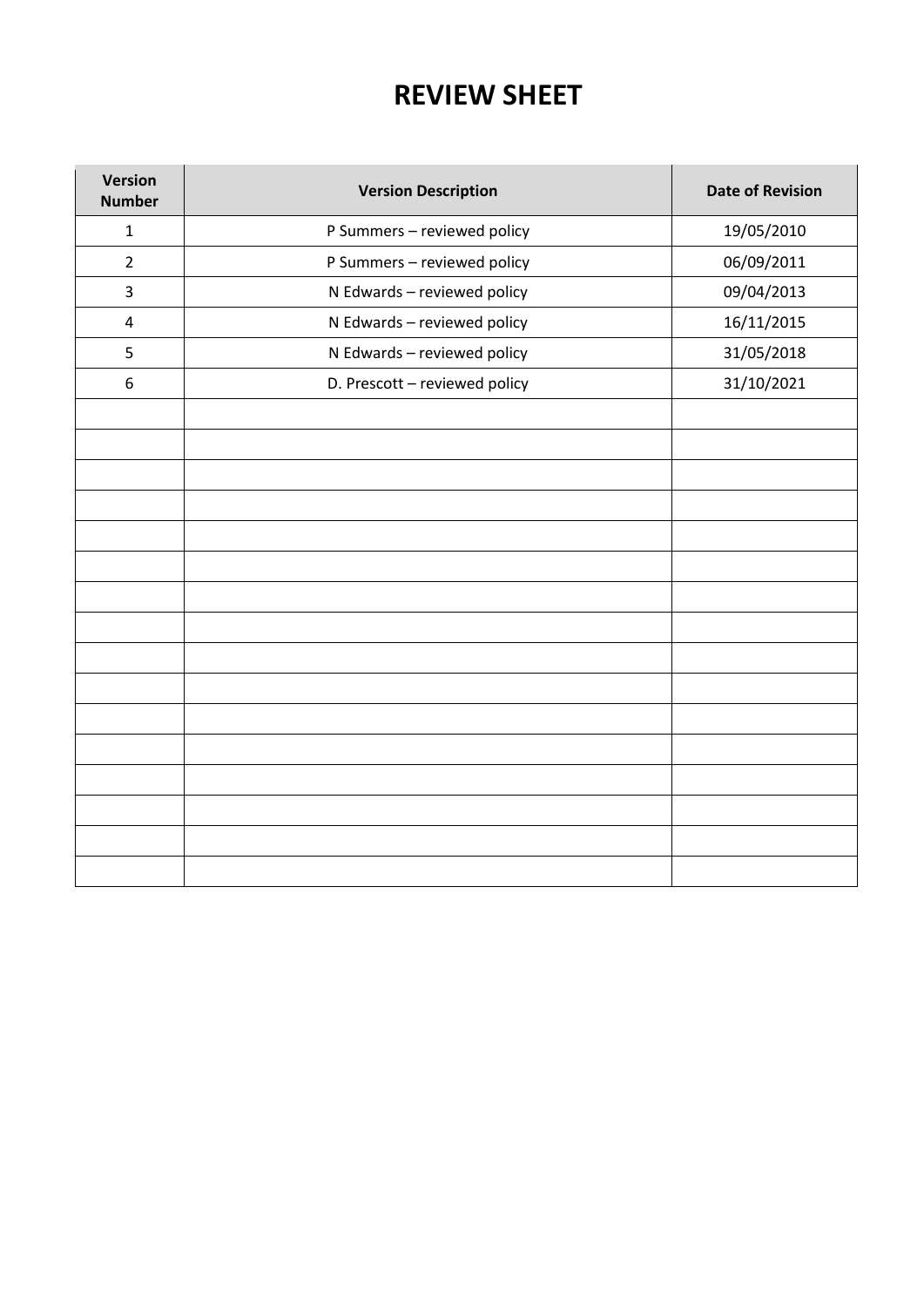#### **Contents**

|    | 2.1  |  |
|----|------|--|
|    | 2.2  |  |
|    | 2.3  |  |
|    | 2.4  |  |
|    | 2.5  |  |
|    | 2.6  |  |
|    | 2.7  |  |
|    | 2.8  |  |
|    | 2.9  |  |
|    | 2.10 |  |
|    | 2.11 |  |
|    | 2.12 |  |
|    | 2.13 |  |
| 3. |      |  |
|    | 3.1  |  |
|    | 3.2  |  |
|    | 3.3  |  |
|    | 3.4  |  |
|    | 3.5  |  |
|    | 3.6  |  |
|    | 3.7  |  |
|    | 3.8  |  |
|    | 3.9  |  |
|    | 3.10 |  |
|    | 3.11 |  |
|    | 3.12 |  |
|    | 3.13 |  |
|    | 3.14 |  |
|    | 3.15 |  |
|    | 3.16 |  |
|    | 3.17 |  |
|    | 3.18 |  |
|    | 3.19 |  |
|    | 3.20 |  |
|    | 3.21 |  |
|    | 3.22 |  |
|    | 3.23 |  |
|    | 3.24 |  |
|    | 3.25 |  |
|    | 3.26 |  |
|    | 3.27 |  |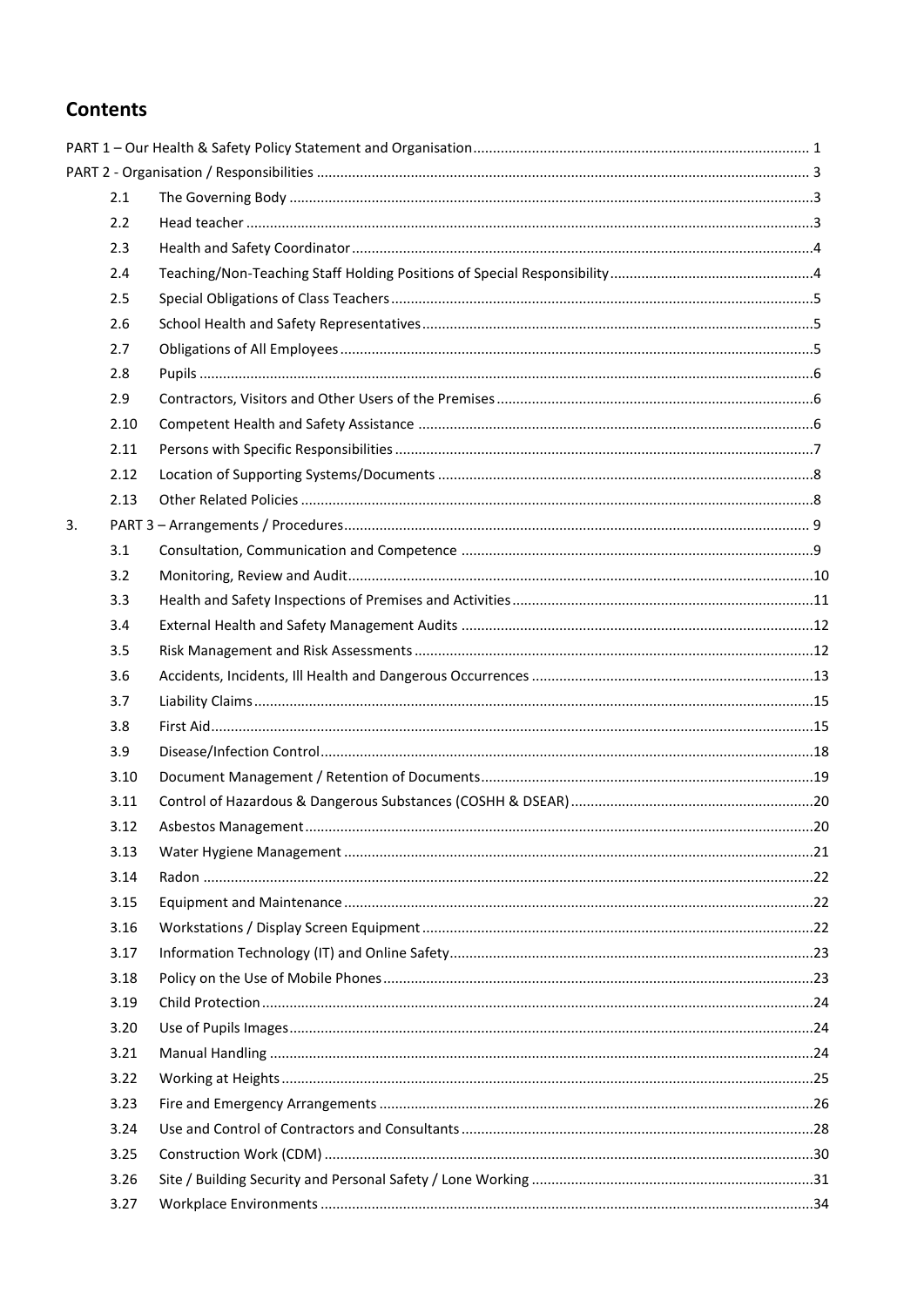| 3.28 |                              |  |
|------|------------------------------|--|
| 3.29 |                              |  |
| 3.30 |                              |  |
| 3.31 |                              |  |
| 3.32 |                              |  |
| 3.33 | <b>Bookmark not defined.</b> |  |
| 3.34 |                              |  |
| 3.35 | <b>Bookmark not defined.</b> |  |
| 3.36 | <b>Bookmark not defined.</b> |  |
| 3.37 |                              |  |
| 3.38 |                              |  |
| 3.39 |                              |  |
| 3.40 |                              |  |
| 3.41 |                              |  |
| 3.42 |                              |  |
| 3.43 |                              |  |
| 3.44 |                              |  |
| 3.45 |                              |  |
| 3.46 |                              |  |
| 3.47 |                              |  |
| 3.48 |                              |  |
| 3.49 | <b>Bookmark not defined.</b> |  |
| 3.50 | <b>Bookmark not defined.</b> |  |
| 3.51 |                              |  |
| 3.52 |                              |  |
|      |                              |  |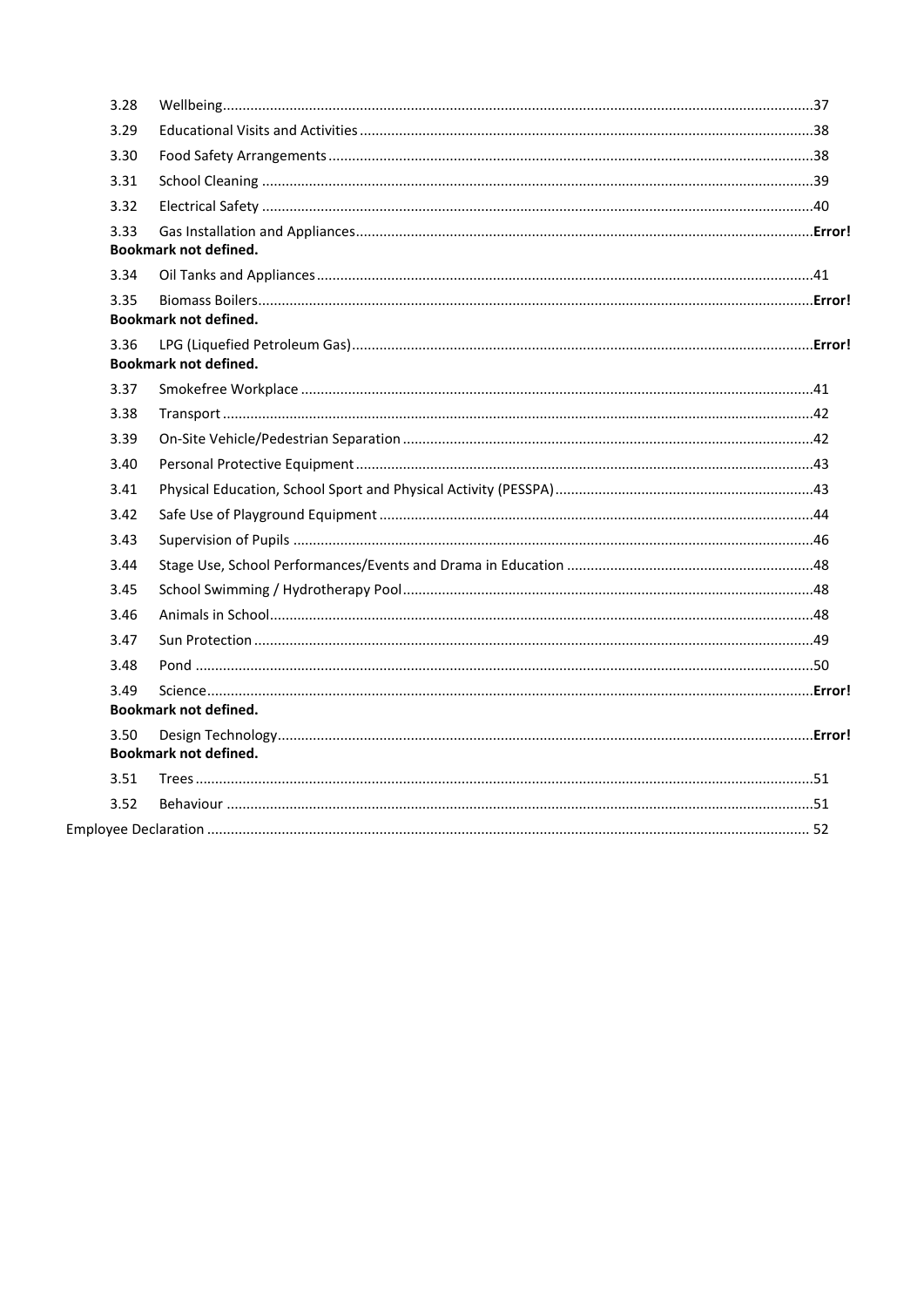## <span id="page-4-0"></span>**PART 1 – Our Health & Safety Policy Statement and Organisation**

We recognise and accept our legal and moral duties to provide for the health, safety and wellbeing of our employees, pupils and any other person who may be affected by our activities both at school and during off-site visits.

As the employer, the Governing Body retains overall responsibility for ensuring that suitable health and safety management systems are in place and for establishing suitable systems within school at a strategic level.

The Governing Body appoints Kym Allan Safeguarding, Health & Safety Consultants Ltd. (KAHSC) as the 'Competent person' to provide support, advice and guidance to the school on health, safety and welfare issues for both health and safety in school and for educational visits approval and notification. The school will access their expertise and guidance as required in the first instance.

Our health and safety performance contributes to the school's overall performance by helping to reduce injury, ill health, losses and liability, and we view our health and safety responsibilities as equally important to everything else we do. We are committed to continuous improvement in our health and safety performance and will ensure that sufficient resources are made available to achieve this.

We will ensure, so far as is reasonably practicable, that we provide safe premises and working environments, safe equipment and substances, safe activities and systems of work. We will provide suitable information, instruction, training and supervision to ensure we achieve and maintain excellent levels of health and safety. Legal compliance in all areas is deemed to be the minimum standard to be attained. We will establish suitable arrangements to deal with emergencies and school security.

Suitable and sufficient risk assessments will be used as a tool throughout our activities to ensure that our health and safety arrangements are adequate.

Everybody is expected to play their part and we recognise that, for health and safety management to be successful, all parties must be actively involved.

People are our key resource, not only our employees, but also the Governing Body, parents/carers, pupils, volunteers, contractors and any partner organisations we work with. To help ensure the active involvement of all parties, effective communication and consultation arrangements will be established through regular governor and staff meetings, communication with school unions, and through other arrangements including induction, health and safety noticeboards, and contractor control procedures. We will employ other methods to communicate our policy and arrangements as we deem appropriate.

The day-to-day responsibility for all school health, safety and welfare organisation and activity rests with the Head teacher. The School is represented by a trained Health and Safety Coordinator nominated by the Head teacher and empowered to act on their behalf. The Head teacher will ensure that the Governing Body and KAHSC are kept informed of accidents and any other relevant health and safety issues, and that competent health and safety advice is sought where required. The Head teacher will appoint others to specific roles and will delegate tasks which help to support the school's health and safety arrangements. Our specific organisation is outlined in Part 2 of this Policy which includes details of persons undertaking specific health and safety roles.

The School will prepare a Health and Safety Action Plan for monitoring improvement, which will be used as a working document, kept under regular review, and will prepare further written documentation to support this policy which will describe the specific arrangements made for health and safety. These specific arrangements can be made available on request. Wherever possible we will benchmark our performance against available data and seek to achieve continual improvement in performance. Health and safety performance will be documented as part of the school's Annual Health & Safety Management Review.

The Governing Body will establish suitable forums and procedures for discussing and sharing relevant health and safety information with staff and others, and for implementing the health and safety procedures applicable to the school.

Staff throughout the school have responsibility not only for their own health and safety but also for that of any pupils or others under their control. All employees are expected to cooperate and to contribute towards meeting excellent health and safety performance in all school activities.

Whilst adopting excellent health and safety standards is viewed positively and contributes to the overall performance of the school, failure to adopt adequate procedures will be taken very seriously. Where required appropriate disciplinary procedures will be implemented.

In order to ensure we are achieving adequate health and safety standards, arrangements will be put into place to monitor and review our own performance. These will include regular audits conducted by KAHSC Ltd., periodic monitoring of our health and safety arrangements by the Governing Body and nominated staff, regular inspection of our equipment and premises, and the monitoring of accident and work-related ill health data. Levels of workrelated accidents and ill health are deemed to be an indicator of management control and not necessarily the fault of individuals.

Wherever possible we will benchmark our performance against available data. Health and safety performance will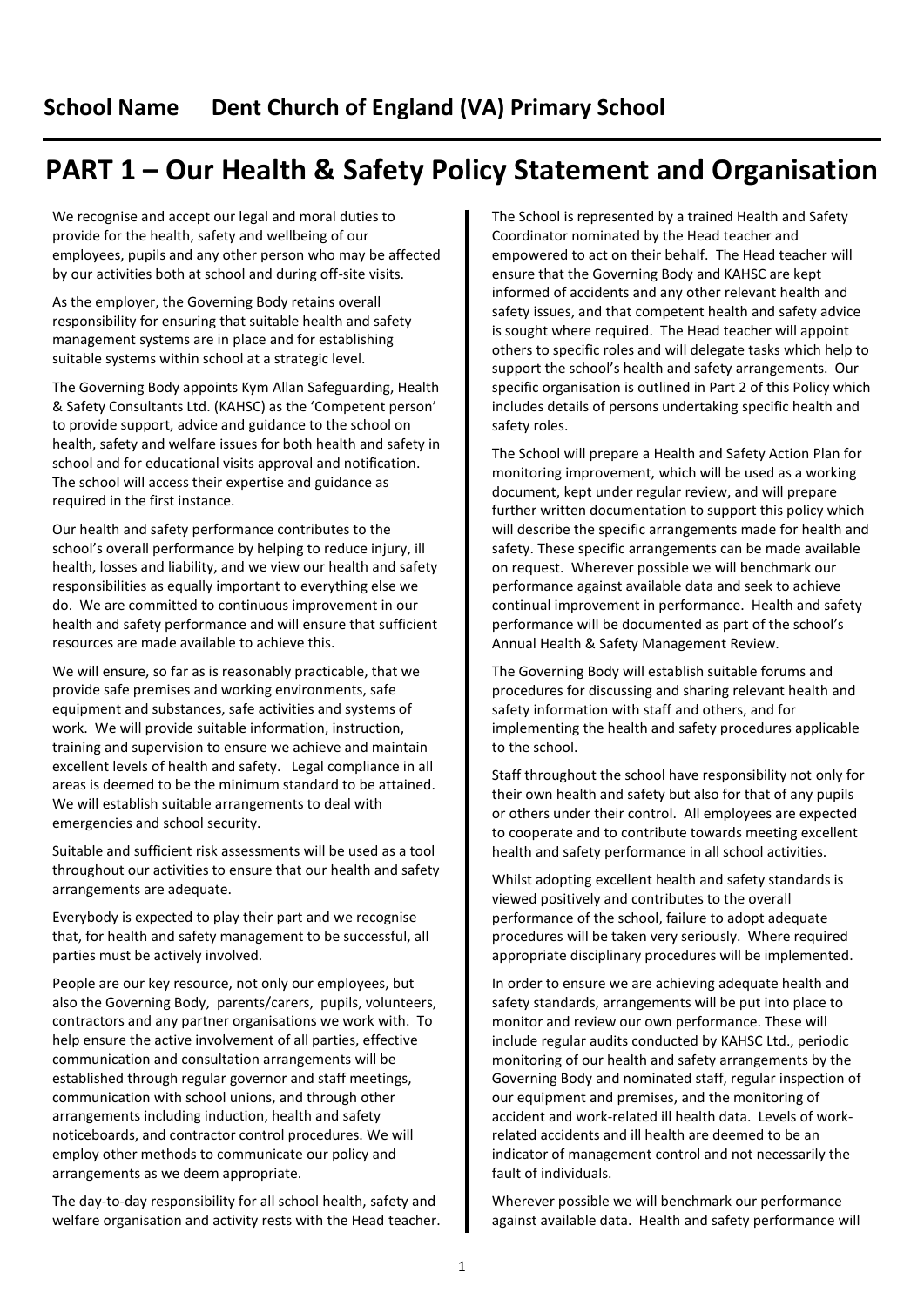be provided in an Annual Health and Safety Report, prepared by the Head teacher or nominated person, to the Governing Body with interim updates provided where deemed appropriate.

This statement of policy on health and safety at work is made in accordance with section 2(3) of the Health and Safety at Work Etc. Act 1974 and represents a summary of the school's

organisation and arrangements. This statement and the school's documented arrangements will be made freely available to all staff and other interested parties on request.

This policy statement and relevant arrangements will be reviewed at least biennially to ensure they remain effective and up to date.

# **Governing Body Head teacher Teachers Non-Teaching Staff Cleaner-In-Charge /Cook-In-Charge**

### **Health and Safety Organisation**

| <b>Chair of Governors:</b> | Mrs Kate Cairns   |       |
|----------------------------|-------------------|-------|
| Signature:                 |                   | Date: |
| <b>Head teacher:</b>       | Mr David Prescott |       |
| Signature:                 |                   | Date: |
| Date for review:           | November 2023     |       |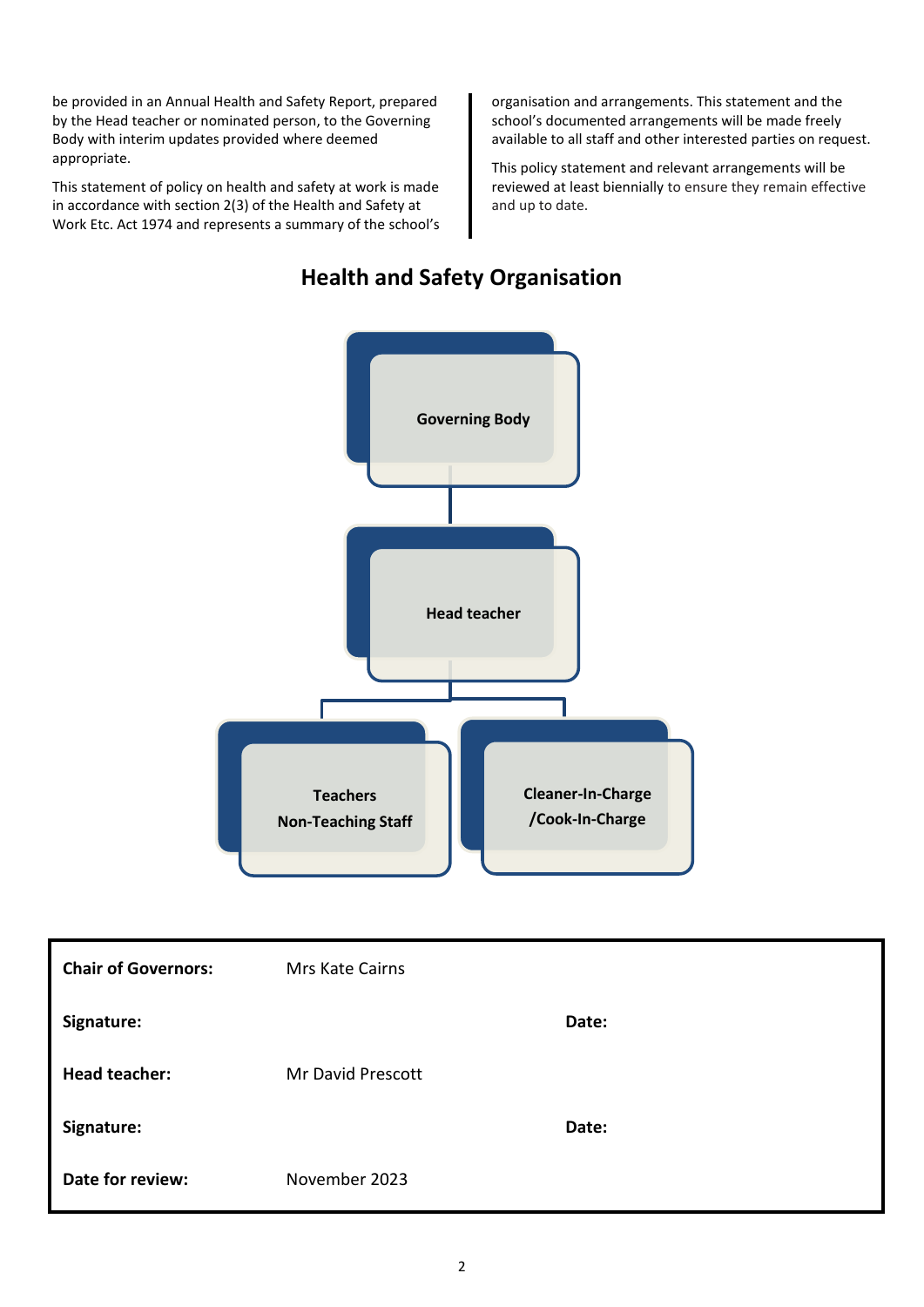## **PART 2 - Organisation / Responsibilities**

#### <span id="page-6-1"></span><span id="page-6-0"></span>**2.1 The Governing Body**

The Governors must visibly demonstrate a commitment to achieving a high standard of health and safety performance within the School and the development of a positive attitude to health and safety among staff and pupils. They are responsible for ensuring a Health and Safety Management System is in place which ensures:

- 1. a clear written policy statement is in place that states the organisation and arrangements for implementing the school Policy;
- 2. that they promote and monitor the execution and effectiveness of this Policy, within the resources made available to them;
- 3. that a review of the school's Health and Safety Policy takes place at least biennially (or more often if the need arises) and a review of performance takes place annually with action taken on the findings if necessary;
- 4. that the Head teacher is aware of and implements this Policy and that they are aware of their duties and responsibilities under the Health and Safety at Work etc. Act 1974 and its subordinate legislation;
- 5. that specific duties and functions for health, safety and welfare are allocated to individuals who should receive specific, relevant information and training in order to ensure competence;
- 6. that all staff are given the opportunity to receive training on health and safety matters and have sufficient experience, knowledge and training to perform the tasks required of them;
- 7. that all premises, plant and equipment are safe and properly maintained;
- 8. the involvement of everyone in making the Policy work;
- 9. that they specify who is responsible, and the arrangements for identifying hazards, undertaking risk assessments and implementing appropriate control measures;
- 10. that where resources are required in order to implement specific control measures, priority is given to those hazards presenting the highest risk;
- 11. that everyone has sufficient information about the risks they run and the preventative measures they should take to minimise the risks;
- 12. that health and safety performance is measured by the use of inspections, checks and the recording of accidents;
- 13. that proper documented health and safety objectives are established at each relevant function and level within the establishment and that such objectives are quantified wherever practicable;
- 14. that they consult their appointed competent Health and Safety Adviser in resolving any health, safety or welfare problems;
- 15. that they consult with properly appointed Union and non-Union staff representatives on issues relating to their members' health, safety and welfare and communicate with such staff representatives the outcome of any safety audits, inspections and risk assessments which may affect the working conditions and/or practices of staff within the school;
- 16. that they receive and act appropriately upon reports from the Head teacher, Children's Services and any other internal or external agencies.

#### <span id="page-6-2"></span>**2.2 Head teacher**

The day-to-day responsibility for all school health, safety and welfare organisation and activity rests with the Head teacher, who will:

- 1. assist the Governing Body with the production of an internal Policy document stating the organisational and other arrangements for implementing this Policy;
- 2. ensure that all members of staff have sufficient information, instruction and training to enable them to effectively carry out their duties and responsibilities as required by this Policy and legislation;
- 3. ensure that newly appointed staff, temporary staff and young workers receive sufficient information, instruction and training to enable them to effectively carry out their duties and responsibilities as required by this Policy, and the provisions of legislation;
- 4. be the focal point for reference on health, safety and welfare matters and give advice or indicate sources of advice. Any health and safety problems for which they are unable to provide a solution should be referred in the first instance to the Governing Body and/or KAHSC;
- 5. co-ordinate the implementation of the Governor's health, safety and welfare procedures in the school;
- 6. make clear any duties in respect of health and safety that are delegated to members of staff;
- 7. stop any practices or the use of any plant, tools, equipment, machinery, etc. considered to be unsafe, until satisfied as to their safety;
- 8. put in place procedures to monitor the health and safety performance of the school;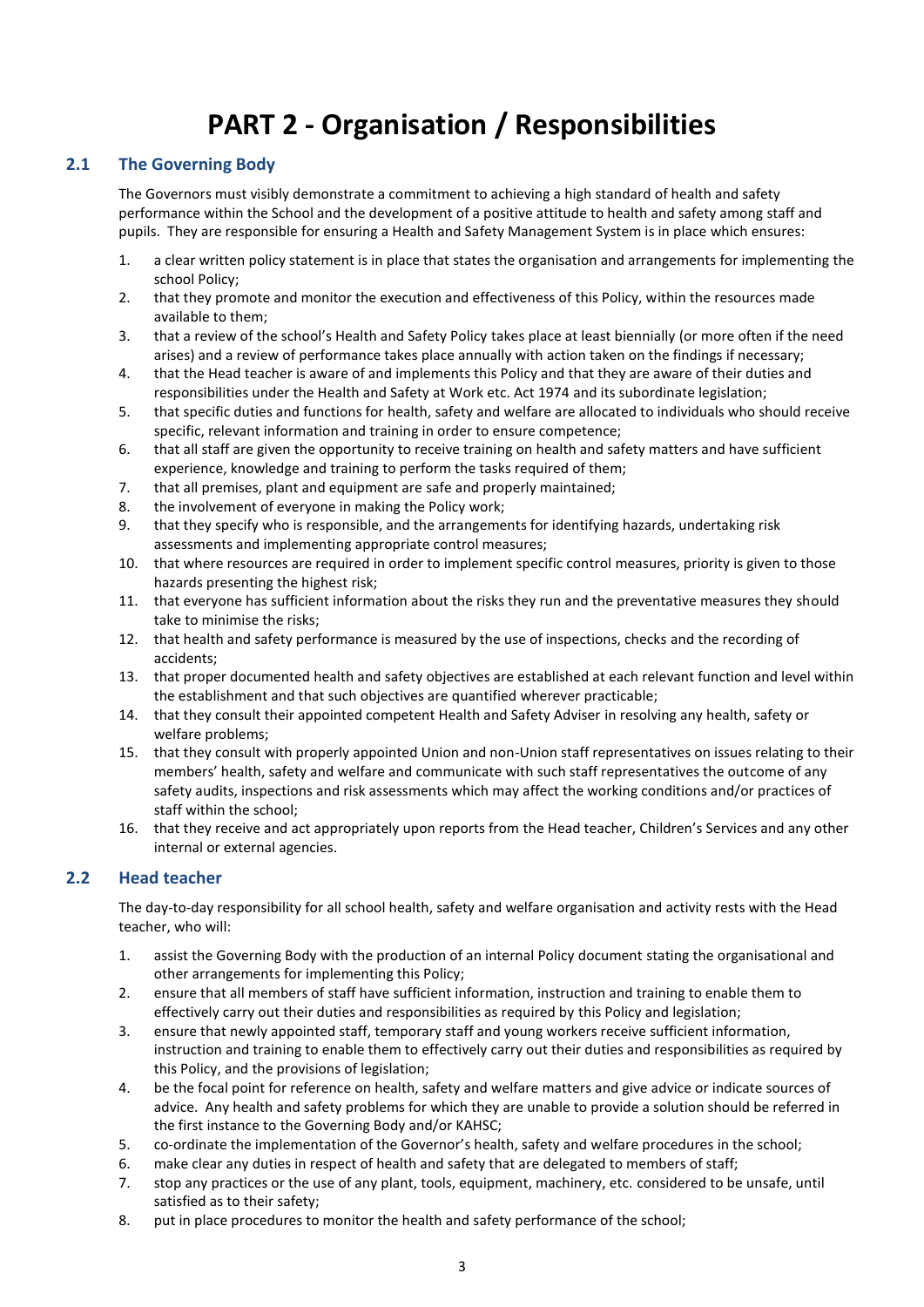- 9. arrange for risk assessments of the premises and working practices to be undertaken, recorded and reviewed on a regular basis, and ensure they are kept informed of accidents and hazardous situations;
- 10. put into place and actively monitor risk assessments and resulting procedures relating to the identification and management of work-related ill-health with specific emphasis on the identification and reduction of workrelated stress;
- 11. to receive and respond positively to health and safety problems reported to them by their staff and to generate co-operation from all employees under their direction;
- 12. ensure that all accidents are reported, investigated and any remedial actions required are taken or requested;
- 13. ensure that procedures and appropriate contacts with external services are established and are in place for all individuals to follow in the case of situations presenting serious and imminent danger;
- 14. review from time to time the emergency procedures, the provision of first aid and risk assessments;
- 15. review regularly, the dissemination of health and safety information in the school paying particular attention to newly appointed and temporary staff, volunteer helpers, students and other users of the premises;
- 16. ensure that all equipment used in the school is adequately maintained and inspected in accordance with the law and procedures contained in KAHSC Safety Series;
- 17. report to the Governing Body at least annually on the health and safety performance of the school;
- 18. co-operate with and provide the necessary facilities for properly appointed Trade Union Safety Representatives;
- 19. consult as appropriate, with staff on issues relating to their health, safety and welfare, and communicate the outcome of any safety audits, inspections and risk assessments which may affect the working conditions and/or practices of those staff;
- 20. ensure that contractors on the site are made aware of this Policy and the school's internal Policy and that health and safety matters are formally discussed at any pre-contract site meetings;
- 21. ensure, as far as is reasonably practicable, that the health, safety and welfare of pupils/students, visitors and members of the public are safeguarded.
- 22. Where the head teacher is also the Health & Safety Coordinator they will fulfil both sets of responsibilities.

#### <span id="page-7-0"></span>**2.3 Health and Safety Coordinator**

The School Health and Safety Co-ordinator has been trained in health and safety in order to ensure competence and has the following duties:

- 1. to co-ordinate and manage the risk assessment process for the school and to ensure that where control measures are required, requests for funding are fed into the Management System;
- 2. to identify and manage via the risk assessment process, a whole school approach to work related ill-health, with a particular focus on stress related absence;
- 3. to ensure general workplace monitoring inspections are carried out;
- 4. to make provision for the inspection and maintenance of work equipment throughout the school and ensure adequate records are kept;
- 5. to advise the Head teacher on situations or activities which are potentially hazardous to the health, safety and welfare of staff, pupils and visitors;
- 6. to maintain continuing observations throughout the school and make relevant comment to the Head teacher, the Head of a Department or a member of staff, as appropriate, if any unsatisfactory situation is observed;
- 7. to ensure that staff are adequately instructed in health, safety and welfare matters in connection with their specific work place and the school generally;
- 8. to ensure that adequate records are kept of specific health, safety and induction training;
- 9. to ensure that health and safety advice and information received by the school are disseminated in such a way that all appropriate staff have access to such information;
- 10. undertaking any other functions devolved to them by the Head teacher or Governing Body.

Co-ordinators are given the required non-contact time in order that they may carry out their duties accordingly.

23. Where the Health & Safety Coordinator is also the Head teacher they will fulfil both sets of responsibilities.

#### <span id="page-7-1"></span>**2.4 Teaching/Non-Teaching Staff**

#### These staff :

1. have a general responsibility for the application of the school's Health and Safety Policy to their own department or area of work and are directly responsible to the Head teacher for the application of the health, safety and welfare procedures and arrangements;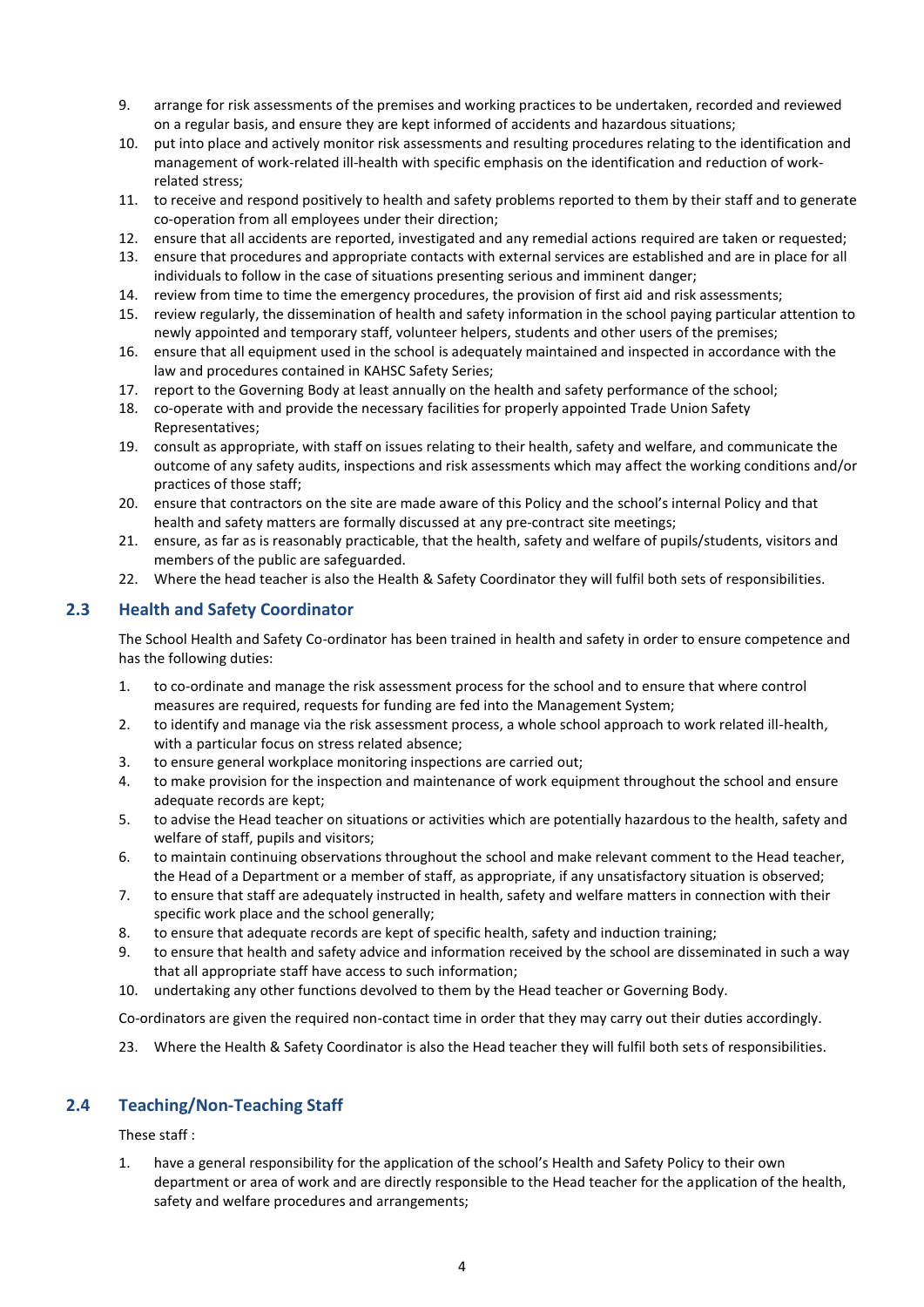- 2. establish and maintain safe working procedures including arrangements for ensuring, so far as is reasonably practicable, the absence of risks to health and safety in connection with the use, handling, storage and transport of articles and substances;
- 3. resolve health, safety and welfare problems members of staff may refer to them, or refer to the Head teacher or Health and Safety Coordinator any problems for which they cannot achieve a satisfactory solution within the resources available to them;
- 4. carry out regular health and safety risk assessments of the activities for which they are responsible, ensuring that staff involved in such activities are made fully aware of the relevant control measures, and submit reports to the Head teacher or the Health and Safety Co-ordinator;
- 5. in accordance with the school policy carry out risk assessments and monitor outcomes in relation to individual cases of work related ill-health as and when these are brought to the manager's attention or are identified in individual members of staff;
- 6. carry out regular inspections of their areas of responsibility to ensure that equipment, furniture and activities are safe and record these inspections where required;
- 7. ensure that all staff under their control are familiar with national and local guidance and the KAHSC Safety Series, if issued, for their area of work;
- 8. ensure, so far as is reasonably practicable, the provision of sufficient information, instruction, training and supervision to enable other employees and pupils to avoid hazards and contribute positively to their own health and safety;
- 9. where appropriate, ensure relevant advice and guidance on health and safety matters is sought either from National Bodies of particular subjects, KAHSC, or others;
- 10. investigate any accidents that occur within their sphere of responsibility, ensuring that the appropriate recording and reporting procedures are followed;
- 11. prepare an annual report for the Head teacher on the health and safety performance of their department or area of responsibility.

#### <span id="page-8-0"></span>**2.5 Special Obligations of Class Teachers**

The health and safety of pupils in classroom and physical education areas is the responsibility of class teachers. Class teachers are expected to:

- 1. exercise effective supervision of the pupils and to know the emergency procedures in respect of fire, first aid and other emergencies, and to carry them out;
- 2. follow the particular health and safety measures to be adopted in their own teaching areas as laid down in the relevant National Guidelines or the KAHSC Safety Series and website guidance, if issued, and to ensure that they are applied;
- 3. give clear oral and written instructions and warnings to pupils as often as necessary;
- 4. follow safe working procedures personally;
- 5. require the use of protective clothing and guards where necessary;
- 6. make recommendations to their Head teacher or Health and Safety Coordinator on health and safety equipment and on additions or necessary improvements to plant, tools, equipment or machinery;
- 7. integrate all relevant aspects of safety into the teaching process and, if necessary, give special lessons on health and safety;
- 8. avoid introducing personal items of equipment (electrical or mechanical) into the school without prior authorisation;
- 9. report all accidents, defects and dangerous occurrences to their Head teacher or line manager;
- 10. report any situations which are causing or are likely to cause work related ill-health and work with Senior Managers to bring about a successful resolution to issues raised.

#### <span id="page-8-1"></span>**2.6 School Health and Safety Representatives**

The Governing Body and Head teacher recognise the role of Health and Safety Representatives appointed by a recognised trade union or staff. Health and Safety Representatives will be allowed reasonable opportunities to investigate accidents and potential hazards, pursue employee complaints and carry out school inspections within directed time. They are also entitled to certain information, for example, about accidents, and to paid time off to train for and carry out their health and safety functions. They are not part of the management structure (unless officially invited to be so) and are not carrying out the duties on behalf of the Head teacher or Governing Body.

#### <span id="page-8-2"></span>**2.7 Obligations of All Employees**

Notwithstanding any specific duties that may have been delegated to them, all employees must:

1. make themselves familiar with the contents of this Policy;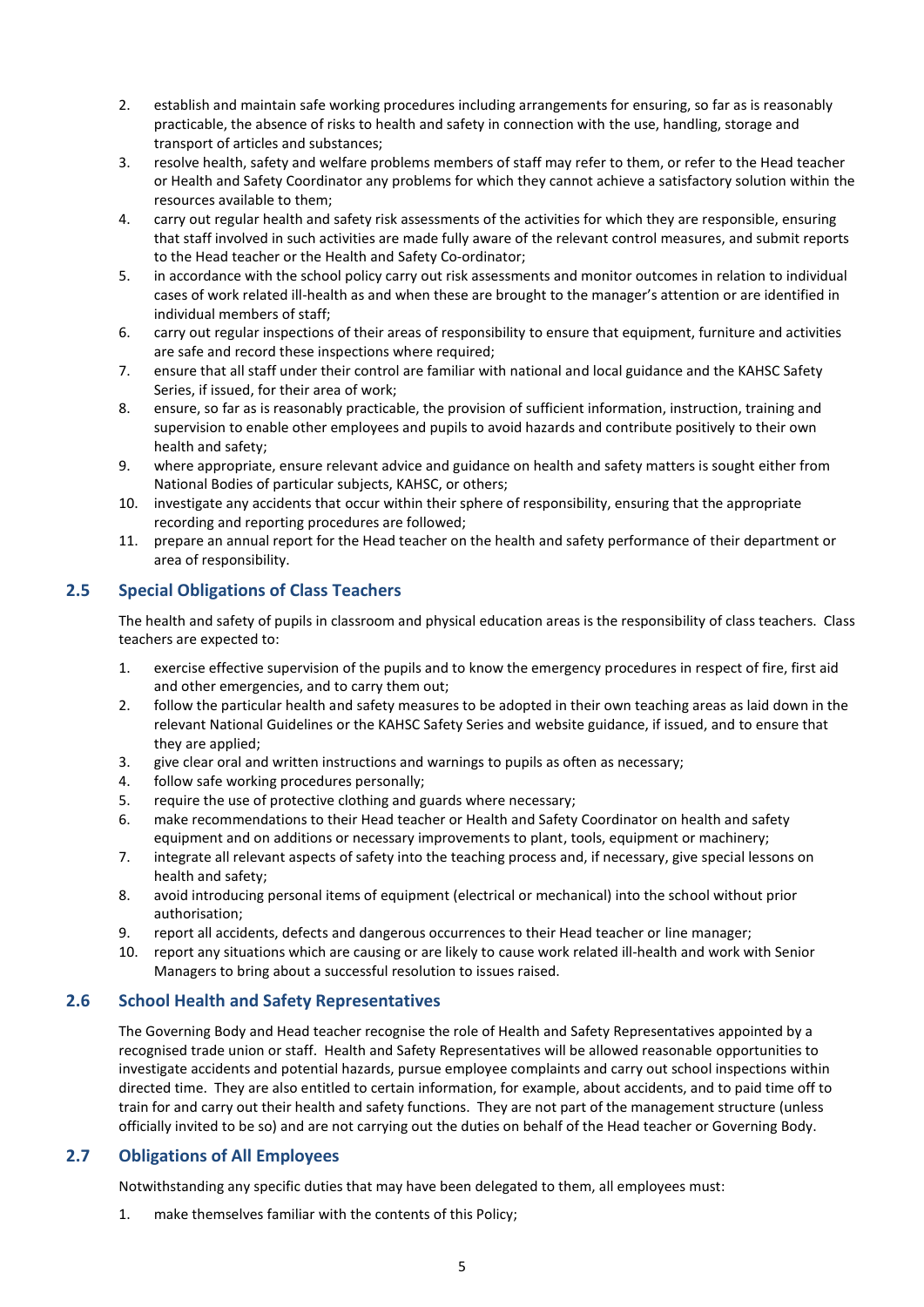- 2. keep up-to-date with all current safety requirements and/or safety advice that affect their particular area of work, and seek competent advice if required;
- 3. comply with any control measures put in place as a result of Risk Assessments carried out;
- 4. act in the course of their employment with due care for the health, safety and welfare of themselves and others;
- 5. observe all instructions on health and safety issued by School or any other person delegated to be responsible for a relevant aspect of health and safety;
- 6. take heed of any instruction and/or training received on the use of equipment, machinery, dangerous substance or safety device;
- 7. use and maintain correctly, in accordance with any instruction and/or training received, all personal protective equipment issued;
- 8. report every accident, injury and, where appropriate, near miss using the agreed procedures and the appropriate documentation;
- 9. co-operate with other persons to enable them to carry out their health and safety responsibilities and/or statutory duties;
- 10. inform their Line Manager of any shortcomings they consider to be in the school's health and safety arrangements;
- 11. exercise good standards of housekeeping and cleanliness;
- 12. know and apply the procedures in respect of fire, first aid and other emergencies;
- 13. co-operate with the appointed Trade Union Health and Safety Representative and the Enforcement Officers of the Health and Safety Executive.

Failure to exercise reasonable care for the safety of oneself, fellow employees or members of the public; to cooperate with the Governors on health and safety matters; or the misuse of safety equipment provided may justify disciplinary action being taken against the employee concerned.

#### <span id="page-9-0"></span>**2.8 Pupils**

Pupils, in accordance with their age and aptitude, are expected to:

- 1. exercise personal responsibility for the health and safety of themselves and others;
- 2. observe standards of dress consistent with safety and/or hygiene;
- 3. observe all the health and safety rules of the school and in particular the instructions of staff given in an emergency;
- 4. use and not wilfully misuse, neglect or interfere with things provided for his/her health and safety.

#### <span id="page-9-1"></span>**2.9 Contractors, Visitors and Other Users of the Premises**

Contractors, visitors and other users of the premises are required to observe the health, safety and welfare rules of the school. In particular, parents and other volunteers helping out in school, including those associated in self-help schemes are made aware of the health and safety policy applicable to them by the teacher to whom they are assigned.

Where the school buildings are let/hired out to other users, those users should be informed of, and familiarise themselves with, emergency evacuation and accident reporting procedures. These form part of the school Lettings Arrangements/Conditions of Hire.

#### <span id="page-9-2"></span>**2.10 Competent Health and Safety Assistance**

Without detracting from the primary responsibility of the governors and staff for ensuring safe conditions of work, and in compliance with the Management of Health and Safety at Work Regulations 1999, the School will secure, competent assistance in applying the provisions of health and safety law where it is necessary to assist management in that task. **Kym Allan Safeguarding, Health and Safety Consultants Ltd. (KAHSC)** have been appointed to provide such competent assistance [\(www.kymallanhsc.co.uk\)](http://www.kymallanhsc.co.uk/):

| Kym Allan Safeguarding, Health & Safety Consultants Ltd. |              |
|----------------------------------------------------------|--------------|
| 3-4 Citadel Row                                          |              |
| Carlisle                                                 |              |
| Cumbria, CA3 8SQ                                         |              |
| Tel No. (Office hours & 24 hour emergencies):            | 01228 210152 |
| Fax:                                                     | 01228 210153 |
| Mobile:                                                  | 07909 484449 |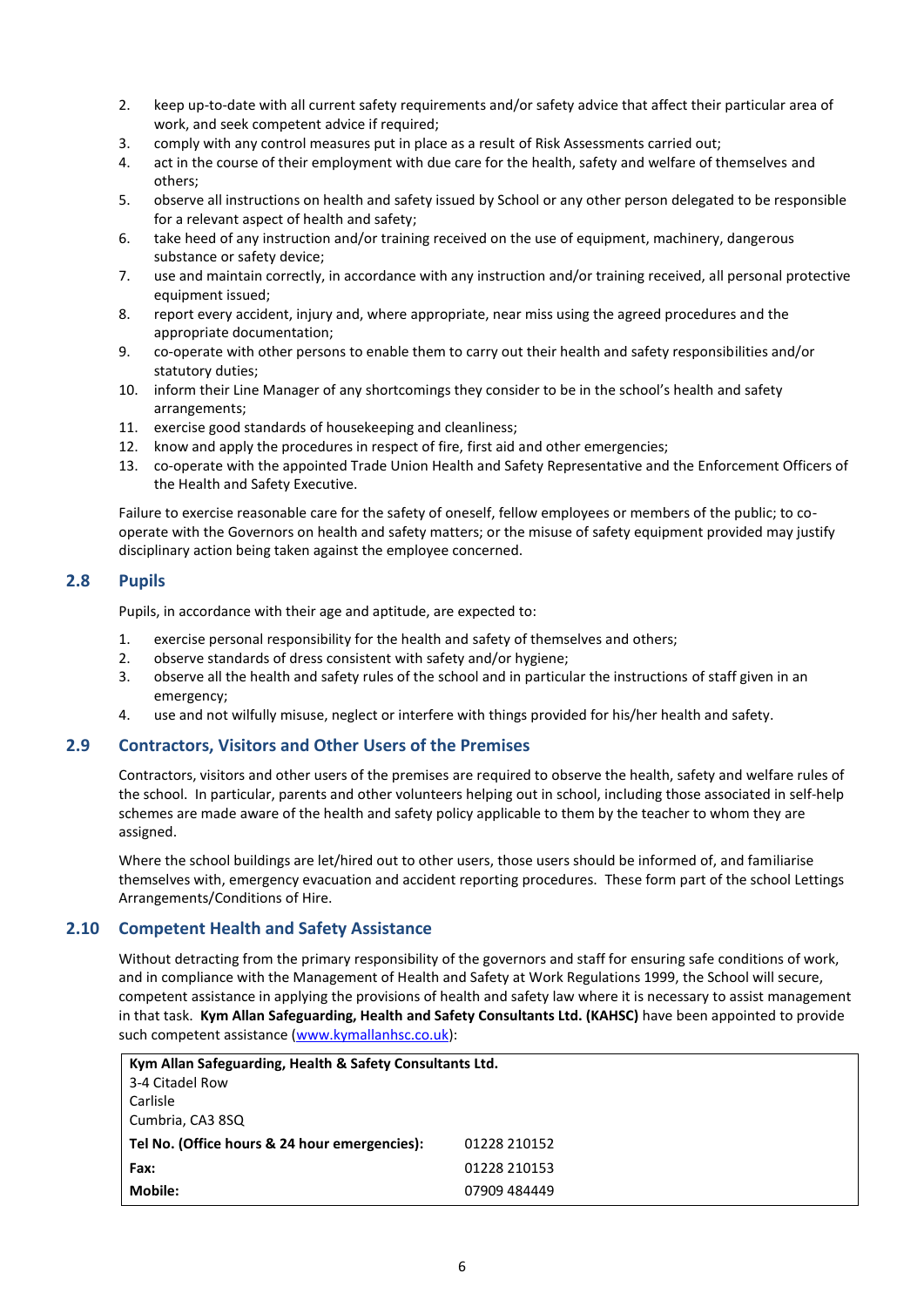| <b>Name</b>            | <b>Title</b>                             | <b>Email</b>                      |
|------------------------|------------------------------------------|-----------------------------------|
| Kym Allan              | Director                                 | kym@kymallanhsc.co.uk             |
| Helen Blamire          | Safeguarding, Health & Safety Consultant | helen.blamire@kymallanhsc.co.uk   |
| Penny Gosling          | Safeguarding, Health & Safety Consultant | penny.gosling@kymallanhsc.co.uk   |
| Laura Sim              | <b>Business Support Administrator</b>    | laura.sim@kymallanhsc.co.uk       |
| Courtney Allan         | <b>Business Support Administrator</b>    | courtney.allan@kymallanhsc.co.uk  |
| <b>Gordon Hastings</b> | Health & Safety Consultant               | gordon.hastings@kymallanhsc.co.uk |

*Further Assistance and guidance can be sought from:*

| Cumbria                                                  |                                                                  |  |
|----------------------------------------------------------|------------------------------------------------------------------|--|
| <b>Cumbria Safeguarding Children Partnership (CSCP):</b> | <b>Public Health England (PHE)</b>                               |  |
| Tel: 01228 226898                                        | <b>Cumbria and Lancashire Health Protection Team</b>             |  |
| Email: CSCP@cumbria.gov.uk                               | $(HPT)$ :                                                        |  |
| Website:                                                 | Lancashire County Council                                        |  |
| https://www.cumbriasafeguardingchildren.co.uk/           | Pitt Street Reception County Hall                                |  |
| Concerns about a child: Cumbria Safeguarding Hub         | Preston<br>PR18XB                                                |  |
| Tel: 0333 240 1727                                       |                                                                  |  |
| <b>Email:</b> safeguardinghub.fax@cumbria.gov.uk         | Tel: 0344 225 0562 option 2<br>Fax: 01772 251789                 |  |
| <b>DO</b> (formerly LADO)                                |                                                                  |  |
| Tel: 03003 033892                                        | Out of office: 0151 434 4819                                     |  |
| Email: lado@cumbria.gov.uk                               | <b>Cumbria Education IPC Team</b>                                |  |
| <b>Early Help Team</b>                                   | Point of contact for Head teachers to notify Cumbria             |  |
| Tel: 03003 033896                                        | County Council Public Health of any confirmed cases of           |  |
| Email: early.help@cumbria.gov.uk                         | COVID-19 in the setting or for queries about suspected<br>cases. |  |
|                                                          | EducationIPC@cumbria.gov.uk (Mon-Fri)<br>Email:                  |  |

#### <span id="page-10-0"></span>**2.11 Persons with Specific Responsibilities**

The Governing Body and Head teacher have delegated certain tasks and roles to the following:

- The Health and Safety Co-ordinator Mr David Prescott
- The Health and Safety Governor(s) Andy Allison
- Workplace First Aiders David Prescott, Kim Moss, Mandy Robinson,, Rosie James
- Paediatric First Aiders David Prescott, Molly Wray,
- Other First Aiders (if any) Jill Mitchell
- Person responsible for ensuring first aid boxes remain stocked Mandy Robinson
- Site Security issues, CCTV David Prescott and governors
- Defects are to be reported to –David Prescott and Gwynneth Cheetham
- Organisation for equipment repairs, maintenance and routine servicing Gwynneth Cheetham
- Training and Development Coordinator (H&S) David Prescott and Gwynneth Cheetham
- Asbestos Coordinator, responsible for visual inspection and the recording of termly condition monitoring Sally Bansor
- Coordinator of Risk and COSHH Assessments is Gwynneth Cheetham, Sally Bansor and Nicola Crawford
- The person responsible for ensuring that all persons working in school undergo suitable recruitment and vetting checks – David Prescott
- Designated Safeguarding Lead (DSL) is David Prescott and deputy DSL(s) Mandy Robinson
- Educational Visits Co-ordinator David Prescott
- The Responsible Person for Fire Safety -David Prescott
- The Fire Safety Manager (person in charge in an emergency) David Prescott and deputy Gwynneth Cheetham
- Fire Wardens All staff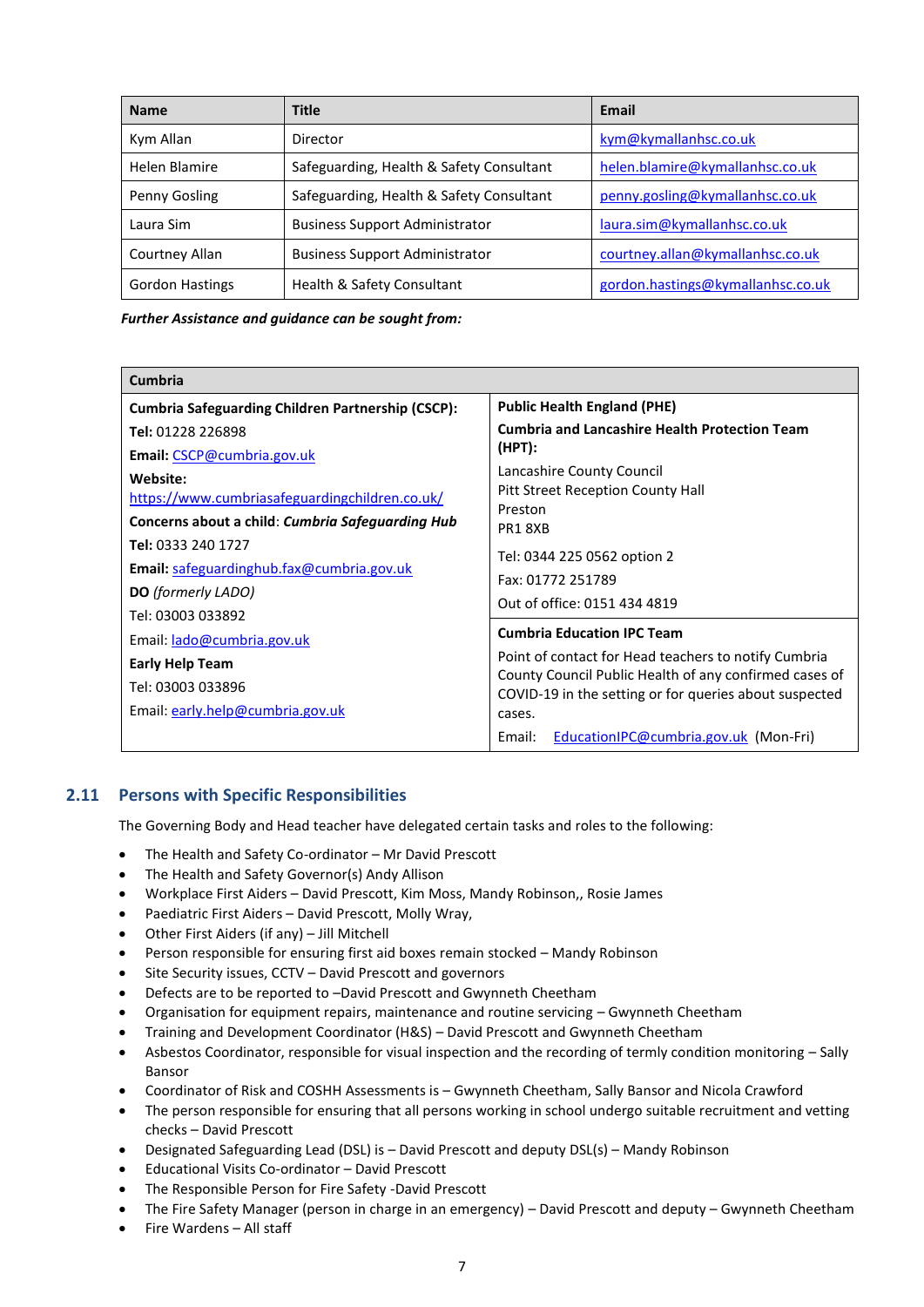- Person responsible for testing/checking the fire alarm/emergency lighting/fire extinguishers etc. and maintaining the Fire Log Book – Sally Bansor and Gwynneth Cheetham
- Holder of accident/incident records, pupil accident book and official site accident book David Prescott
- The person(s) responsible for undertaking accident investigations David Prescott
- Ladder register is maintained by Sally Bansor
- PE and fixed playground equipment in-house visual inspections Sally Bansor

#### <span id="page-11-0"></span>**2.12 Location of Supporting Systems/Documents**

In order to effectively implement our health and safety arrangements, we refer to a variety of supporting internal and external documents and procedures. This section outlines where you can access key documents and information in school.

#### *Location of Key Documentation*

- Displayed H&S Policy Statement and Arrangements Staff Room
- Defect reporting system/book Office
- General School Risk Assessments Office
- Pupils' Accident Book Classrooms plus office
- Official Accident Book is held in Office
- A list of pupils with specific medical conditions/needs is held in Office
- Archived health and safety documents/records are held in Office
- Emergency / Fire Evacuation Plans Office and around school
- Maintenance and servicing records (Building Register) Building Register Office
- Asbestos Management Plan (including Asbestos Register) Buildings Register Office
- Water Hygiene Risk Assessment Buildings Register Office

#### <span id="page-11-1"></span>**2.13 Other Related Policies**

This policy should be read in conjunction with other related school policies and procedures including :

- Child Protection Policy and procedures
- Procedures for Protecting Children when Contractors are Working in Educational Settings
- Code of Conduct for adults visiting or working on a school site (leaflet)
- Recruitment Selection and Pre-Employment Vetting Policy & procedures including the Single Central Record
- Online Safety Policy and procedures
- Whole School Behaviour Policy and procedures
- **Exclusions Policy**
- Code of Conduct for Staff & Other Adults
- Positive Handling, Support and Physical Intervention Procedures
- Relationships and Sex Education Policy
- Single Equality Scheme/Objectives
- Guidance on the Use of Photographic Images
- School Drug Policy
- Supporting Pupils with Medical Conditions Policy and procedures
- Intimate Care Procedures
- Educational Visits Procedures
- Attendance Arrangements
- Data Protection Policy
- Special Educational Needs Information Report/Policy
- Missing Child Procedures
- First Day Calling Procedures
- Emergency Plan(s) including Lockdown procedures
- Risk Assessments
- Premises Management including security measures, formal inspections and Buildings Register
- Accessibility Plan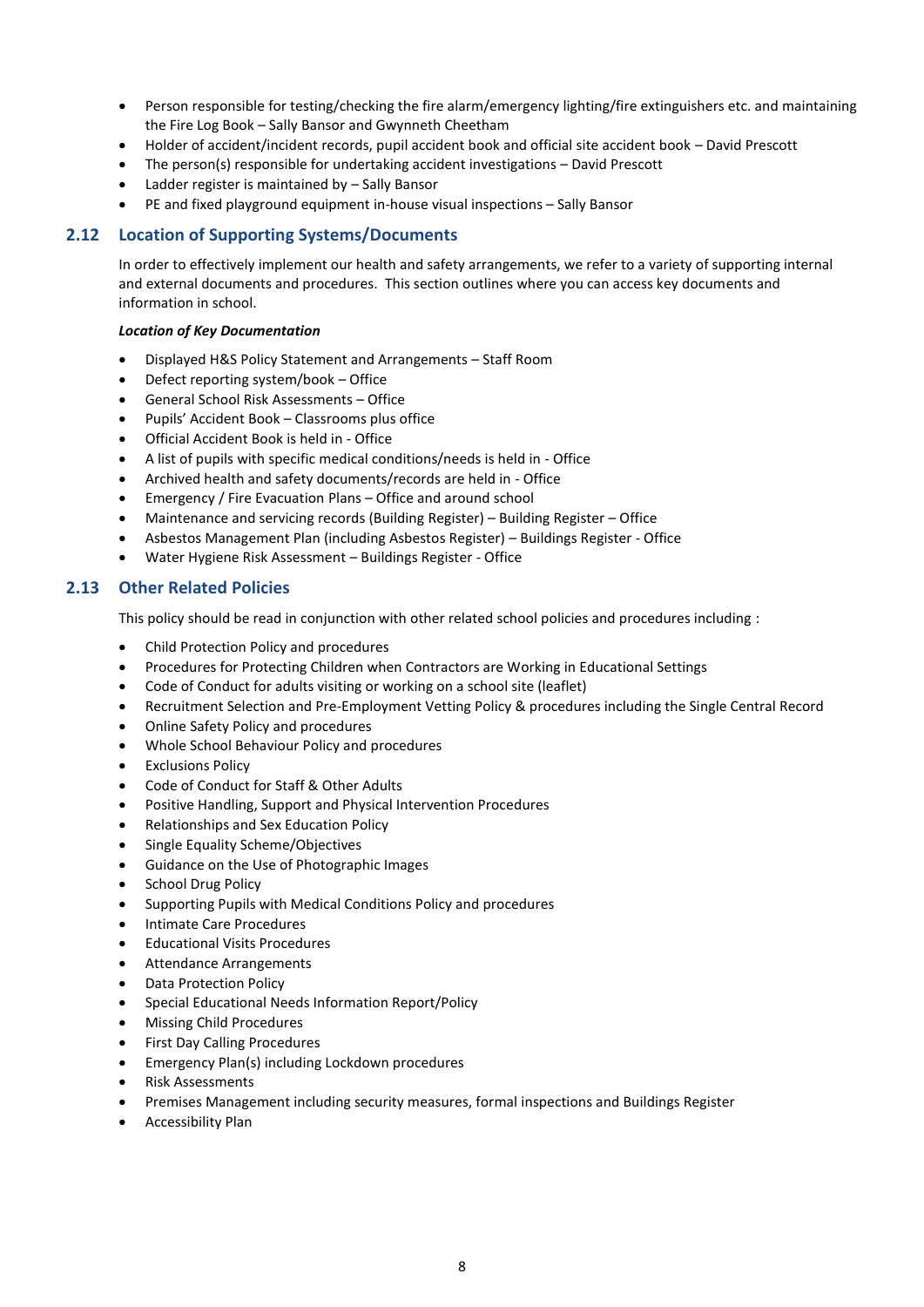## **3. PART 3 – Arrangements / Procedures**

<span id="page-12-0"></span>The procedures which follow will be adhered to at all times, but we recognise that amendments or additions may be required in order to support those directly affected by pandemics for example. Any variations to this Policy in relation to pandemics will be held in separate risk assessments, policies/procedures and where necessary, Addendums produced.

#### <span id="page-12-1"></span>**3.1 Consultation, Communication and Competence**

#### *Consultation*

The School recognises the contribution which employees and pupils are able to make towards health and safety in their workplace and will co-operate and consult with employees and pupils as necessary. If a decision involving work equipment, processes or organisation could affect the health and safety of our staff, we will allow time to give them, or their representatives, the chance to express their views, and take account of these views before reaching a decision. Consultation with staff will be carried out on all matters relating to health and safety at work either collectively or direct with individuals.

The Governing Body will recognise, co-operate and consult with properly appointed Health and Safety Representatives to enable them to fulfil their statutory functions and ensure that effective arrangements are in place for consultation and communication with staff within school. Provision will be made for specific staff safety committees where requested and they will be provided with the facilities and assistance they may reasonably require to carry out their functions. At the present time, the school does not have an appointed Trade Union or Staff Appointed Health and Safety Representative

The relevant Governor sub-committee meets regularly to discuss health, safety and welfare and safeguarding issues affecting staff, pupils or visitors. Action points from meetings are brought forward for review by school management.

#### *Communication*

The School will provide all employees (including trainees and those on fixed term contracts) with comprehensible and relevant information on the risks to their health and safety identified by risk assessments and the preventive and protective measures required to prevent accident, injury or loss.

Agency workers and seconded workers are treated as employees under health and safety legislation and we will ensure that these employees have appropriate induction and are informed likewise of hazards and risks associated with the working environment.

Information supplied will be pitched appropriately, given the level of training, knowledge and experience of the employee. It will also be provided in a form which takes account of any language difficulties or disabilities. For employees with little or no understanding of English, or who cannot read English, we may need to make special arrangements. These could include providing translation, using interpreters, or replacing written notices with clearly understood symbols or diagrams.

While any child (below minimum school leaving age) or Young Person (under 18) is at work i.e. on work experience from another school, a trainee or employed, the requirements to provide information are the same as for other employees. There is however an extra requirement on the employer to provide the parents/carers of children at work with information on the key findings of the risk assessment and the control measures taken, before the child starts work. Children on work experience will also receive formal Health and Safety Induction.

Kym Allan Safeguarding, Health and Safety Consultants Ltd. (KAHSC) provides competent health and safety advice to the School and is responsible for keeping the school up to date on all health and safety matters of relevance. The Health & Safety Coordinator is responsible for ensuring that all new information supplied by KAHSC is effectively communicated to the relevant target audience.

Information and/or advice on matters relating to the health, safety and welfare of employees will generally be circulated via staff meetings unless it is of immediate importance to any individual employee or group of employees. Health and safety will be a standing item on the agenda of staff meetings and Governor meetings.

Additions and alterations to the Policy, which is a working document, will be circulated to staff promptly.

#### *Safety Signs & Notices*

Where a risk assessment indicates that, having adopted all appropriate precautions, risks cannot be adequately controlled except by the provision of appropriate safety signs, then such signs will be provided. Appropriate signs will be displayed and will be easy to follow; a Health and Safety information notice board will be provided/maintained and a Health and Safety Law poster displayed.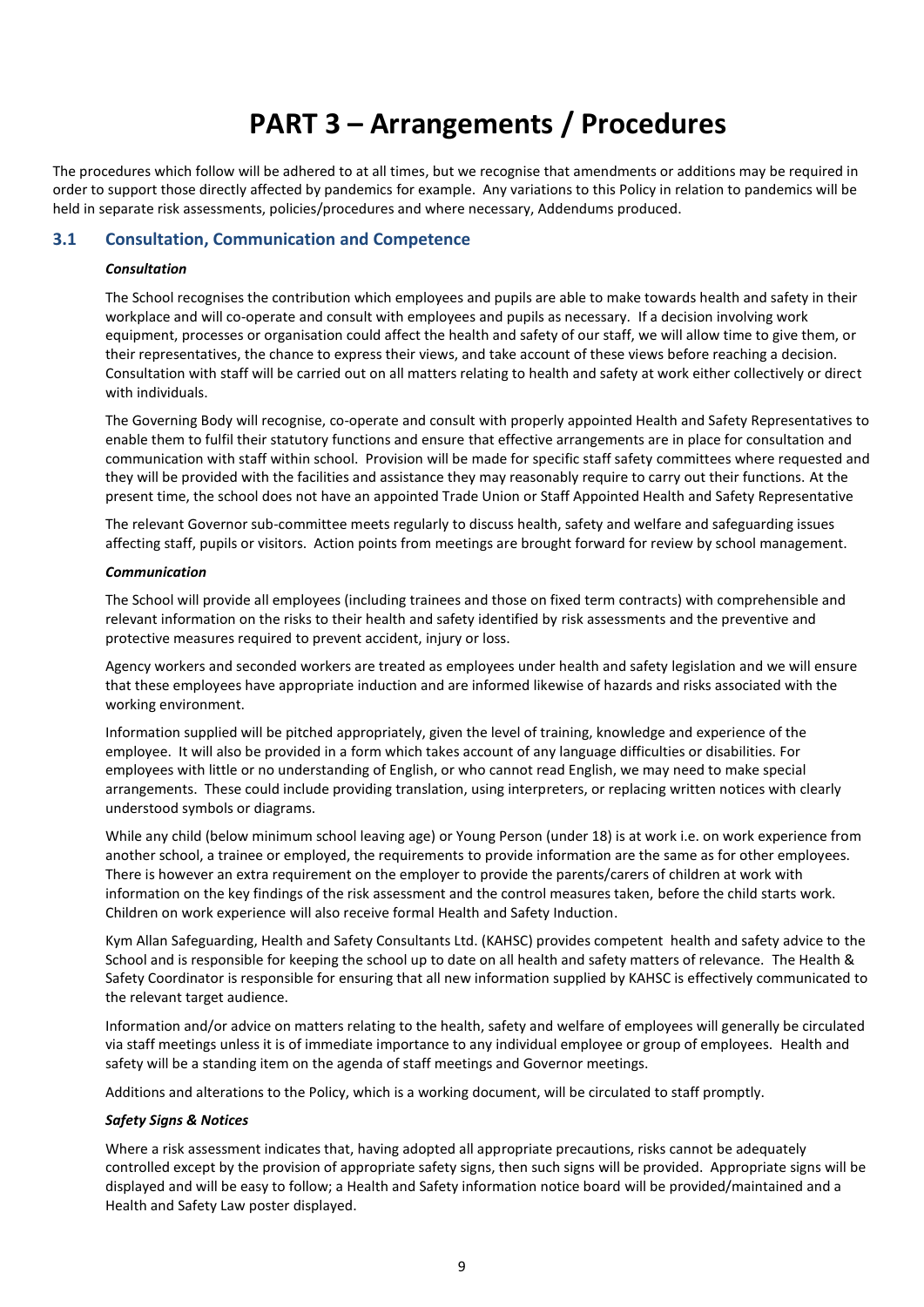#### *Co-Ordination*

Where the School shares premises with another organisation or employer, whether permanently or temporarily, arrangements and procedures shall be adopted to ensure that all concerned are able to comply with their statutory health and safety duties. The School will ensure that arrangements are made to co-ordinate the activities of its own employees and those of outside agencies working on school premises, such as contractors, cleaning/catering staff, maintenance personnel and private hirers.

#### *Health and Safety Training*

All personnel shall be competent to perform tasks that may impact on health and safety in the school. Competence shall be defined in terms of appropriate education, training and/or experience. Training procedures shall take into account differing levels of responsibility, ability and literacy; and risk.

All employees will be provided with:

- induction training in the requirements of this policy;
- update training in response to any significant change;
- training in specific skills needed for certain activities, (e.g. use of hazardous substances, work at height, use of certain machinery etc.)
- refresher training where required.

A formal health and safety training record will be set up and maintained that highlights all health and safety training that has been carried out. The training plan will highlight any statutory refresher training that may be required. This will be a working document and will show at a glance what health and safety training staff have actually undertaken, and when refresher training is required (where applicable)..

Each individual's line manager will be responsible for assessing the effectiveness of training received. Each member of staff is also responsible for drawing their line manager's attention to their own personal needs for training and for not undertaking duties unless they are confident that they have the necessary competence.

#### *Induction Training*

All new members of staff (including volunteers, students and pupils on work experience) are encouraged to familiarise themselves with the health and safety procedures in school. It is the responsibility of the Health & Safety Coordinator or line manager to ensure that the relevant procedures and documentation has been seen and understood. Further training and development is identified and incorporated within in the School Management/Development Plan.

The school has a Health and Safety Induction Checklist which will be completed with each new starter/trainee commencing the first week of their employment. Separate checklists are also available for pupils from other schools on Work Experience at our school along with school employed cleaning and catering staff.

#### *References and Useful Links*

*Safety Representatives and Safety Committee Regulations 1977 Health and Safety (Consultation with Employees) Regulations 1996 Safety Signs and Signals Regulations 1996 Management of Health and Safety at Work Regulations 1999 KAHSC General Safety Series G1[2 https://www.kymallanhsc.co.uk/Document/DownloadDocument/7862](https://www.kymallanhsc.co.uk/Document/DownloadDocument/7862) KAHSC General Safety Series G2[9 https://www.kymallanhsc.co.uk/Document/DownloadDocument/7864](https://www.kymallanhsc.co.uk/Document/DownloadDocument/7864) KAHSC General Safety Series G4[3 https://www.kymallanhsc.co.uk/Document/DownloadDocument/8067](https://www.kymallanhsc.co.uk/Document/DownloadDocument/8067)*

#### <span id="page-13-0"></span>**3.2 Monitoring, Review and Audit**

Governors will fulfil their obligation to monitor the effectiveness of the implementation of the Health Safety Policy by undertaking documented Governor Health and Safety Monitoring throughout each school year (packs available on the KAHSC website).

The Governing Body with the support of the Head teacher will, at intervals that it determines appropriate, monitor and review the school's health and safety management system to ensure its continuing suitability. Relevant staff and other parties will be involved as appropriate. Reviews of specific risk areas may also be undertaken. Reviews shall be documented where appropriate. The review process aims to identify where changes to policy, objectives and other elements of the health and safety management system are required.

Typical information used in such a review may include the following items:

- accident statistics/trends;
- results of internal and external health and safety management audits, updated legislative requirements and corrective actions implemented since the previous review;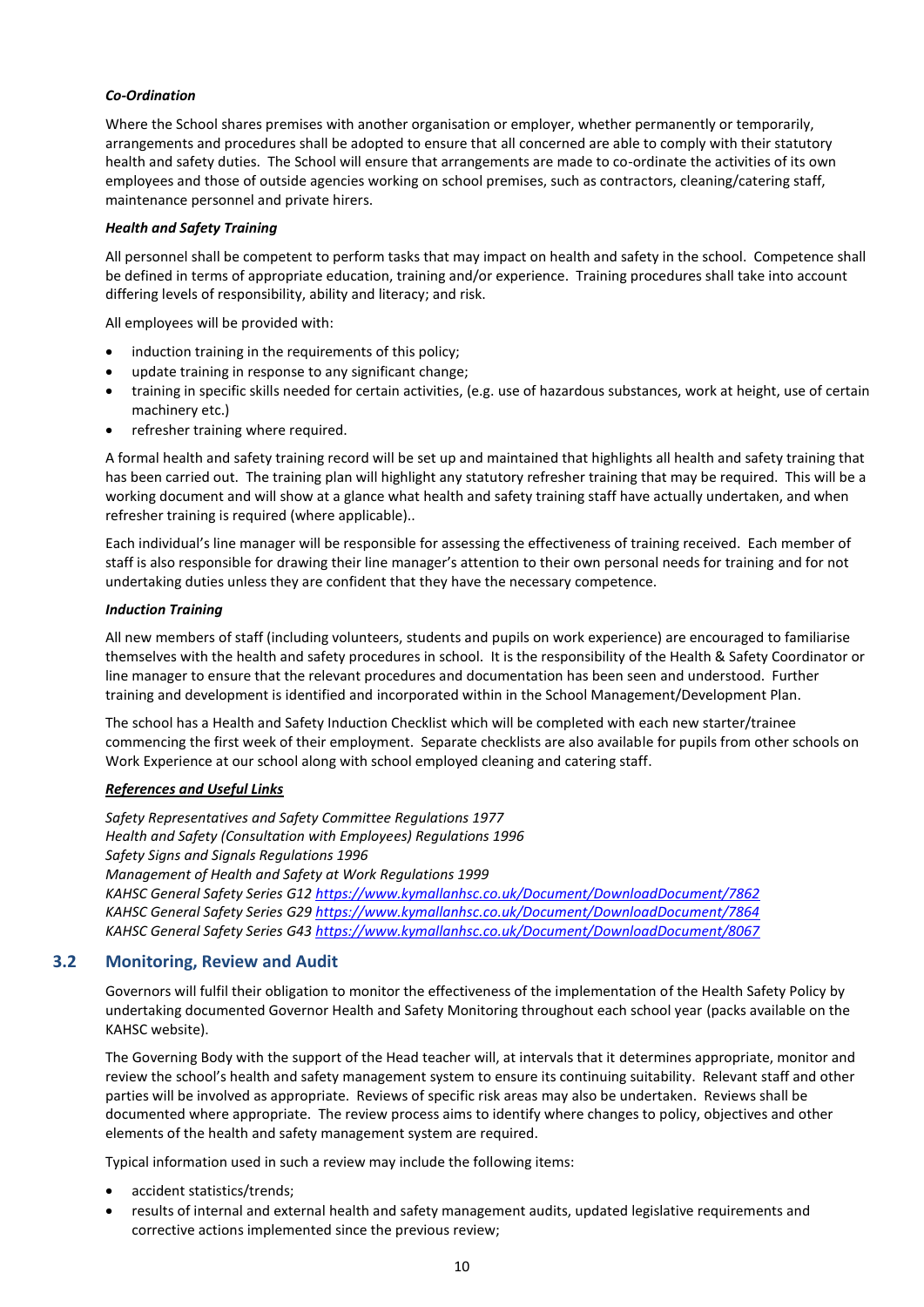- the findings from premises inspections or other monitoring exercises;
- reports of emergencies (actual or exercises);
- reports from individuals on the effectiveness of the system locally;
- reports of hazard identification, risk assessment and risk control processes.

Typical actions following such a review may include the following items:

- minuted discussions and detail of the review;
- revisions to the Health and Safety Policy and objectives;
- specific corrective or improvement actions with assigned responsibilities and target dates for completion and review;
- areas of emphasis to be reflected in the planning of future internal occupational health and safety management system.

Those undertaking such reviews will report as required following its completion.

#### *Health and Safety Objectives / Management Plan*

The Governing Body will establish and maintain documented health and safety objectives that will be SMART *(specific, measurable, achievable, realistic & time bound)* and be consistent with the Health and Safety Policy including commitment to continual improvement. There will be a suitable 'programme' in place i.e. set objectives will be documented within an Action/Management Plan. Objectives will be quantified wherever practicable with timescales and costs. Senior management (or other suitable persons) will be allocated responsibilities regarding health and safety objectives which will be communicated to relevant personnel. The Management Plan/Objectives will be set and/or reviewed following the Management Review (as above) or at other times when necessary.

#### *References and Useful Links*

*OHSAS 18001 Occupational Health and Safety Management Systems HSG 65 Successful Health and Safety Management*

*Compliance Monitoring in Council Building[s https://www.kymallanhsc.co.uk/Document/DownloadDocument/7994](https://www.kymallanhsc.co.uk/Document/DownloadDocument/7994) KAHSC Model H&S Management Pla[n https://www.kymallanhsc.co.uk/Document/DownloadDocument/8722](https://www.kymallanhsc.co.uk/Document/DownloadDocument/8722) KAHSC Termly Governor Monitoring Packs [\(Autumn Term,](https://www.kymallanhsc.co.uk/Document/DownloadDocument/7307) [Spring Term](https://www.kymallanhsc.co.uk/Document/DownloadDocument/7308) & [Summer Term\)](https://www.kymallanhsc.co.uk/Document/DownloadDocument/8570)*

#### <span id="page-14-0"></span>**3.3 Health and Safety Inspections of Premises and Activities**

The Governors (or Health and Safety Sub-committee) in liaison with the Head teacher and/or Health and Safety Coordinator will undertake a health and safety inspection of the school premises on at least an annual basis. The findings of these inspections will be recorded. Any corrective actions required following these inspections will be reported and discussed with the Head teacher. Where possible, action will be taken immediately, or if planned actions are required these will be added to our Health and Safety Management Plan. Any Health and Safety Union Representative for the school will be invited to attend these inspections.

#### *Safety Inspection Regimes*

More frequent safety inspections will be carried out by nominated staff to ensure:

- Cleanliness of all workplaces, good housekeeping, the removal of waste, suitable storage of materials, books and files, etc.;
- Welfare and sanitary provisions (male/female, children's and disabled toilet facilities) are in good order;
- Good condition of premises and equipment, including highlighting defects;
- Recording of specific inspections is taking place, e.g. asbestos monitoring, pre-use visual checks of electrical and work equipment, visual inspection of play/gym equipment, vehicle checks;
- Supervision of relevant activities is taking place on the school site;
- Suitability of on-site vehicle movements (traffic management plans).

The frequency of inspections will depend on the activity being undertaken and hazards present. Hazardous workplaces such as kitchens, D&T, Science etc. may need to be inspected at a greater frequency than low risk environments such as offices and records will generally be kept of inspections of higher risk environs.

#### *Defect Identification and Reporting*

We recognise that defective equipment or dangerous conditions can lead to personal injury or harm. No defective electrical appliance or lead, and no defective mechanical device or tool that might give rise to danger may be used.

All defects to equipment or furniture and minor defects to doors, floors, walls etc. are to be reported to a nominated person. Steps should be taken to isolate the equipment or work area in question, and to warn others of the hazard by posting warning notices. That person will ensure that the necessary action is taken to rectify each defect without delay. Where funds are not immediately available, the defective the equipment or work area in question will be taken out of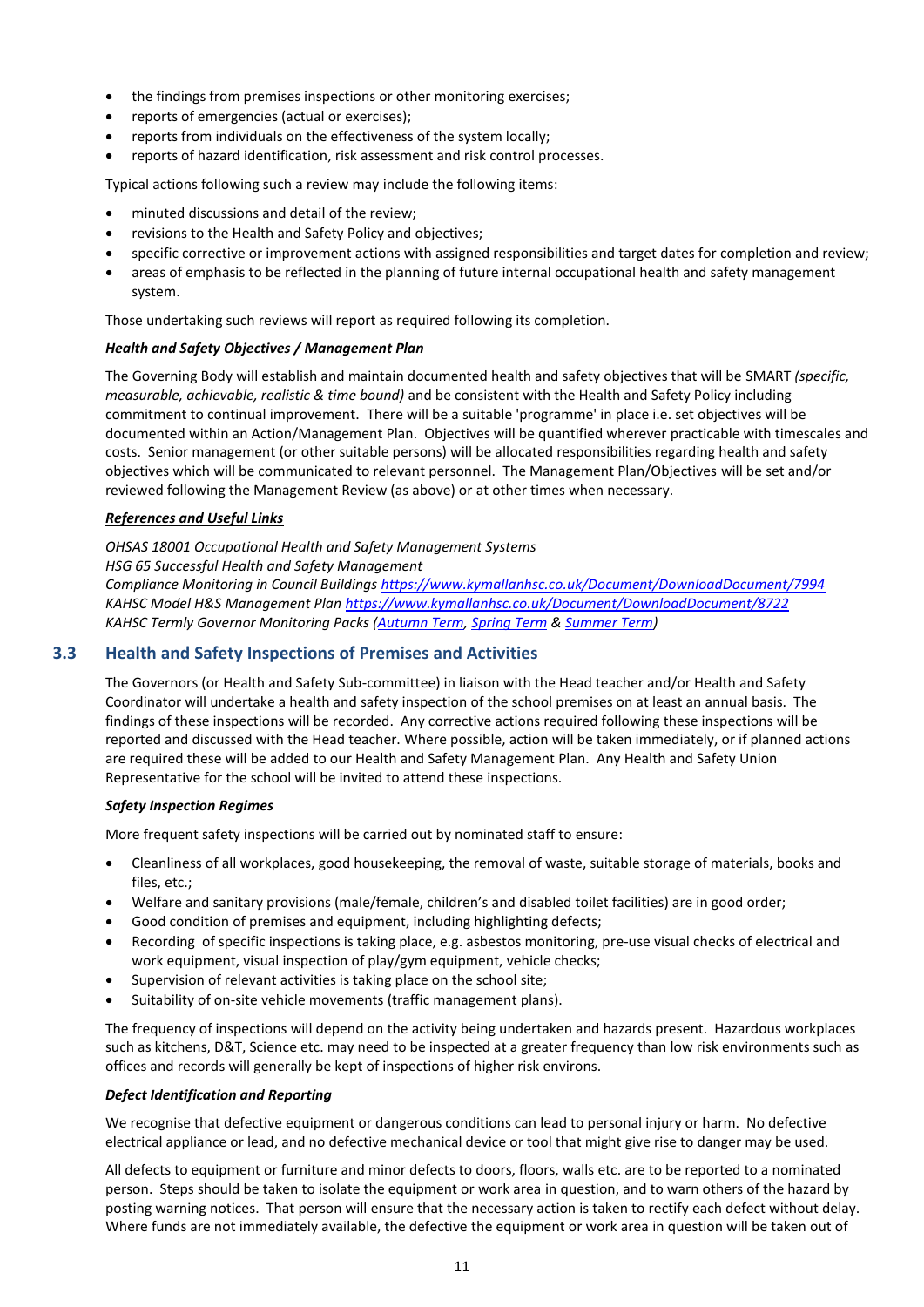service and this will be added to the Annual Health and Safety Management for action when funds become available. This will also become an agenda item at the next relevant Governors Sub Committee Meeting.

All staff are required to report accidents, incidents, near misses, defects and hazards. If, following their report, they are not satisfied with the actions taken to address their concerns, they may raise the issue through their usual line management route. If the problem remains unresolved, then the issue may be referred to the Head teacher or Governing Body.

#### *References and Useful Links*

*KAHSC Governor H&S Inspection Checklist<https://www.kymallanhsc.co.uk/Document/DownloadDocument/7920> KAHSC Defect Report Sheet<https://www.kymallanhsc.co.uk/Document/DownloadDocument/7164>*

#### <span id="page-15-0"></span>**3.4 External Health and Safety Management Audits**

External audits are independent, unbiased reviews of the school's management system and can be a very useful exercise. KAHSC will, on request, carry out a health and safety management audit. These audits will be carried out by a qualified safety professional. Following this process, we will be supplied with a detailed report containing requirements and recommendations to improve our existing arrangements. Any recommended actions arising from these audits will be addressed by the Head teacher and Governing Body with the support of KAHSC where required.

#### *References and Useful Links*

*OHSAS 18001 Occupational Health and Safety Management Systems HSG 65 Successful Health and Safety Management*

#### <span id="page-15-1"></span>**3.5 Risk Management and Risk Assessments**

The purpose of undertaking a risk assessment is to identify significant risks, to document what hazards exist and the measures necessary to control them. Risk assessment allows us to meet the principle requirement of the Management of Health and Safety at Work Regulations and to establish safe ways to work and to protect staff, pupils and workers and any others who may be affected by school activities.

Generic School Risk Assessments for many day to day site, admin and curricular activities along with off-site visits are available to download from the KAHSC website [www.kymallanhsc.co.uk.](http://www.kymallanhsc.co.uk/)

Where model/generic risk assessments are used, we ensure that these are tailored to reflect the actual activities in relation to the school.

Although the Head teacher remains responsible for ensuring development, all staff within school could be involved in the risk assessment process. When relevant, risk assessments will be developed and/or reviewed with the input of affected staff. Development will usually be led by an individual who has received specific training in the theory of risk assessment and a teacher/head of department/other who has the hands-on experience of tasks being assessed. Where significant risks are identified, appropriate measures and/or safe working practices are introduced to reduce/eliminate such hazards.

Risk assessments will be working documents, their effectiveness monitored and reviewed following any significant changes or when they are no longer valid e.g. following accidents or near misses, the introduction of new equipment or systems of working, legislative changes etc. Risk assessments do NOT need to be re-written each year but DO need to be monitored and checked to ensure they remain valid and revised if there have been any changes. Staff should ensure they are aware of any risk assessments relevant to their roles and completed risk assessments will be available at all times for staff to view and will be held as working documents.

Specific risk assessments relating to individuals, e.g. staff member or young person/pupil are held on the individual's personal file and will be undertaken by the relevant line manager.

#### *New and Expectant Mothers - Risk Assessment*

It is the responsibility of staff to inform their line manager of any medical condition or pregnancy which may impact upon their work. When a member of staff notifies their line manager of their pregnancy, relevant risk assessments will be considered and an additional individual assessment carried out to ensure that throughout pregnancy, while at work and on return to work, risks to their health and safety are adequately controlled.

#### *Young Persons at Work - Risk Assessment*

We are happy to provide a limited number of work experience placements for young people. The exact nature of the duties undertaken by the student will depend on a number of factors, including the age and experience of the work experience student and the requirements of the course being undertaken by work experience student.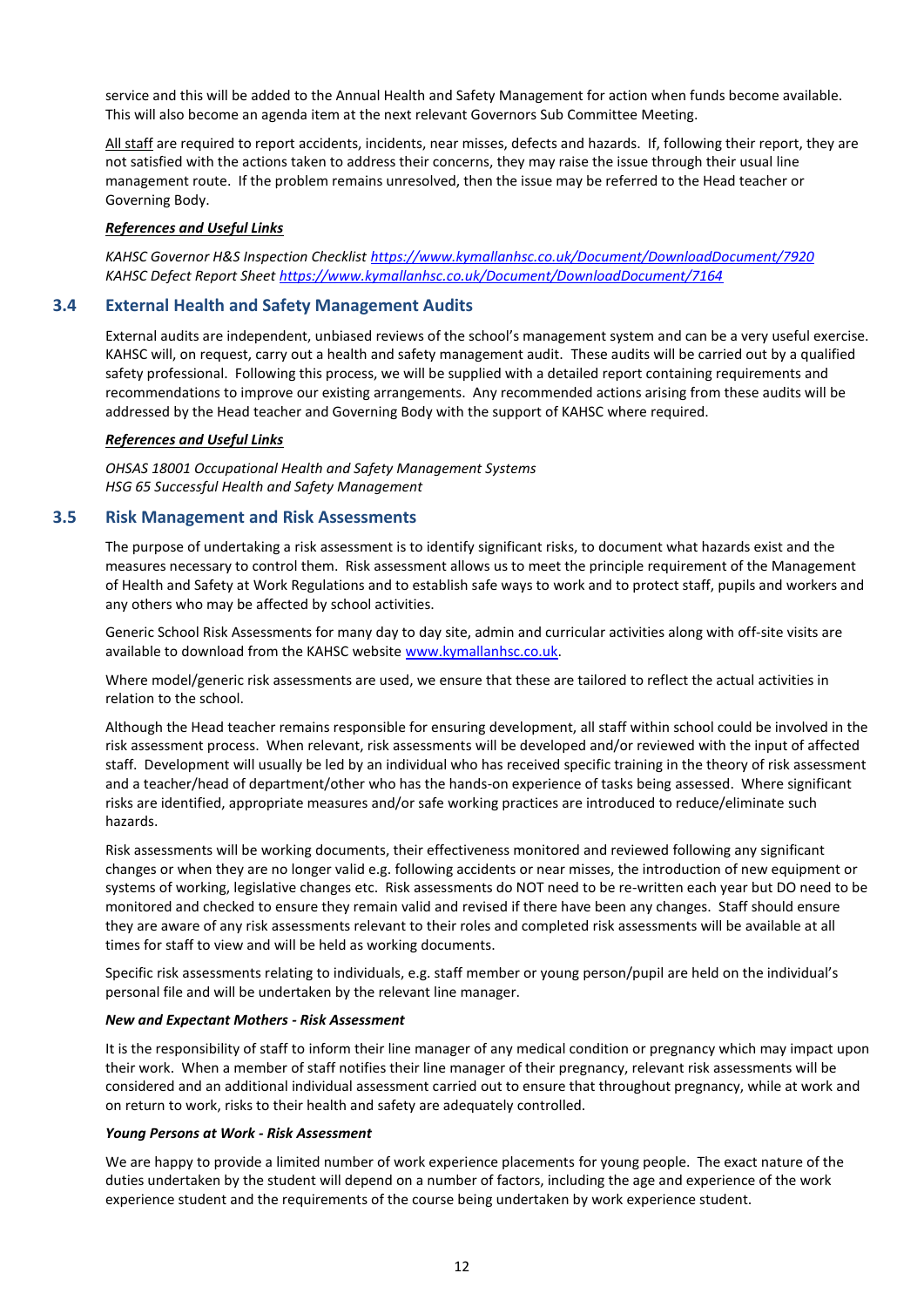A designated member of staff will supervise all work experience students. They will oversee the visit and provide general guidance and advice on school routines, expected standards of behaviour, and duties etc.

The work experience student will become a member of the School staff for the period of their visit. This fact will have considerable bearing on their expected behaviour. A formal Health and Safety Induction will be carried out on day one of the placement.

The risks associated with work experience pupils or trainees may differ slightly to the risks that have been identified for other workers due to their inexperience, possible immaturity and the unfamiliarity with the environment or work processes. Existing risk assessments must take into account any young persons working at the school (both pupils on work experience from other schools under the compulsory school leaving age and young employees under the age of 18) who may be put at increased risk due to their age and inexperience. There is however an extra requirement on the employer to provide the parents/carers of children at work with information on the key findings of the risk assessment and the control measures taken before the child starts work.

Initially the work experience will usually involve periods of observation. As the student becomes more familiar with the layout of the School and its operation the expectations of and responsibilities given to the student will change. Duties and responsibilities may include assisting with the supervision of morning duties, assisting staff before or during activity sessions and with cleaning up.

In order to satisfy fire regulations, if work placement students wish to leave the site during break time or lunch breaks, it will be necessary to inform a member of the staff before they leave.

If the School is required to produce a report or record of the experience, this will need to be discussed with a supervising staff member at the start of the visit.

#### *References and Useful Links*

*CLEAPSS – [www.cleapss.org.uk](http://www.cleapss.org.uk/)*

*Association for PE – [www.afpe.org.uk](http://www.afpe.org.uk/) HSE Risk Assessment site - <http://www.hse.gov.uk/risk/risk-assessment.htm> HSE Work Experience Guidanc[e www.hse.gov.uk/youngpeople/workexperience/organiser.htm](http://www.hse.gov.uk/youngpeople/workexperience/organiser.htm) KAHSC General Safety Series G0[9 https://www.kymallanhsc.co.uk/Document/DownloadDocument/7790](https://www.kymallanhsc.co.uk/Document/DownloadDocument/7790) KAHSC General Safety Series G4[3 https://www.kymallanhsc.co.uk/Document/DownloadDocument/8067](https://www.kymallanhsc.co.uk/Document/DownloadDocument/8067) KAHSC Work Experience Induction Checklis[t https://www.kymallanhsc.co.uk/Document/DownloadDocument/8241](https://www.kymallanhsc.co.uk/Document/DownloadDocument/8241) School's current Risk Assessments*

#### <span id="page-16-0"></span>**3.6 Accidents, Incidents, Ill Health and Dangerous Occurrences**

#### *Recording and Reporting*

*Accidents Involving Pupils:* All incidents involving pupils will be recorded in the Pupil Accident Book/log sheets.

Where the following criteria is fulfilled, an entry will ALSO be made on the KAHSC on-line Accident Recording System:

- all serious injuries involving pupils;
- pupils removed from the scene and taken to hospital for treatment;
- serious head injuries i.e. where pupil is taken to hospital or medical advice is sought or advised;
- where fault can be assigned i.e. lack of supervision, faulty equipment etc.;
- any incidents of violence or aggression resulting in serious injury or where police involvements has been necessary;

The Reporting of Injuries, Diseases and Dangerous Occurrences Regulations (RIDDOR) place duties on employers to report serious incidents to the HSE. KAHSC will notify the HSE on our behalf of any incidents that are RIDDOR reportable. Data must therefore be entered on the KAHSC on-line Accident system within 7 days of the accident.

Parents will be informed about all injuries/accidents to children and of any first aid given. 'Bump Head letters' are sent home with pupils following any accident involving head injuries.

*EYFS ONLY – Reporting to Ofsted and Local Child Protection Agencies:* Refer to relevant section below for details.

*Accidents Involving Employees:* The Official Social Security Accident Book (BI 510) will be completed for all incidents/accidents involving employees. The entry in the accident book can be made either by the injured person or by a nominated person. After each entry is made, the page will be torn out, a copy given to the injured person and the original filed in a secure and confidential location in line with the Data Protection Act.

For all accidents/incidents involving employees, an entry will ALSO be made on the KAHSC on-line Accident Recording System by the Line Manager or nominated person.

Under RIDDOR, any accidents to staff which result in the following are reportable to the HSE. KAHSC will notify the HSE on our behalf: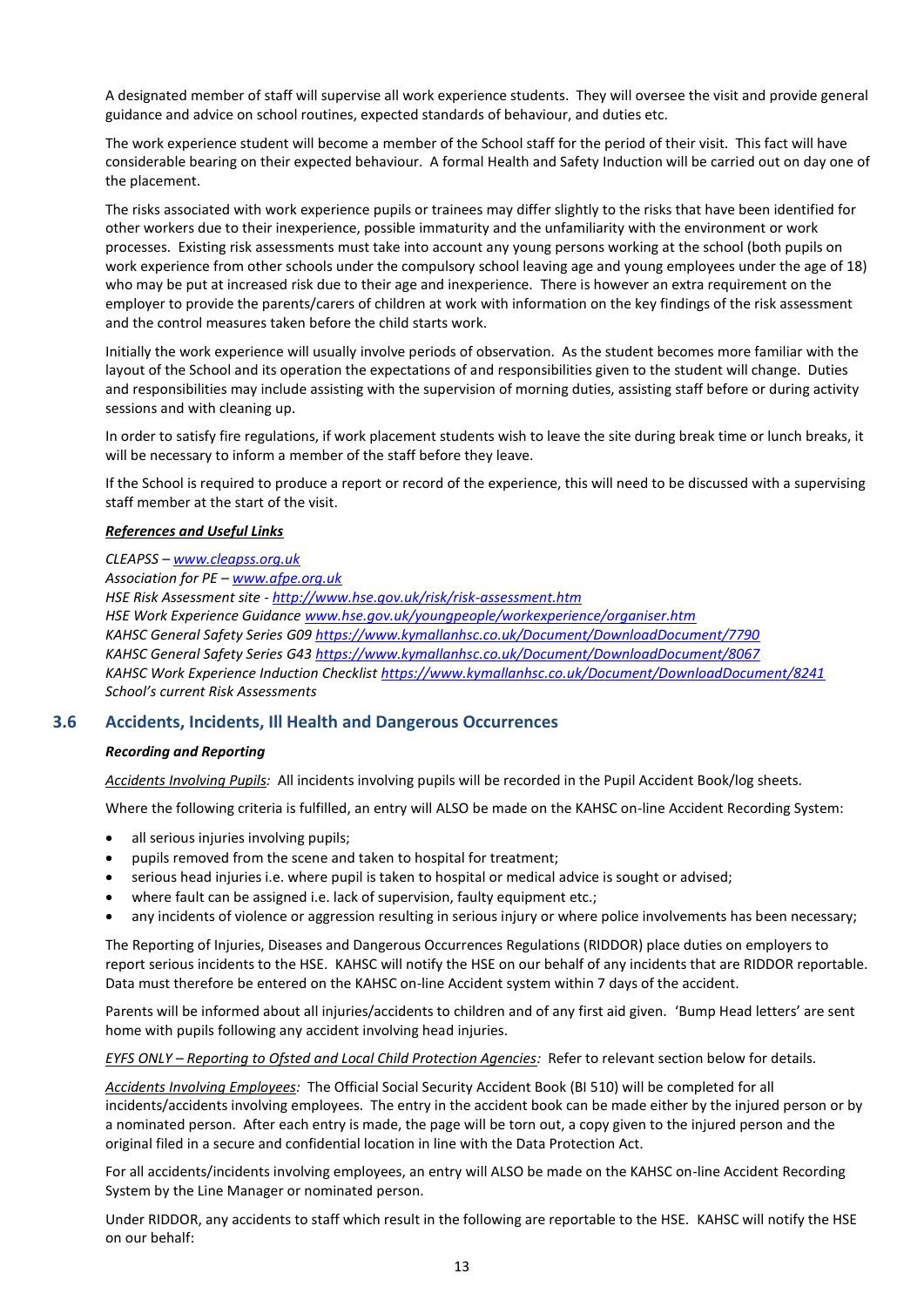- **Fatality**
- Specified Injuries
- Over seven-day absence
- Reportable occupational diseases

Although Over 3 Day Injuries/Absence are no longer reportable to the HSE, we must still keep a record of all over three day injuries - completion of the KAHSC on-line Accident Reporting system and the keeping of local records within on-site accident books will be sufficient.

*Accidents Involving Contractors and the Self-Employed:* The Official Social Security Accident Book must be completed just as it would be for school employees.

Accidents/incidents involving contractors working on school premises are normally reportable by their employers. It is important, however, that school staff are made aware of any accident, incident or ill-health in the event that the resulting injury/ill-health or incident was as a result of something which the school is responsible for e.g. electric shock as a result of faulty mains wiring; exposure to asbestos where the school staff failed to inform the contractors of its presence etc. Information provided to contractors regardless of whether they work in the school on a permanent or temporary basis will include the need to report accidents or incidents to the school representative.

If a self-employed contractor is working in school premises and they suffer a specified injury or an over-seven-day injury, the information should be entered on the KAHSC on-line Accident system for onward reporting to the HSE.

*Accidents Involving Members of the Public (Other Than Pupils) Including Volunteers:* The Official Social Security Accident Book must be completed and an entry will be made on the KAHSC on-line Accident Recording System.

Injuries to members of the public or volunteers where they are taken from the scene of an accident to hospital for treatment and the accident arose in connection with 'work activities' are reportable to the HSE under RIDDOR. In these instances, a telephone report must be made immediately to KAHSC (or as soon as possible if outside of normal office hours)*.* KAHSC will notify the HSE on our behalf of any incidents that are RIDDOR reportable.

*Violent Incidents:* Employees are reminded that all incidents of aggression, threat or actual violence that takes place either at work or as a direct result of their work, must be reported to their Line Manager. The Governors take these matters very seriously and any evidence of problems will result in a review to seek better methods of elimination and control.

Violent incidents between pupils will be dealt with in accordance with the Whole School Behaviour Policy and do not need to be reported to KAHSC unless serious in nature i.e. severity of injury, police involvement etc. although we can record them using the KAHSC on-line Accident reporting system for statistical purposes and to analyse patterns or trends.

Violent incidents towards staff by other staff, pupils or members of the public will be dealt with in accordance with the Whole School Behaviour Policy. Physical or verbal violence to staff will be reported to KAHSC in the following situations:

- absence from work as a result of emotional, psychological or physical injury;
- any incident involving physical assault;
- involvement of the police or other agencies;
- incidents resulting in a review of the school's procedures;
- any other violent incident that an employee feels is unacceptable should be reported.

*Near Misses:* Staff and students are encouraged to report near misses as such incidents could, in the future, result in a major injury if appropriate control measures are not introduced to prevent a more serious incident occurring. The Near Miss Report Form (available on the KAHSC website) should be used for this purpose. There is no requirement to report these incidents to KAHSC as the analysis of near misses at a local level will help us to ensure that potential accidents are prevented in the future.

*Dangerous Occurrences:* An incident with the potential to cause injury to a person and/or damage to equipment, property and premises which must be reported to the HSE. This includes situations such as the accidental release of substances which may damage the health of any person (e.g. Asbestos) and electrical short circuits or overload causing fire or explosion. Details can be found in Appendix B in KAHSC General Safety Series G03. For any dangerous occurrences an entry will be made on the KAHSC on-line Accident Recording System within 7 days of the incident. KAHSC will notify the HSE on our behalf of these incidents.

*Occupational Ill-Health and Notifiable Diseases:* Where an employee considers the ill-health to be work related, or if this is confirmed by an Occupational Health Specialist or other professional medical practitioner, this must be reported without delay to KAHSC using the on-line Accident Recording System.

Where the work related ill health results in a Notifiable Occupational Disease (refer to Appendix B in KAHSC General Safety Series G03), these incidents will be reportable to the HSE by KAHSC.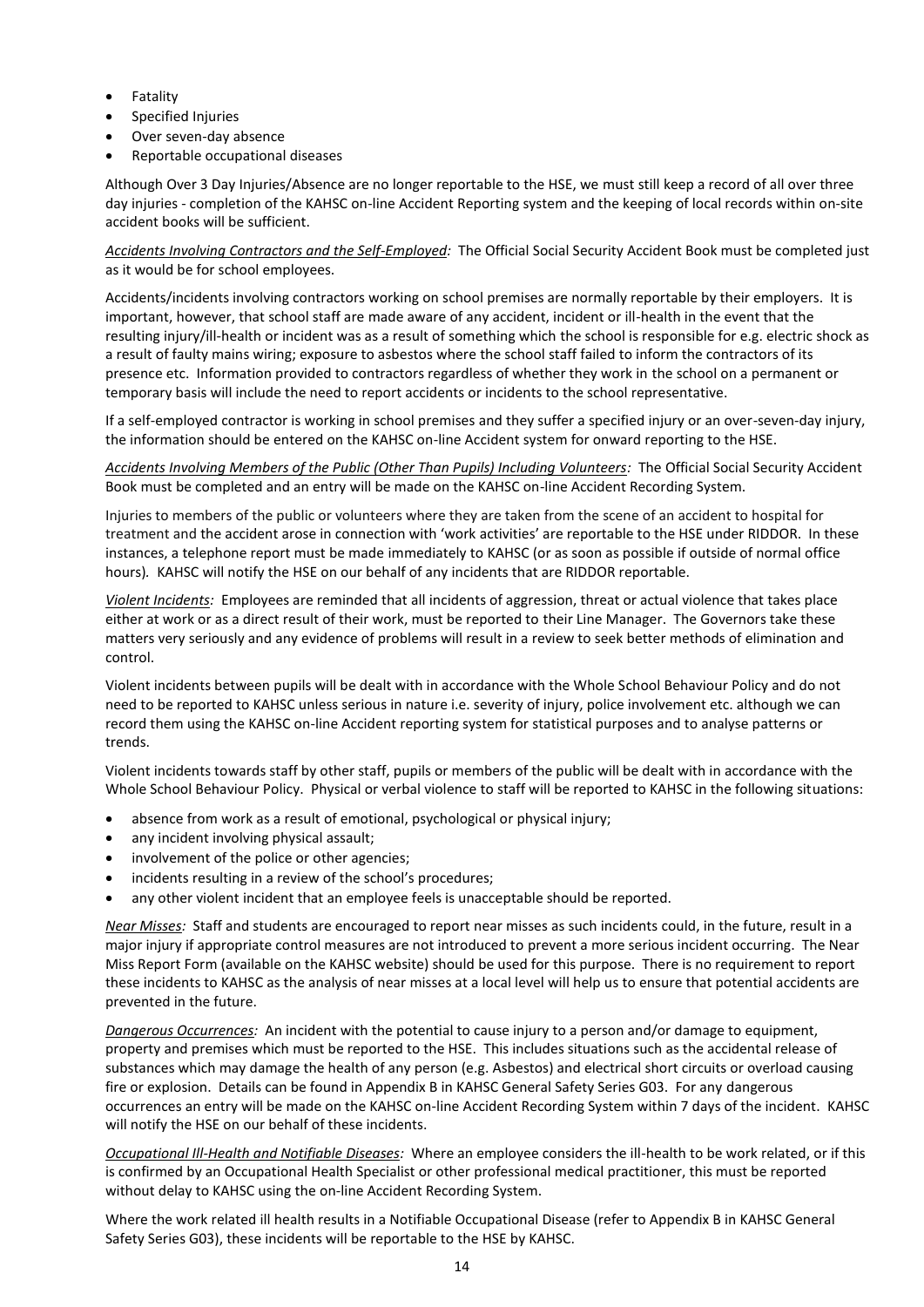#### *Reporting To Ofsted and Local Child Protection Agencies*

Our Early Years Provision is not registered with Ofsted separately from the school so is not on the Early Years Register and therefore there is no legal requirement for us to notify Ofsted of any serious accidents, injuries or deaths which occur in relation to the childcare we provide.

However, in line with the Statutory Framework for EYFS we will notify or our local Child Protection Agency of any serious accidents, injuries or deaths which occur in relation to the childcare we provide to EYFS children.

#### *Accident Investigation*

- Investigations of all accidents will be undertaken so that control measures can be introduced to prevent recurrence. The majority of accidents will be low level requiring minimal investigation with the outcomes only needing to be noted on the KAHSC on-line Accident Recording System and in the Pupil Accident Book.
- More detailed investigations may be needed for more serious incidents and these will be conducted by a member of senior management. Any staff member involved in investigating accidents must understand what this entails – guidance on Accidents and Accident Investigations and appropriate forms can be found in General Safety Series G03.
- Where appropriate, risk assessments will be formally reviewed following accidents/near misses.

#### *Accident Data Analysis*

Accident/incident statistics are reported to the governing body on at least an annual basis to enable any patterns to be identified and to determine, where necessary, measures to prevent recurrence. A template Accident/Incident Analysis form can be found on the KAHSC website for schools to populate with local data which can be presented to governing bodies as a termly or annual report. Data can then be used to benchmark performance over time, within each school setting.

#### *Retention of Documents*

| <b>Staff, Volunteers, Visitors,</b><br><b>Members of the Public,</b> | Records relating to accident/injury at work - Date of incident + 12 years.<br>In the case of serious accidents, a further retention period will need to be applied.                                                                                                                    |  |
|----------------------------------------------------------------------|----------------------------------------------------------------------------------------------------------------------------------------------------------------------------------------------------------------------------------------------------------------------------------------|--|
| <b>Contractors, Self-Employed</b>                                    | The official accident book pages $-$ Date of Incident $+$ 6 years.                                                                                                                                                                                                                     |  |
| <b>Pupils</b>                                                        | Accident records (in any format) - Date of birth of the child + 25 years.                                                                                                                                                                                                              |  |
| All                                                                  | All records will be clearly marked and stored in such a way to prevent accidental use<br>or loss. After the minimum record retention period has passed, we will destroy /<br>delete the records concerned in line with the IRMS - Records Management Toolkit<br>for Schools (May 2019) |  |

#### *References & Useful Links*

*<http://www.hse.gov.uk/riddor/> [DfE Statutory Framework for EYFS](https://assets.publishing.service.gov.uk/government/uploads/system/uploads/attachment_data/file/974907/EYFS_framework_-_March_2021.pdf) The Childcare Register (General Childcare Register) Regulations 2008 IRMS Records Management Toolkit for Schools May 2019 <https://www.kymallanhsc.co.uk/Document/DownloadDocument/9451> KAHSC General Safety Series G0[1 https://www.kymallanhsc.co.uk/Document/DownloadDocument/7621](https://www.kymallanhsc.co.uk/Document/DownloadDocument/7621) KAHSC General Safety Series G0[3 https://www.kymallanhsc.co.uk/Document/DownloadDocument/7861](https://www.kymallanhsc.co.uk/Document/DownloadDocument/7861) KAHSC Near Miss Report Form<https://www.kymallanhsc.co.uk/Document/DownloadDocument/8564> KAHSC On-line Accident Recording/Reporting System*

#### <span id="page-18-0"></span>**3.7 Liability Claims**

Where the school receives a letter of claim or a claim notification form (CNF) in the event of a personal injury, we will:

- immediately forward the letter of claim or CNF to our Insurers, in order that they can acknowledge receipt of the letter of claim or CNF within one business day;
- promptly provide information requested by the Insurers, who are required to investigate employee injury claims within 30 business days;
- promptly provide information requested by the Insurers, who are required to investigate all other public liability claims (i.e. non-employees) within 40 business days.

#### <span id="page-18-1"></span>**3.8 First Aid**

#### *First Aid Requirements*

Our first aid requirements are based on risk assessment, and include: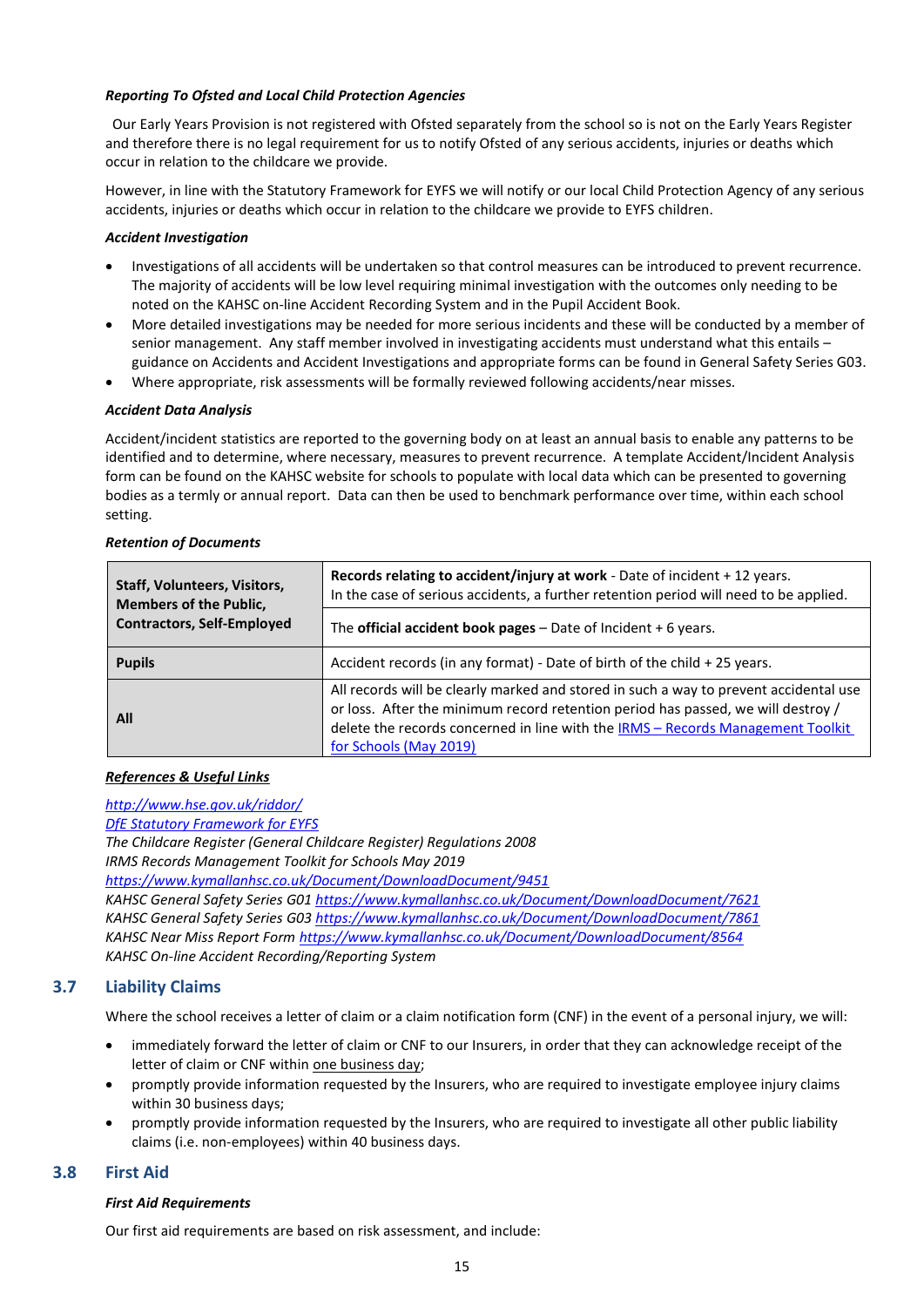- designated workplace first aiders (names displayed on posters in school);
- adequate numbers of suitably qualified staff providing first aid provision for pupils (including paediatric first aiders where required);
- identified locations of first aid boxes with complete and "in date" contents;
- accommodation in order to cater for the medical and therapy needs of pupils, including accommodation for the medical examination and treatment of pupils; and the short term care of sick and injured pupils, which includes a washing facility and is near to a toilet facility.
- playground bum-bags/kits where required;
- first aid considerations for off-site visits including travelling first aid kits.

If there are any concerns about a pupil's health or wellbeing, appropriate action will be taken dependent on the circumstances, e.g. contacting the emergency services or parents/carers to collect the pupil. If parents/carers cannot be contacted, a staff member will take the pupil to the nearest Accident and Emergency department.

Training for ALL First Aid personnel is arranged by a designated person who is responsible for ensuring that recertification training is arranged where necessary before existing certificates expire and ensuring that new persons are trained should first aiders leave.

First Aiders and Emergency First Aiders in the Workplace complete a three hour annual basic skills update in line with HSE Recommendations.

#### *First Aid Supplies*

These are located in appropriate locations throughout school and where required, are available for off-site visits and midday supervisors and contain items recommended in KAHSC General Safety Series G02. If at any time these articles are missing or stocks are running low, inform the designated person who is responsible for stocking first aid containers and ensuring all stock past its expiry date is discarded and replaced.

#### *First Aid Records*

School will keep a record of any first-aid treatment given by first-aiders and appointed persons. This will include:

- the date, time and place of the incident;
- the name (and class) of the injured or ill person;
- details of the injury/illness and what first-aid was given;
- what happened to the person immediately afterwards (for example went home, resumed normal duties, went back to class, went to hospital);
- name and signature of the first-aider or person dealing with the incident.

#### *Supporting Pupils at School with Medical Conditions*

All medication will be administered to pupils in accordance with the DfE document 'Supporting Pupils at School with Medical Conditions' and the school's own Policy and procedures for Supporting Pupils at School with Medical Conditions held separately.

Individual Health care plans are in place for those pupils with complex or chronic/ongoing medical conditions. These plans are reviewed at least annually (or more frequently as necessary) and written precautions / procedures made available to staff.

Staff undergo general awareness training in relation to the school's policy and procedures for Supporting Pupils at School with Medical Conditions and specific training related to health conditions of pupils and administration of medicines (by a health professional as appropriate).

Details of pupils with food allergies are adequately communicated to school meal providers (whether this be in-house catering teams, contracted catering teams or external providers), food technology teachers and wrap around care providers e.g. breakfast and after school clubs.

Aspirin should **not** be administered. Any prescribed medication e.g. tablets/medicine which a child may be required to have, must be administered by authorised staff only on the written instruction of the parent/guardian. Pupils who suffer from severe migraine or severe period pains may be given paracetamol based medication following written/verbal consent from the parent/guardian.

#### *Head Injuries*

Injuries to the head need to be treated with particular care. Any evidence of following symptoms may indicate serious injury and an ambulance be called.

- unconsciousness, or lack of full consciousness (i.e. difficulty keeping eyes open);
- confusion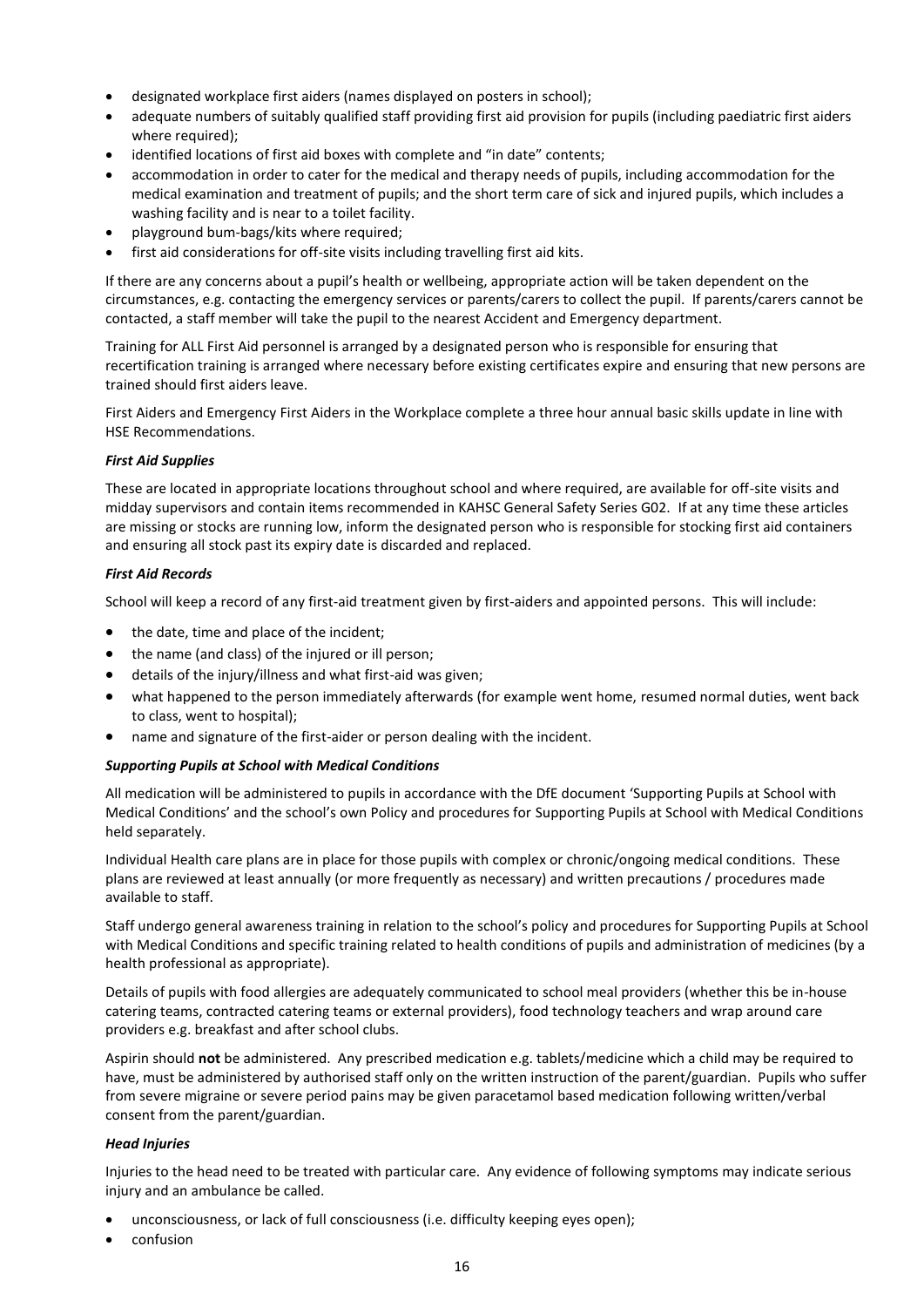- strange or unusual behaviour such as sudden aggression
- any problems with memory:
- persistent Headache;
- disorientation, double vision, slurred speech or other malfunction of the senses;
- nausea and vomiting;
- unequal pupil size;
- pale yellow fluid or watery blood coming from ears or nose;
- bleeding from scalp that cannot quickly be stopped:
- loss of balance:
- loss of feeling in any part of body;
- general weakness;
- seizure or fit.

Where young people receive a head injury their parents/carers should be informed. In the case of pupils, this should be done immediately by telephone if symptoms described above occur. For more minor bumps etc. the parent should be informed when they collect the child or by sending a standard 'Bump Head' letter home with the child as appropriate.

NHS direct recommends that the person who is injured should sit quietly for the first 2 hours after the injury and be monitored for the next 48 hrs.

#### *Dental Emergencies*

Dental emergencies are likely to fall into two categories:

- The child who arrives at the setting with dental pain or sepsis, or who develops either in the time they are there;
- Injuries to the teeth and mouth.

Where a child arrives with dental pain or sepsis, managers should firstly endeavour to contact the parent/carer to establish whether they have taken, or will be taking, appropriate action. Any NHS Emergency Dentist Service will always try to help a child in an emergency, but it should be noted that such treatment is not normally possible unless parental consent has been obtained.

In cases of dental accident, such as teeth being fractured or knocked out, managers should again endeavour to contact the parent/carer to ascertain whether there is a family dentist the child can attend as an emergency patient. If there are other significant facial injuries as well as tooth damage, the child should go to hospital. If it is not possible to contact parents, or if managers need advice on how best to proceed, they should call the NHS 111 service or take the injured person to the nearest A&E department.

In cases where teeth are fractured, every effort should be made to find missing teeth or parts of teeth. On no account should anyone attempt to put back in a child's mouth a tooth or part of a tooth. These should be stored immediately in fresh milk or water and taken quickly to a dentist for professional advice.

#### *Transporting Injured Pupils*

*Emergencies:* If it is deemed to be an "emergency" or an otherwise serious injury, paramedics or an ambulance will be summoned to the school/location of the accident/incident. If there is any doubt about the seriousness of an injury, the Head teachers or person in charge will not hesitate to call an ambulance. The use of a school employees' or other persons' private vehicle to take the pupil to hospital should not be used in these circumstances.

The emergency contacts procedure for the injured pupil will also be activated with the parent(s)/carer(s) being advised to either come to the school or go direct to a specified hospital. Where the parent(s)/carer(s) is/are able to accompany the pupil in the ambulance, school employees will not usually need to be further involved. If however the parent(s)/carer(s) will be meeting the pupil at hospital, a school employee will need to accompany the pupil in the ambulance and arrangements made for the employee to be able to return to school once the pupil is in the care of the parent(s)/carer(s). Pupils should not be left unaccompanied at the hospital and therefore the school employee may have a protracted wait for the arrival of the parent(s) / carer(s).

Care will be taken to identify those pupils whose religion may conflict with emergency medical treatment.

*Site Access for Emergency Services:* Access to the school site for ambulances etc. should be available without delay. Where access is restricted for security reasons, the procedures for summoning an ambulance will include a designated person to open the gates etc.

In some circumstances it may be decided by the ambulance service that the **"air ambulance"** is required to transport a casualty to hospital and, where feasible, that landing within the school grounds is desirable. It will be the responsibility of the helicopter pilot to determine the safety aspects of any given landing site (atmospheric conditions, adjacent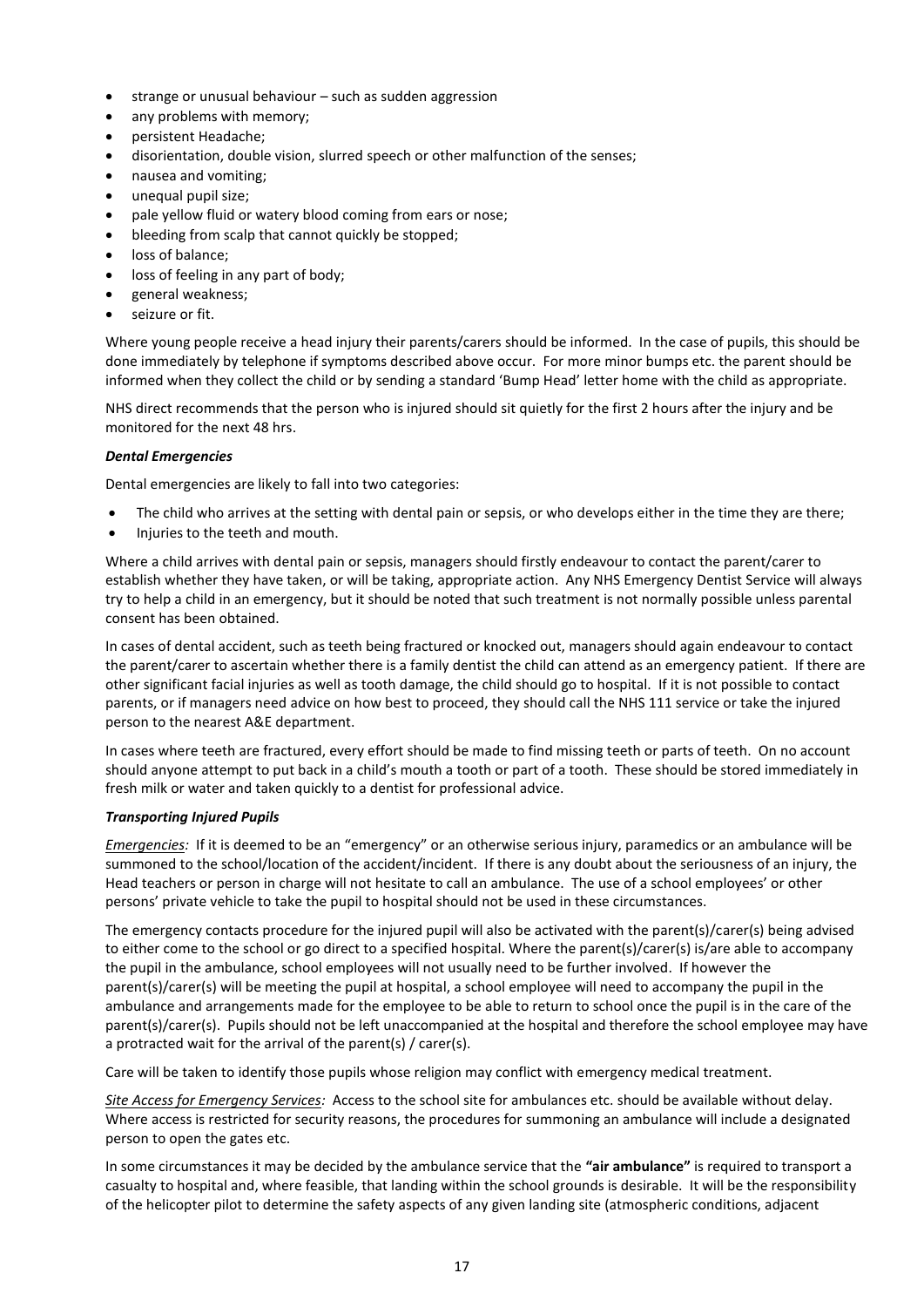buildings, overhead cables, trees, people on the ground etc.) and the ambulance crew on the ground would direct other aspects of the situation.

*Non-Emergencies:* In less serious situations where paramedics or an ambulance is not required but it is considered that a visit to hospital or other medical facility is still needed, we will contact the pupils' parent(s)/carer(s) to inform them of the situation and request that they arrange to collect their child from school and transport them accordingly. This is the recommended method.

*Use of Staff Vehicles:* However, if the parent(s)/carer(s) do not have access to private transport and a taxi is not appropriate or available, the Head teacher has the discretion to arrange for a school employee to take the injured pupil (and their parent/carer) to the nearest hospital or other medical facility in the employees' vehicle but a number of factors will be considered before agreeing to this method:

- the personal safety of the employee;
- the condition of the injured pupil and whether it is likely to deteriorate during the journey;
- weather/road conditions at the time;
- whether adequate staffing cover for the employee is available within the school or at the incident location;
- whether the employees' car is insured for business use;
- condition/road-worthiness of the employees' vehicle.

No school employee should transport a pupil to hospital without another appropriate adult in the vehicle to care for the child. A mileage allowance will be payable from the school budget.

*Use of a Taxi:* If a taxi is used, a member of staff must accompany a pupil. The cost may be claimed from the school account (petty cash). Use of a taxi would require only one member of staff. The taxi could be used in circumstances to take a pupil home where the parent/carer does not have transport or for dental emergencies.

*Handing over the Responsibility for an Injured Pupil to the Parent:* Initially it is the Head teacher or Manager's responsibility to endeavour to contact the parent/carer of an injured pupil to make arrangements for the necessary treatment.

If the parent/carer cannot be reached, it is the responsibility of the Head teacher or Manager to make appropriate arrangements and to contact the parent/carer at the earliest possible time. Until that has been done, the Head teacher or Manager is responsible for the pupil. It should not be left to the hospital, doctor or police to notify the parents, although they may wish to do so.

The responsibility for deciding whether medical treatment, such as an operation is required must be a decision for the medical staff involved. However, if it has not been possible to contact the parent/carer, the medical staff may seek the consent of the teacher acting 'in loco parentis'. Although there can be no hard and fast rules about the line that the teacher should take in this situation, it is extremely unlikely that a parent/carer would succeed in any legal action against a teacher who has consented to a pupil being treated.

It occasionally happens that a pupil can be delivered to his/her parent/carer, but that the parent/carer is not in a position to seek immediate treatment. For example, a mother may have a young baby whom she cannot leave and could be distressed if suddenly asked to cope on her own. Head teachers and Managers are, therefore asked to satisfy themselves that the parent/carer can take over the responsibility for the pupil before returning to the school.

#### *References and Useful Links*

*The Health and Safety (First-Aid) Regulations 1981<http://www.hse.gov.uk/pubns/books/l74.htm> [DfE Statutory Framework for EYFS](https://assets.publishing.service.gov.uk/government/uploads/system/uploads/attachment_data/file/974907/EYFS_framework_-_March_2021.pdf)*

*DfE Supporting Pupils with Medical Conditions<https://www.kymallanhsc.co.uk/Document/DownloadDocument/8528> Public Health* England*:<http://www.hpa.org.uk/HPAwebHome/>*

*Public Health England guidance [Health protection in schools and other childcare facilities](https://www.gov.uk/government/publications/health-protection-in-schools-and-other-childcare-facilities)*

*NHS Choices Website - <http://www.nhs.uk/Pages/homepage.aspx>*

*HSE - [Blood Borne Viruses in the Workplace document](http://www.hse.gov.uk/pubns/indg342.pdf)*

*KAHSC General Safety Series G0[2 https://www.kymallanhsc.co.uk/Document/DownloadDocument/7620](https://www.kymallanhsc.co.uk/Document/DownloadDocument/7620) KAHSC Medical Safety Series M01<https://www.kymallanhsc.co.uk/Document/DownloadDocument/9225> KAHSC Medical Safety Series M06<https://www.kymallanhsc.co.uk/Document/DownloadDocument/7124> KAHSC Medical Safety Series M07<https://www.kymallanhsc.co.uk/Document/DownloadDocument/8062> School's Supporting Pupils with Medical Conditions Policy & procedures*

#### <span id="page-21-0"></span>**3.9 Disease/Infection Control**

If a child is absent from statutory schooling through illness, it is the responsibility of the parents to inform the school of the reasons for absence. If no contact is made by a reasonable time the school will contact the parents. School will also want to know why children are absent from a non-statutory education or a childcare setting in case it involves an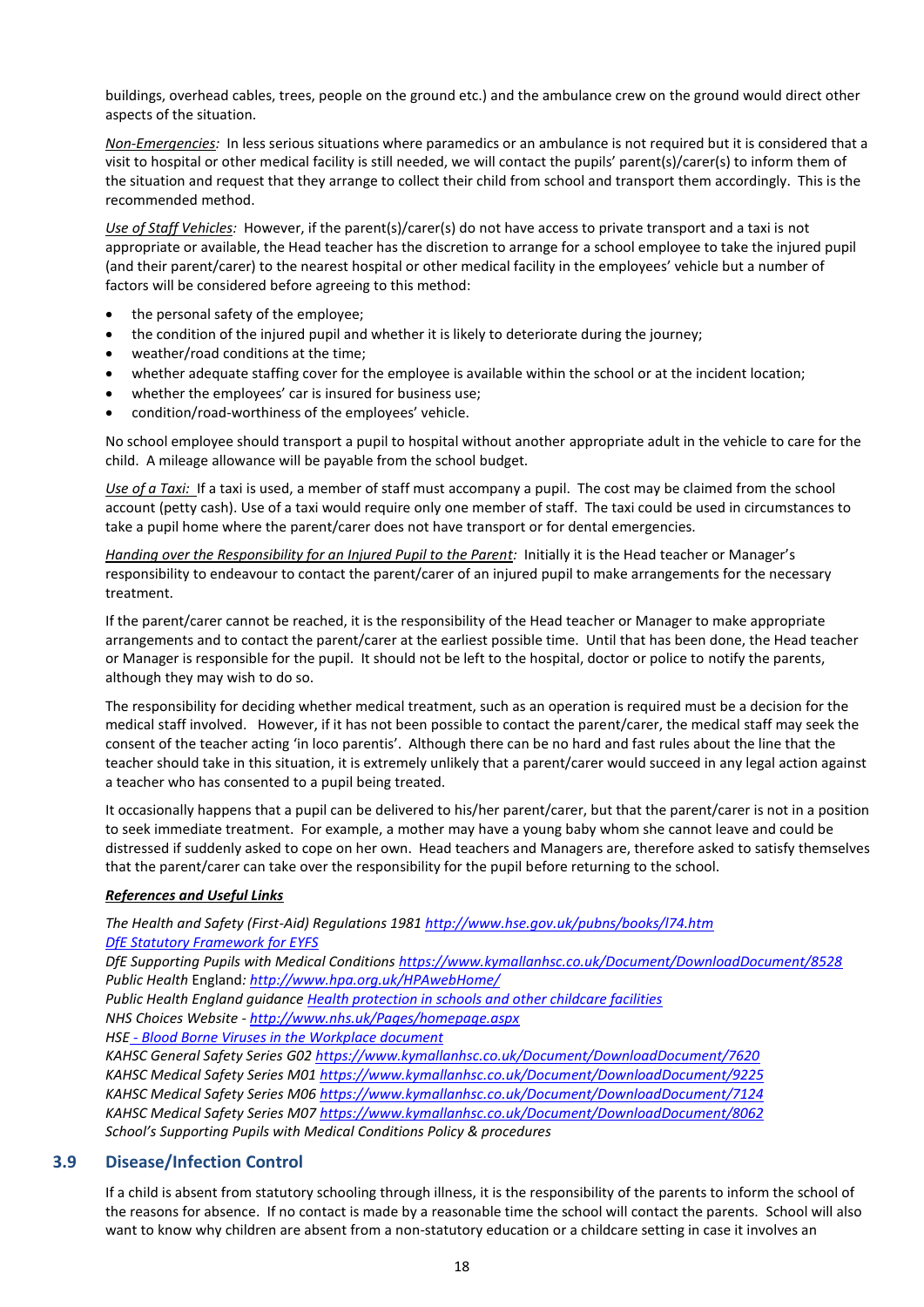infection that can be spread so that they can take appropriate action to best protect staff, the other children who attend, and their families.

The parents of children who have an infectious disease should seek professional medical advice regarding treatment and when their child can return to school or a childcare provider without fear of infecting other children by looking it up at Health A to Z - [NHS \(www.nhs.uk\),](https://www.nhs.uk/conditions/) referring to the Public Health England guidance [Health protection in schools and other](https://www.gov.uk/government/publications/health-protection-in-schools-and-other-childcare-facilities)  [childcare](https://www.gov.uk/government/publications/health-protection-in-schools-and-other-childcare-facilities) facilities, contacting 111, or asking the medical practice they are registered with for advice.

If there are concerns about a child's health during school or childcare activities which do not require immediate professional medical attention, including outside of normal hours and off-site, parents will be contacted and advised to take their child home as soon as possible and that they may wish to seek medical advice. There is a system in place where a parent is routinely asked what was wrong with the child who was sent home so that they can be excluded for the correct period of time if infectious and any other measures to prevent the spread taken.

Should there be difficulty in obtaining parental contact and a condition is considered serious, consent should already have been provided from parents for hospital treatment to be obtained.

Prompt exclusion on medical grounds when children are suffering from infectious diseases is essential to preventing the spread of infection in education and childcare settings.

There is a local policy for the exclusion of staff and children while they are infectious in accordance with the Health [Protection for Schools, Nurseries and Other Childcare Facilities: Exclusion Table,](https://assets.publishing.service.gov.uk/government/uploads/system/uploads/attachment_data/file/789369/Exclusion_table.pdf) and a procedure for contacting parents or carers when children become ill at the setting.

Formal exclusion of pupils from a school on medical grounds is enforceable by the Head teacher only, acting on behalf of the LA or the governors, trustees, or managers of the school.

In exceptional cases, when parents insist on the return of their child to school when the child still poses a risk to others, the LA may, by serving notice on the child's parents or carers, require that they keep the child away from school until they no longer pose a risk to others.

Exposure to infectious disease is not normally a reason for medical exclusion unless the person exposed becomes ill and starts to show symptoms themselves. However, during a pandemic or similar public health emergency, specific advice might be given about specific infectious diseases by Public Health England applicable in England or by a local HPT applicable in the local region which must be followed.

We display and follow the Public Health England (PHE) guidance [Health protection in schools and other childcare facilities](https://www.gov.uk/government/publications/health-protection-in-schools-and-other-childcare-facilities) in school. All staff should take precautions to avoid infection and must follow [the](http://www.nhsprofessionals.nhs.uk/download/comms/cg1_nhsp_standard_infection_control_precautions_v3.pdf) 'prevention and control' guidance published by PHE.

#### *References and Useful Links*

*Public Health England[: http://www.hpa.org.uk/HPAwebHome/](http://www.hpa.org.uk/HPAwebHome/) Public Health England guidance [Health protection in schools and other childcare facilities](https://www.gov.uk/government/publications/health-protection-in-schools-and-other-childcare-facilities) NHS Choices Website - <http://www.nhs.uk/Pages/homepage.aspx> HSE - [Blood Borne Viruses in the Workplace document](http://www.hse.gov.uk/pubns/indg342.pdf) KAHSC Medical Safety Series M01<https://www.kymallanhsc.co.uk/Document/DownloadDocument/9225> KAHSC Medical Safety Series M06<https://www.kymallanhsc.co.uk/Document/DownloadDocument/7124>*

#### <span id="page-22-0"></span>**3.10 Document Management / Retention of Documents**

All documents which form part of the health and safety management system will include suitable document control so it is clear which version of each document is the most current and to avoid using obsolete documents. This will simply appear in the header or footer of each document to include the Issue No. and the last review date.

Any previous versions of documents will either be suitably marked to show they have been superseded and should not be used, then properly archived or destroyed if no longer required. Archived documents (or document boxes) will be clearly marked as 'Archive' with the date(s) they cover and the date that they can be destroyed. Archiving/retention of documents and records will be done in line with the Information and Records Management Society (IRMS) Records Management Toolkit for Schools.

Electronic archiving is acceptable as we have a sound electronic back-up off site.

#### *References and Useful Links*

*IRMS Records Management Toolkit for Schools May 2019 <https://www.kymallanhsc.co.uk/Document/DownloadDocument/9451>*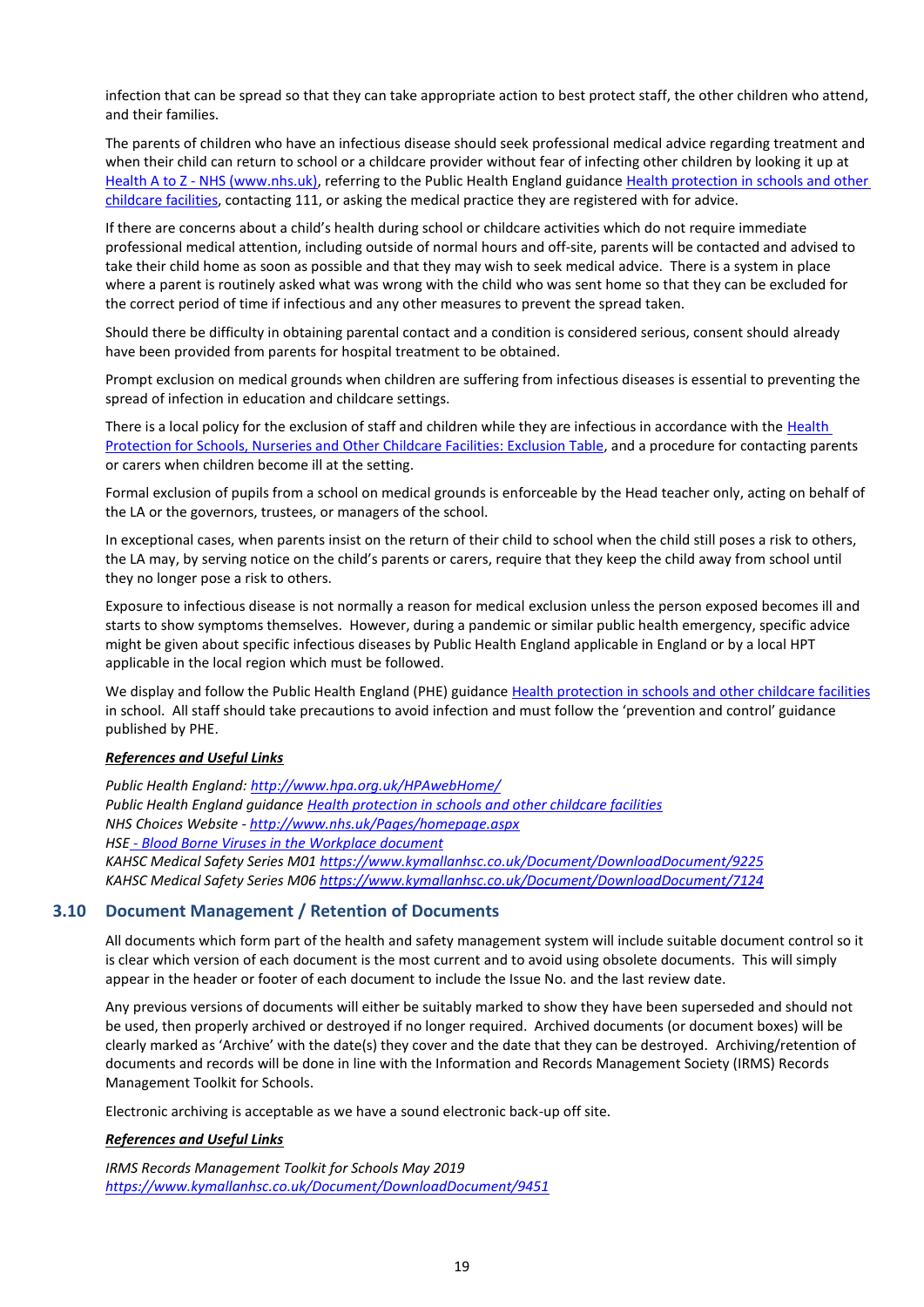#### <span id="page-23-0"></span>**3.11 Control of Hazardous & Dangerous Substances (COSHH & DSEAR)**

#### *Hazardous Substances*

Hazardous substances are those that are capable of causing adverse health effects e.g. toxic, irritant, corrosive, oxidising etc. and can include cleaning chemicals, adhesives, paints, pesticides, dusts, substances used for science or design technology teaching, and biological agents.

We use CLEAPSS (Consortium of Local Education Authorities for the Provision of Science Services) specialist advice and support in science and technology. CLEAPSS provide COSHH information for the curriculum-based chemicals.

To help us in complying with COSHH we:

- identify all hazardous substances and work involving potential exposure to hazardous substances;
- prevent work with hazardous substances, and/or substitute hazardous substances for less hazardous ones where possible;
- where not possible we obtain the Manufacturer's Safety Data Sheet for the product and complete a COSHH assessment for all work involving exposure to hazardous substances;
- store hazardous substances securely using appropriate signage;
- store chemicals in suitable containers with contents and hazards clearly labelled and never decant products from their trade containers into unlabelled or hand labelled bottles;
- segregate incompatible chemicals (e.g. oxidising agents and solvents);
- store hazardous liquids in significant quantities in suitable secondary containment to safely contain any leakage;
- provide suitable Personal Protective Equipment (PPE).

#### *Dangerous Substances*

Dangerous substances are those that are flammable, highly flammable, extremely flammable and explosive under the Dangerous Substances & Explosive Atmospheres Regulations (DSEAR) 2002.

To help us comply with DSEAR we:

- find out what dangerous substances are in the workplace and what the risks are;
- put control measures in place to either remove those risks or, where this is not possible, control them;
- put controls in place to reduce the effects of any incidents involving dangerous substances;
- prepare plans and procedures to deal with accidents, incidents and emergencies involving dangerous substances;
- make sure employees are properly informed about and trained to control or deal with the risks from the dangerous substances;
- identify and classify areas of the workplace where explosive atmospheres may occur and avoid ignition sources (from unprotected equipment, for example) in those areas.

Separate DSEAR Risk Assessments are **NOT** required for dangerous substances where the **risk is low or trivial** and risks have been adequately assessed as part of other general or Fire risk assessments.

#### *References and Useful Links*

#### *<http://www.cleapss.org.uk/>*

*Control of Substances Hazardous to Health Regulations 2002 (as amended)<http://www.hse.gov.uk/coshh/> Dangerous Substances & Dangerous Atmospheres Regulations 2002<http://www.hse.gov.uk/fireandexplosion/dsear.htm> KAHSC General Safety Series G38[a https://www.kymallanhsc.co.uk/Document/DownloadDocument/8161](https://www.kymallanhsc.co.uk/Document/DownloadDocument/8161) KAHSC General Safety Series G38[b https://www.kymallanhsc.co.uk/Document/DownloadDocument/8962](https://www.kymallanhsc.co.uk/Document/DownloadDocument/8962) KAHSC Codes of Practice for Caretakers, Cleaning and Catering*

#### <span id="page-23-1"></span>**3.12 Asbestos Management**

A variety of Management and Demolition/Refurbishment Asbestos Surveys have been undertaken in school, copies of which are available at all times. The governors and Head teacher are responsible for the safety of contractors and for the safety of those employed and/or are working within the school. Contractors, maintenance teams and all staff will be briefed on the location and condition of any ACM's in the areas where they are to be working, provided with a copy of the Asbestos Register (and any associated building plans) and briefed on the control measures to be implemented.

We have an Asbestos Management Plan which includes details on how we aim to manage asbestos including procedures for dealing with planned and emergency work involving asbestos containing materials. This Management Plan is implemented at all times. We will, as part of our Asbestos Management Plan, implement a system locally for regularly checking the condition of any remaining presumed or identified ACM's on site, to monitor its condition and look for any signs of deterioration, taking action where necessary. This will be done formally on at least a termly basis by a designated person although staff are encouraged to report any obvious signs of damage as soon as they are identified so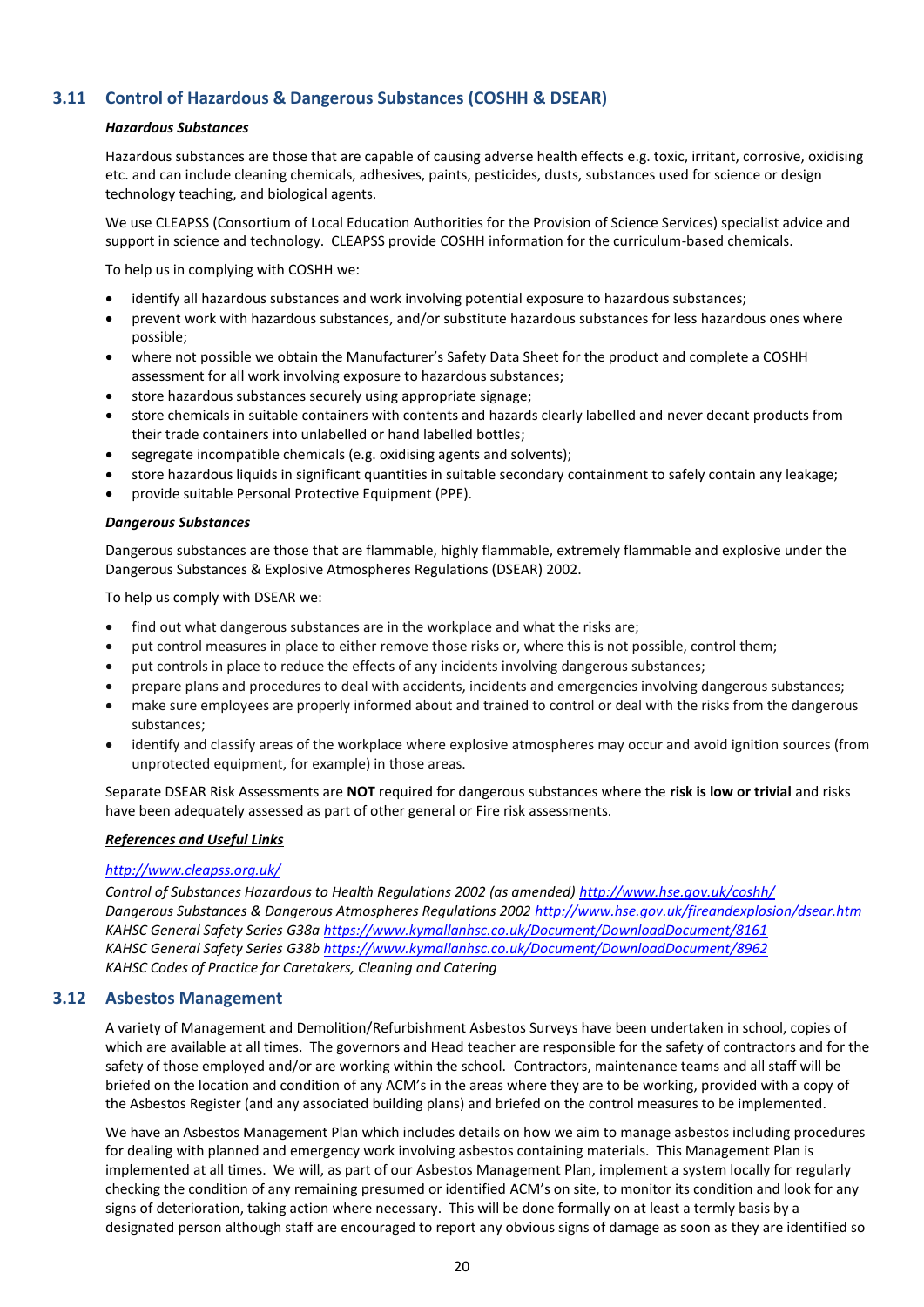that remedial action can be taken as a matter of urgency. We will ensure that the Asbestos Register is updated whenever additional asbestos surveys are undertaken or any asbestos removal, repair or encapsulation work takes place.

All relevant staff will receive appropriate Asbestos Awareness training.

Current guidance requires removal of all ACM's likely to be affected by demolition or major structural alteration. Where any work will involve demolition or major structural alterations a Refurbishment/Demolition survey will be arranged at the planning stage of the job so any ACM's can either be removed prior to work starting OR the work designed so as to avoid disturbing ACM's.

Where ACM's are removed or repaired, competent contractors will be used to remove/treat the asbestos. The contractor will be required to provide evidence that they have notified the HSE providing the correct information on form FOD ASB5 for notifiable work. A four stage clearance certificate should be provided following the completion of asbestos removal work which required an enclosure and following asbestos removal work Waste Consignment notes should be provided to school to show that removed Asbestos was treated as hazardous waste and disposed of accordingly.

Where appropriate, ACMs will be suitably labelled in line with KAHSC General Safety Series G07.

Following any works that may affect the school asbestos register, evidence/certificates will be sent to the County Council's Capital Programme and Property Team and KAHSC. The presence of ACM's on site will be communicated to Cumbria Fire & Rescue Service i.e. they will be provided with a copy of the Asbestos Register for the building(s) if called to site to fight a fire or investigate an incident*.*

#### *References and Useful Links*

*HSE Asbestos - <http://www.hse.gov.uk/asbestos/> DfE Asbestos Management in Schools [Click here to access](https://www.gov.uk/government/uploads/system/uploads/attachment_data/file/276032/asbestos_management_in_schools_2013.pdf) KAHSC General Safety Series G0[7 https://www.kymallanhsc.co.uk/Document/DownloadDocument/7624](https://www.kymallanhsc.co.uk/Document/DownloadDocument/7624) School's Asbestos Surveys and Management Plan*

#### <span id="page-24-0"></span>**3.13 Water Hygiene Management**

#### *Control of Legionella*

The Head teacher (or nominated deputy) acts as the Responsible Person under the Approved Code of Practice on legionella control. We also have support from KAHSC where required.

We have arranged for a contractor to undertake a water hygiene risk assessment and will arrange for this to be reviewed at least every two years by a contractor who is registered with the Legionella Control Association for this purpose (or more frequently if there are any significant changes to our water system).

Water hygiene monitoring will be carried out in accordance with the findings of the risk assessment. Where this is undertaken by a contractor, the contractor will be registered with the Legionella Control Association for the category of work they undertake. Any remedial work will be carried out by a competent person.

The school's Responsible Person reviews recommendations made in risk assessments and monitoring visit reports to identify and authorise required works.

Any infrequently used outlets, e.g. showers, spray taps etc., will be flushed through (hottest temperature possible) every week in which they have not been in use. Shower/spray tap heads will be removed and de-scaled at the beginning of each term. Written records of these checks will be held.

Where outlets are no longer in use, arrangements will be made to remove them and the pipework leading to them.

Water temperatures of nominated outlets/taps (sentinel outlets) are monitored on a monthly basis. Records of these checks are kept.

Records will be retained throughout the period they are current and for at least two years afterwards. This includes records of any monitoring inspection, test or check carried out, and the dates, for at least five years.

#### *Preventing Scalds and Burns*

We will ensure measures are in place to prevent scalds and burns to vulnerable adults and young children from hot water and surfaces/pipes. This includes solutions such as thermostatic mixing valves to hot water outlets used by them (which will be adequately maintained), using low surface temperature radiators, locating sources of heat out of reach, e.g. at high-level or guarding the heated areas, e.g. providing radiator covers, covering exposed pipework.

#### *References and Useful Links*

*Legionnaires' disease. The control of legionella bacteria in water systems*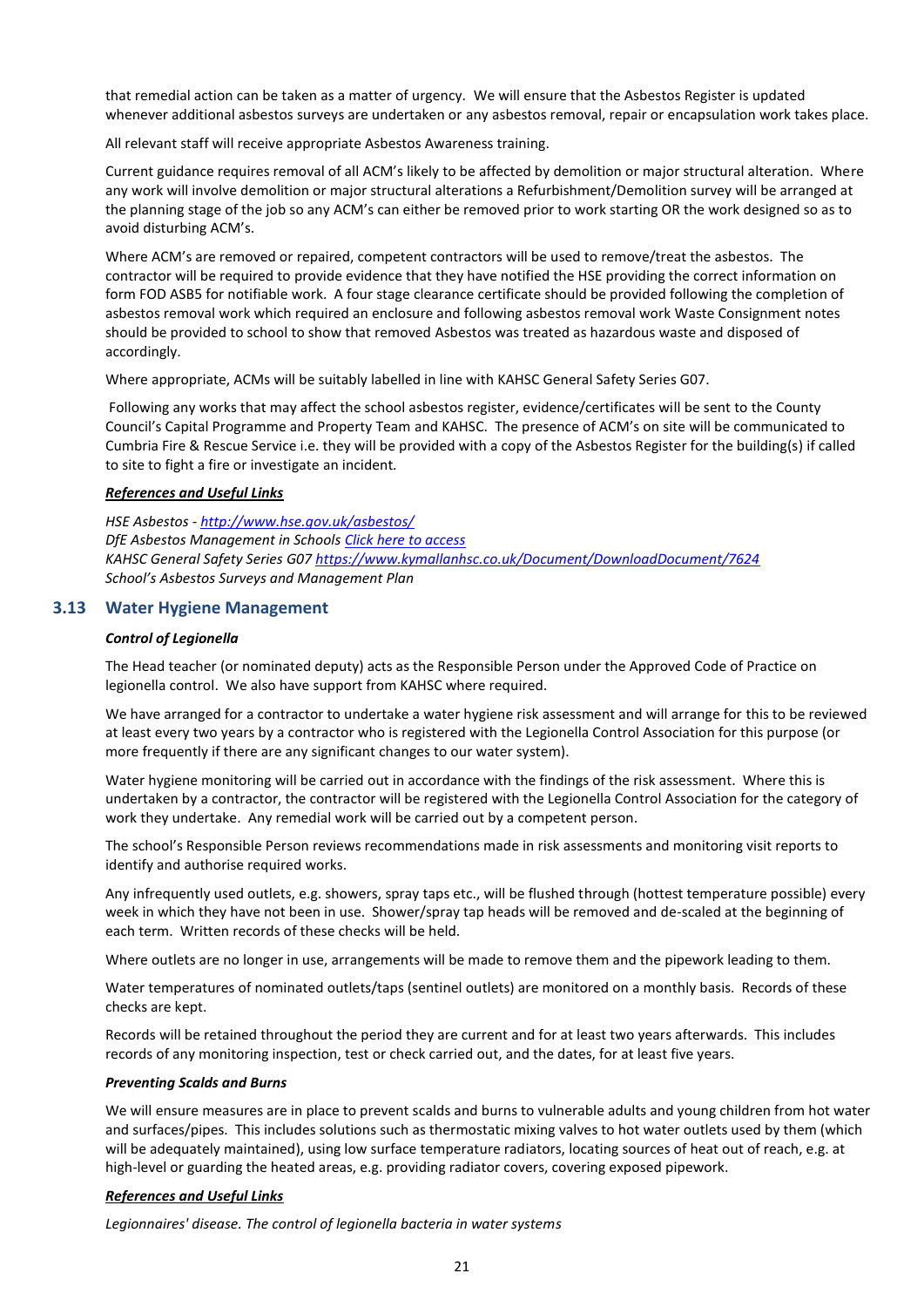*ACOP [www.hse.gov.uk/pubns/books/L8.htm](http://www.hse.gov.uk/pubns/books/L8.htm)*

*Control of Substances Hazardous to Health Regulations 2002 (as amended) HSE Guidance 'Legionella - A Brief Guide for Duty Holders' [Click here to access](http://www.hse.gov.uk/pubns/indg458.htm) KAHSC General Safety Series G15 School Premises Regulations 2012 Compliance Monitoring in Council Building[s https://www.kymallanhsc.co.uk/Document/DownloadDocument/7994](https://www.kymallanhsc.co.uk/Document/DownloadDocument/7994) School's Water Hygiene Risk Assessment and maintenance/monitoring records Building Bulletin 87 Workplace (Health, Safety and Welfare Regulations) 1992 HSE<http://www.hse.gov.uk/healthservices/scalding-burning.htm>*

#### <span id="page-25-0"></span>**3.14 Radon**

Our School was assessed for radon levels through a monitoring programme in 2010 run by the HPA and organised by the LA. Monitors were placed in strategic locations in our school for a period of three months, whereupon the monitors were returned to the HPA for analysis and further action taken by the LA where required.

#### *References and Useful Links*

*HSE<http://www.hse.gov.uk/radiation/ionising/radon.htm> Management of Health and Safety at Work Regulations 1999 Ionising Radiation Regulations 1999 Compliance Monitoring in Council Building[s https://www.kymallanhsc.co.uk/Document/DownloadDocument/7994](https://www.kymallanhsc.co.uk/Document/DownloadDocument/7994)*

#### <span id="page-25-1"></span>**3.15 Equipment and Maintenance**

- All employees are required to inspect visually their work equipment, to report any faults before use and not to use this piece of equipment if it is deemed unsafe, i.e. checking for cable damage etc.;
- All employees are reminded of their obligation to participate in the training when provided to ensure that they understand how to work safely with all equipment that they use, and to work to the guidelines provided in the training and subsequently by their manager;
- Any faulty piece of equipment is to be taken out of service, labelled as out of service, and moved to an area where it cannot be used. It must not be returned to normal use unless it has been checked by a competent person and repaired if necessary;
- No private equipment is to be used unless it has been deemed safe by a competent person.
- All systems, plant and equipment will be maintained in line with manufacturer's instructions and industry guidance. All servicing and maintenance will be carried out by competent persons (in-house or). Records of servicing and maintenance will be held within our Buildings Register.

#### *References and Useful Links*

*KAHSC General Safety Series G2[5 https://www.kymallanhsc.co.uk/Document/DownloadDocument/8781](https://www.kymallanhsc.co.uk/Document/DownloadDocument/8781) School's Equipment Maintenance Schedule and records/Buildings Register School's Health and Safety Management Plan*

#### <span id="page-25-2"></span>**3.16 Workstations / Display Screen Equipment**

The school ensures that all staff classed as 'users' of DSE equipment:

- Have access to a safe workstation that meets the minimum requirements of the Health and Safety (Display Screen) Regulations;
- Undertake an annual DSE self–assessment which is be reviewed where there are significant changes including change of workstation, reports of physiological problems, following the introduction of control measures etc.;
- Can request a paid eyesight test and payment for the cost of single vision spectacles if these are required for DSE work.

Due to their compact nature, laptops are not designed to be used for extended periods of time. When they are used for longer periods, they will be used with a laptop raiser and a separate keyboard. Where laptops are supplied to staff or pupils to use at home, we ensure that users are provided with information on the safe and proper use of laptop computers.

Interactive white boards will be fixed and used in accordance with the manufacturer's instructions. Staff should ensure that they familiarise themselves with the relevant user guidance. All display screens and interactive whiteboards must be shut down when not in use, rather than being left on standby, both to save energy and reduce the risk of fire.

#### *References and Useful Links*

*Display Screen Equipment Regulations 1992 as amended 2002*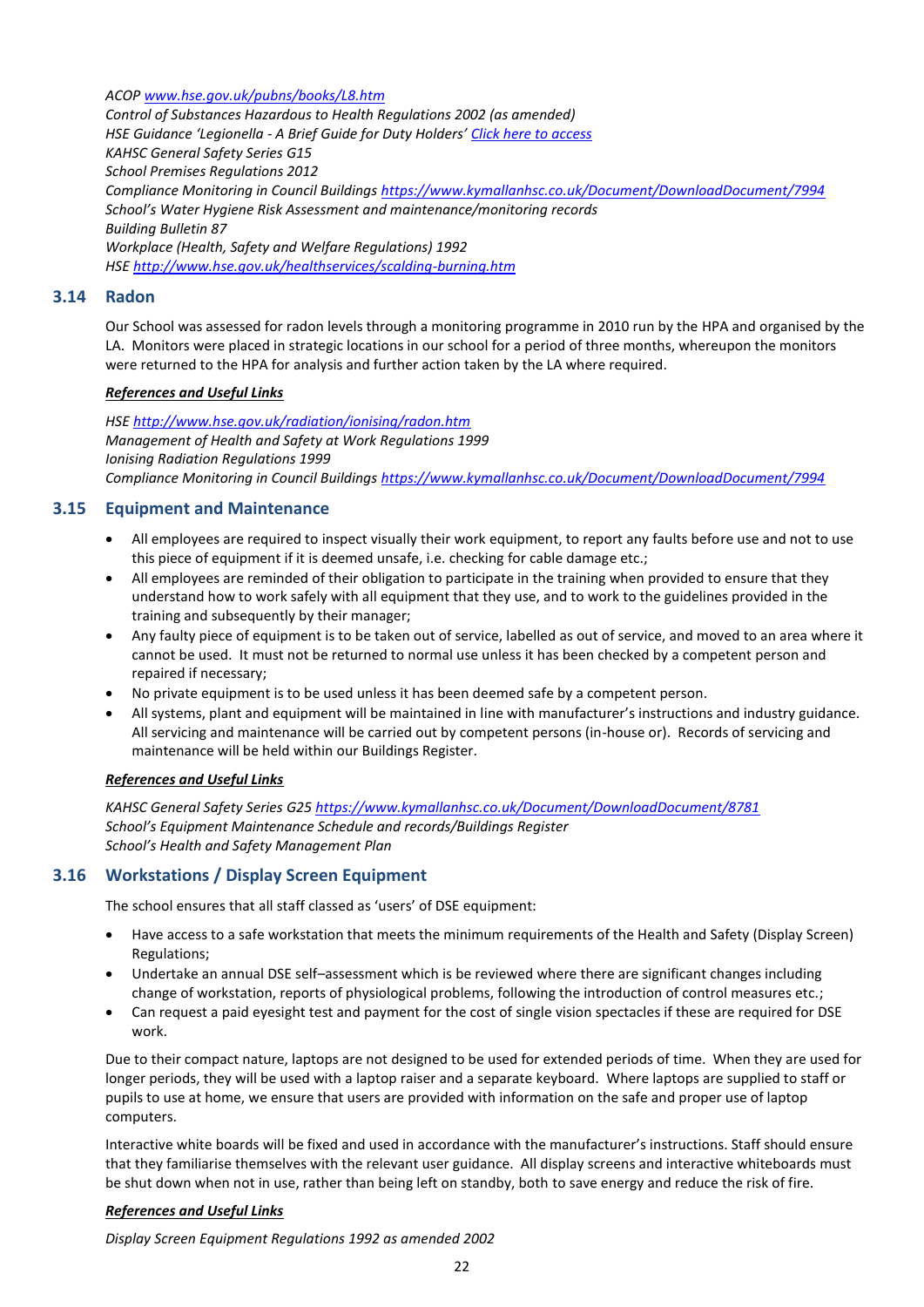*KAHSC General Safety Series G1[3 https://www.kymallanhsc.co.uk/Document/DownloadDocument/8068](https://www.kymallanhsc.co.uk/Document/DownloadDocument/8068) KAHSC General Safety Series G2[0 https://www.kymallanhsc.co.uk/Document/DownloadDocument/8060](https://www.kymallanhsc.co.uk/Document/DownloadDocument/8060) HSE Website - <http://www.hse.gov.uk/msd/dse/>*

#### <span id="page-26-0"></span>**3.17 Information Technology (IT) and Online Safety**

- The layout of equipment will be appropriate with sufficient room for each student.
- Seating will be suitable i.e. ideally height and comfort adjustable for individual users.
- Lighting, heating and ventilation levels will be adequate for the types of activities undertaken.
- Combustible items in the IT workroom will be stored appropriately.
- Electrical sockets and electrical extension leads will be used responsibly e.g. not overloaded, surge protected etc.
- The server unit is housed appropriately e.g. where it cannot overheat, away from combustible materials, wires kept tidy etc.
- The fabric of the room and equipment is in a generally good condition, and the room is kept tidy.
- It is recognised that the use of new technologies presents particular challenges and risks to children both inside and outside of school. We will ensure a comprehensive curriculum response to enable all pupils to learn about and manage the associated risks effectively and will support parents and the school community (including all members of staff) to become aware and alert to the needs of keeping children safe online.
- We have a suitable Online Safety Policy which includes acceptable use agreements for staff, Governors and pupils, reinforces the need for parents to act responsibly when using Facebook or other social networking sites and includes references to extremism, radicalisation and child sexual exploitation.
- There are robust security measures in place to protect potentially sensitive documents being accessed at home or being taken off site using pen drives, which must be encrypted. Our arrangements for security are fully discussed in the school Online Safety Policy held separately.

#### *References and Useful Links*

*School's Online Safety, Child Protection, Data Protection & Whole School Behaviour Policies, Code of Conduct for Staff & Other Adults & Home School Agreement*

#### <span id="page-26-1"></span>**3.18 Policy on the Use of Mobile Phones**

#### *Pupils*

We discourage and advise all parents to discourage, pupils from bringing mobile phones to school on the grounds, that they are valuable and may be lost or stolen. Where a pupil does bring a mobile phone to school, the phone must remain switched off during the school day and may not be used, for any purpose on school premises, grounds or during off-site school activities (such as school swimming or sports activities). The only exception to this would be in an emergency or with the express approval of a member of school staff. The Head teacher may, at their discretion, allow any member of staff to approve such requests or may nominate a specific person to consider such requests.

Where a school pupil is found by a member of staff to be using a mobile phone, as above, for any purpose, the phone can be confiscated from the pupil in line with the Whole School Behaviour Policy.

#### *Employees*

Our Online Safety policy and Code of Conduct for Staff & Other Adults clearly state that mobile phone or electronic communications with a student at our school is not acceptable other than for approved school business e.g. coursework, mentoring. Where it is suspected that a child is at risk from internet abuse or cyber bullying we will report our concerns to the appropriate agency.

Staff should be particularly aware of the professional risks associated with the use of electronic communication (e-mail; mobile phones; texting; social network sites) and should familiarise themselves with advice and professional expectations outlined in Guidance for Safer Working Practice for Adults who Work with Children and Young People, the school's Online Safety Policy and local Safeguarding Children Partnership guidance on Online Communication and Texting.

Images of children should normally only be taken on school equipment i.e. digital camera or mobile phone; if personal equipment of staff is used, the individual should inform another member of staff, show them the images and ensure that the downloading and subsequent deletion of the images from the personal device is witnessed (if possible by the same member of staff who witnessed the original image taking.

#### *References and Useful Links*

*KAHSC General Safety Series G1[0 https://www.kymallanhsc.co.uk/Document/DownloadDocument/7627](https://www.kymallanhsc.co.uk/Document/DownloadDocument/7627) KAHSC General Safety Series G2[1 https://www.kymallanhsc.co.uk/Document/DownloadDocument/8880](https://www.kymallanhsc.co.uk/Document/DownloadDocument/8880)*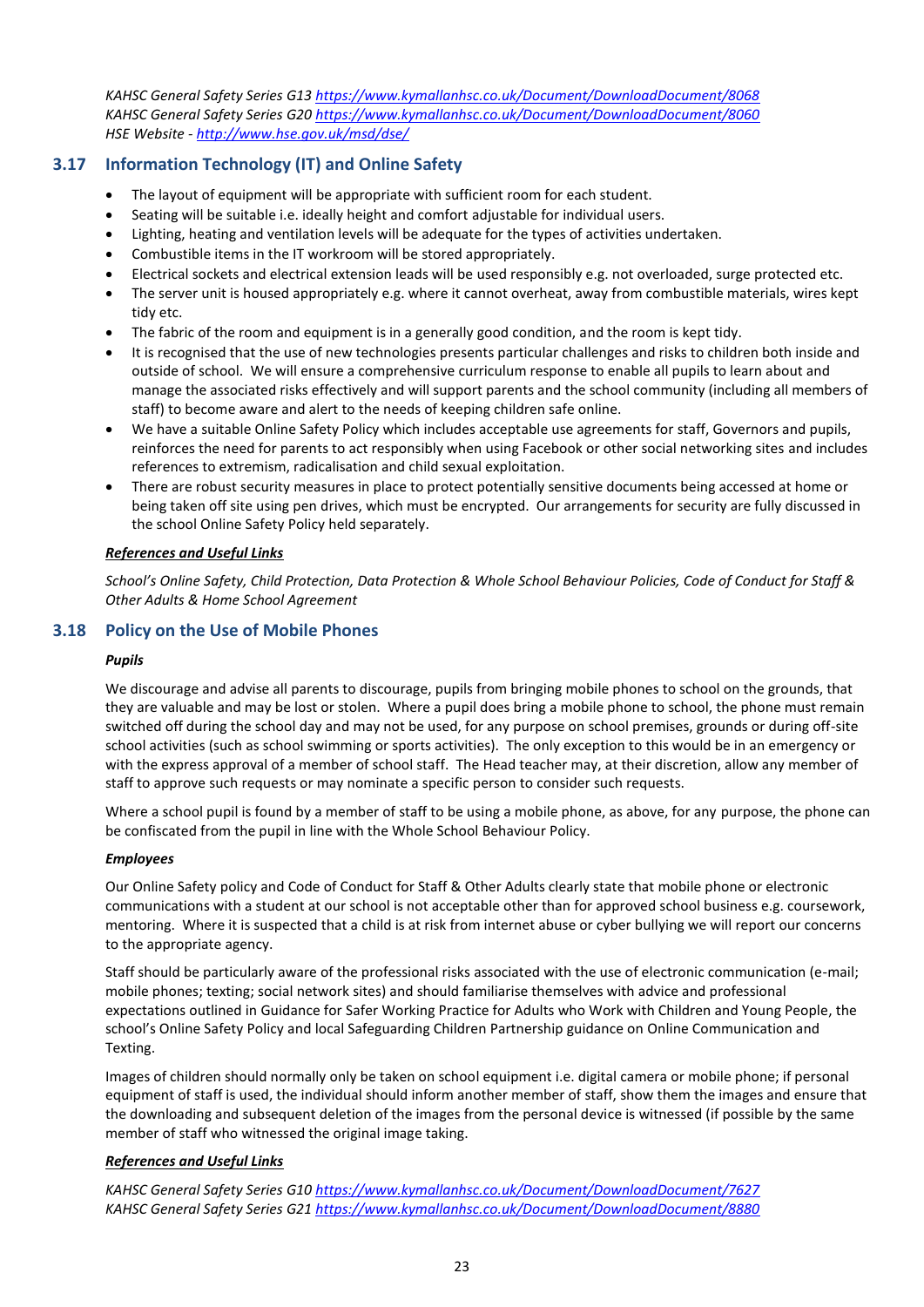*School's Child Protection, Online Safety, Data Protection & Whole School Behaviour Policies, Code of Conduct for Staff & Other Adults & Home School Agreement*

#### <span id="page-27-0"></span>**3.19 Child Protection**

<span id="page-27-1"></span>The school has established a separate Child Protection Policy and supporting procedures in line with the procedures and practice of the Local Authority as part of the inter-agency safeguarding procedures set up by the **Cumbria** Safeguarding Children Partnership (CSCP):<https://www.cumbriasafeguardingchildren.co.uk/>

#### Use of Pupils Images

The school recognises its duties under the Data Protection Act 2018 / GDPR. Due care will be taken with records management and in the use of any media which clearly identify pupils. Where schools allow access to a local newspaper photographer, they are not caught by DPA unless they provide the personal details of the pupils in the photographs.

If the names of those in the photograph were collected directly from the participants (subject to the wishes of parents and guardians of pupils) the school would not be releasing personal data subject to the Act at all. Alternatively if the school had canvassed the wishes of parents and guardians and they had agreed to the release then there would be no question of the DPA preventing disclosure.

For most purposes consent obtained from parents in advance will normally be sufficient. However, particular care is necessary when images are taken during activities such as swimming or PE. It is recommended that parental consent be obtained for the use of the final images, although this may not be possible for news media coverage.

The school will seek parental consent for use of data and images related to a child when a child first starts school consent does not need to be gained annually – the onus will be placed on parents/carers to notify school if they wish to withdraw consent. A Sample Consent Form can be found within General Safety Series G21 on the KAHSC website. Whilst this may be useful in alerting the school to children whose parents object, it needs to be used carefully and with safeguards.

During the course of the year there may be opportunities to publicise some of the activities that children are involved with, this may involve filming or photographing children for use in local media.

Photography or filming will only occur with the permission of the Head Teacher and under the strict supervision of a teacher. Where filming or photography is carried out by the news media, children will only be named when there is good reason i.e. prize winning. Home addresses will never be disclosed.

#### *References and Useful Links*

*KAHSC General Safety Series G2[1 https://www.kymallanhsc.co.uk/Document/DownloadDocument/8880](https://www.kymallanhsc.co.uk/Document/DownloadDocument/8880) KAHSC General Safety Series G27 School's Data Protection, Child Protection & Online Safety Policies Data Protection Act 2018 & GDP Regulations: <http://www.legislation.gov.uk/ukpga/2018/12/contents/enacted>*

#### <span id="page-27-2"></span>**3.20 Manual Handling**

Manual handling is the transporting or supporting of loads (inanimate- objects; animate – people) by hand or bodily force, which includes, carrying, lifting, pushing and pulling. Manual handling may result in adverse health that is caused by a single accident (e.g. strained/torn muscles, dropped loads, cuts/abrasions etc.) or sustained over a longer period (bad back, worn joints etc.).

The Manual Handling Operations Regulations 1992 require the following measures to be considered in hierarchical order:

- avoid hazardous manual handling operations so far as is reasonably practicable;
- assess any hazardous manual handling operations that cannot be avoided;
- reduce the risk of injury so far as is reasonably practicable.

#### *Risk Assessment*

The school will undertake manual handling risk assessments for all unavoidable hazardous manual handling activities. This includes the handling of people as well as objects. To ensure control measures remain effective, all assessments will be reviewed regularly or when there have been significant changes:

- to the work practice or workplace/environment;
- to safety equipment provided;
- to the nature of the load;
- a substantial increase in the amount of time performing manual handling operations;
- a substantial change in other task requirements, e.g. more speed or accuracy.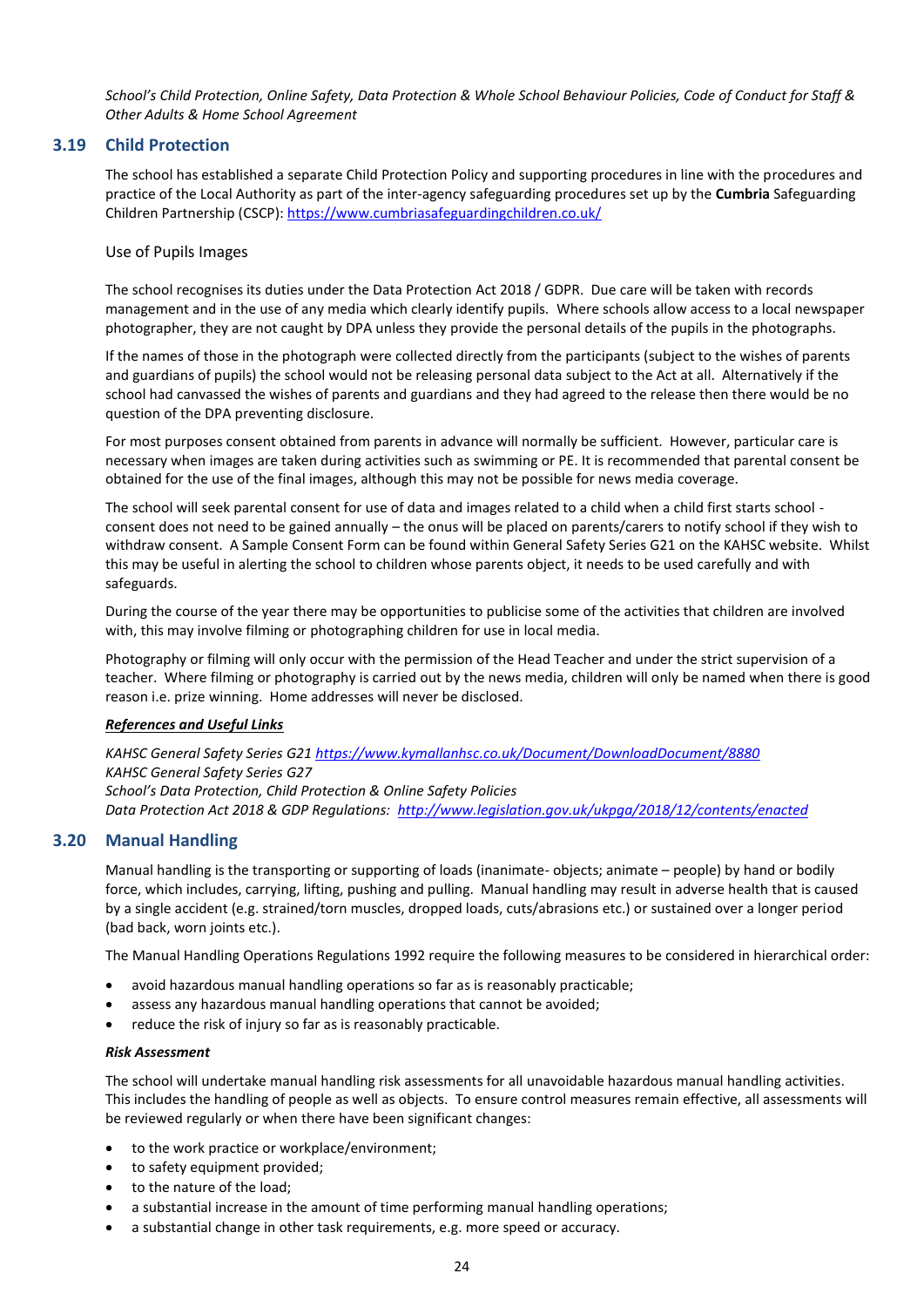#### *Training*

*Induction:* All employees should be inducted into good manual handling techniques and provided with information and instruction before being exposed to manual handling risks. This should form part of all new starter Induction training.

*Manual Handling Practical:* Where moving and handling objects or people forms a significant part of an employee's role, they should undertake specific training before engaging in the activity.

*Assessors: S*hould receive training to enable them to: identify hazards (including less obvious ones) and assess risks from the type of manual handling being done; use additional sources of information on risks as appropriate; draw valid and reliable conclusions from assessments and identify steps to reduce risks; make a clear record of the assessment and communicate findings to handlers and others who need to take action and to recognise their own limitations so that further expertise can be called on if necessary.

*Pupils:* Pupils are supervised when moving and handling equipment such as PE mats or furniture for example and are shown how to do so safely before an activity takes place.

#### *Health*

New employees should complete a pre-employment health enquiry form before appointment. The Head teacher/Manager should ensure the employee is aware of the moving and handling requirements of the job. If the employee is referred to an Occupational Health adviser for assessment, they will advise whether the employee is fit to undertake the role, or whether adjustments are recommended. It is the Head teacher/Manager's responsibility to decide whether any adjustments recommended can reasonably be put in place.

Where an existing employee's health condition is being affected by the manual handling activity, or where the manual handling activity causes a health condition, the Head teacher/Manager can refer them to an occupational health adviser. In extreme cases it may be necessary for a particular member of staff to be taken off duties that involve manual handling.

Where an employee has advised their Head teacher/Manager they are pregnant, the Head teacher/Manager should complete a New and Expectant Mother Risk Assessment with the employee (refer to General Safety Series G24 on the KAHSC website for further guidance). Advice and support can be obtained from Kym Allan Safeguarding, Health and Safety Consultants.

#### *Reporting injury and ill health*

Any manual handling incident, including ill health that is suspected of being caused or aggravated by manual handling activities, should be reported and investigated in line with Accident Reporting Procedures. It may also be appropriate to refer the employee to an Occupational Health Adviser, where the injury affects their work or work continues to affect their injury.

#### *References and Useful Links*

*Manual Handling Operations Regulations 1992<http://www.hse.gov.uk/msd/manualhandling.htm> KAHSC General Safety Series G2[3 https://www.kymallanhsc.co.uk/Document/DownloadDocument/8069](https://www.kymallanhsc.co.uk/Document/DownloadDocument/8069) Manual Handling of Objects Training - available from KAHSC using 'allocated contact time', Tel: 01228 210152. Moving and Handling of People Training - available from Learning Support Services, Tel: 01900 706090*

#### <span id="page-28-0"></span>**3.21 Working at Heights**

#### *Ladders & Step Ladders*

- If it is necessary to gain access to heights which cannot be reached from the ground, proper access equipment, e.g. kick stools, step ladders, ladders and tower scaffolds, must be used. It is NOT acceptable to use chairs as a means of access. Wherever possible, work at height will be avoided. Where it cannot be avoided, suitable equipment and procedures will be put in place to minimise risk.
- Ladders and stepladders will only be used for jobs of short duration where there is no suitable alternative access.
- Staff using ladders and stepladders will receive training and instruction in their safe use. Ladders and stepladders will not be used by pupils.
- The only ladders and stepladders approved for use will be those constructed and marked to EN131, or to BS 1129:1990 Class 1 or BS 2037:1994 Class1.
- Each time a ladder is used, the user should check for visual signs of instability or deterioration.
- Ladders and stepladders will be subject to formal routine in-house checks to ensure they remain in a safe condition. Defective ladders will be taken out of service immediately and labelled appropriately until repaired or disposed of.
- Ladders & stepladder will be stored where they are protected from continual exposure to bad weather in wellventilated areas. Timber ladders and stepladders will not be stored in boiler rooms or adjacent to radiators, steam pipes or other sources of heat, so as to avoid deformation.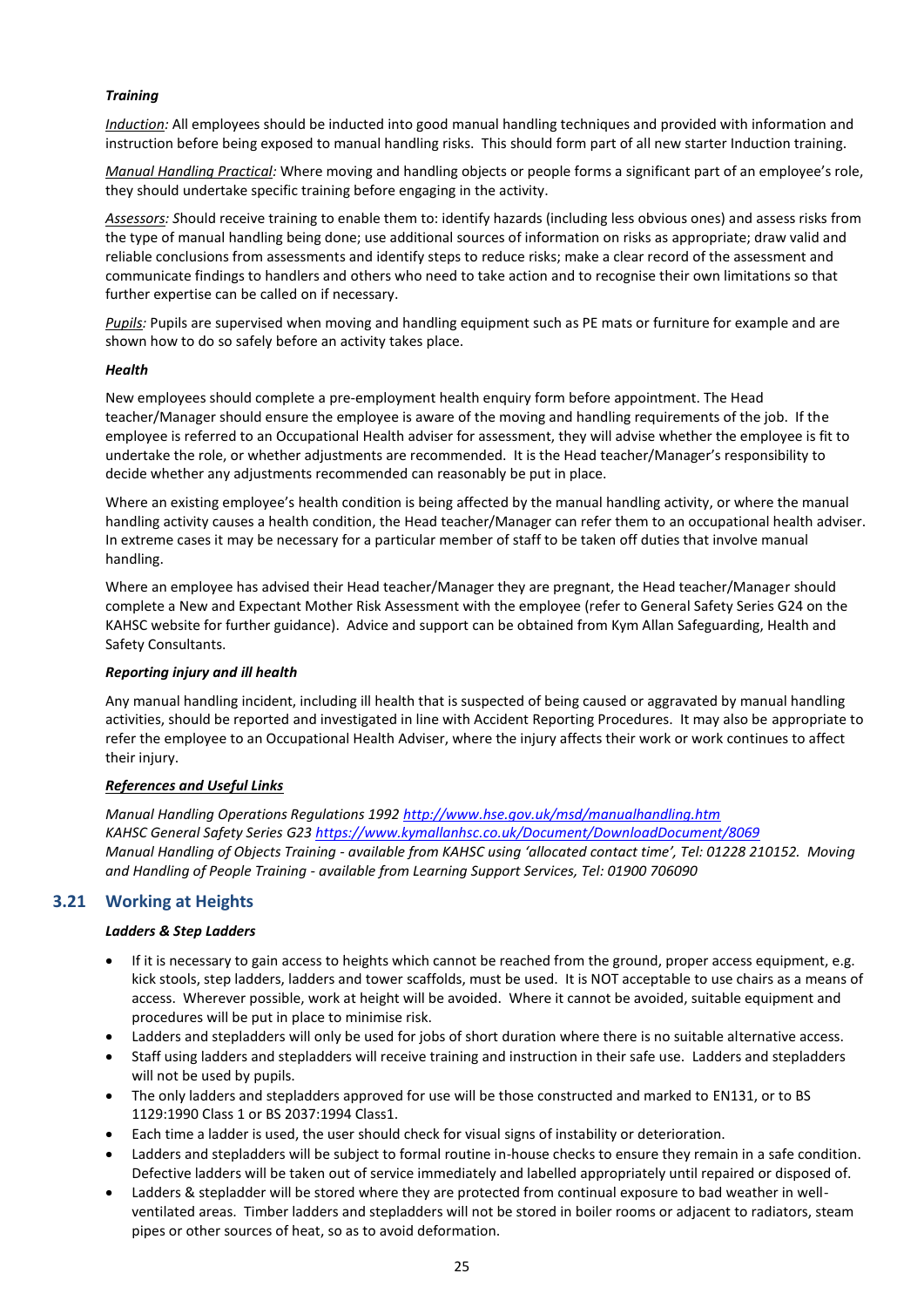- Ladder will be well supported throughout its length to prevent weakening of the joints. They will not be hung so that the weight is carried by the rungs but will be stored on edge clear of the ground in racks or wall brackets (horizontally). Stepladders may be stored vertically.
- Ladders and steps will be secured to avoid use by inappropriate persons i.e. trespassers for example.

#### *References and Useful Links*

*HSG33 - Health and Safety in Roof Work<http://www.hse.gov.uk/pubns/books/hsg33.htm> The Work at Height Regulations 2005 (as amended[\) http://www.hse.gov.uk/pubns/indg401.htm](http://www.hse.gov.uk/pubns/indg401.htm) HSE Safe Use of Ladders and Stepladders<http://www.hse.gov.uk/falls/ladders.htm> KAHSC General Safety Series G1[9 https://www.kymallanhsc.co.uk/Document/DownloadDocument/8010](https://www.kymallanhsc.co.uk/Document/DownloadDocument/8010) KAHSC Code of Practice for Caretakers<https://www.kymallanhsc.co.uk/Document/DownloadDocument/8019> KAHSC Code of Practice for Drama<https://www.kymallanhsc.co.uk/Document/DownloadDocument/8059>*

#### <span id="page-29-0"></span>**3.22 Fire and Emergency Arrangements**

Comprehensive arrangements are in place for fire safety and emergencies. We also have a Fire Safety Management Policy which includes our Emergency Evacuation Plan, a School Emergency Plan, a Fire Risk Assessment and a Premises Fire Log Book.

#### *Fire Risk Assessment*

A documented fire risk assessment is in place, kept up to date and made available to all staff. A copy of this is also held off-site. The risk assessment will be reviewed annually or at such earlier time as there is reason to suspect it is no longer valid or there has been a significant change in the matters to which it relates.

#### *Responsible Person*

The Head teacher is the Responsible Person for Fire Safety and will be responsible not only for the safety of employees, but for that of any person lawfully on the premises, or in the immediate vicinity of the premises and at risk from a fire on the premises. They are responsible for implementing the Fire Safety Management Policy.

#### *Fire Safety Manager(s)*

The Fire Safety Manager is the person who will take overall control during the evacuation process. Their duties include:

- ensuring the fire and rescue service is called where required;
- coordination of people at assembly points and ensuring the evacuation is conducted effectively;
- delegating certain tasks to other suitable personnel;
- liaison with the emergency services on arrival and provision of key information requested by the Fire and Rescue Service, e.g. results of roll call; location of fire (if known); type, locations and quantities of dangerous substances; the nearest water supply fire hydrant; provision of information on locations of asbestos; the gas and electricity main shut-off valve locations; the Fire Risk Assessment;
- initiating disaster recovery procedures;
- ensuring that no-one is permitted to re-enter the building until the Fire and Rescue Service have given the 'all clear'.

The Head teacher or nominated person(s) will act as the Fire Safety Manager and, with the support of all staff, ensure all fire safety checks are carried out e.g. weekly manual call point testing, monthly emergency lighting testing, monthly inspections of fire-fighting equipment etc.

#### *Fire Wardens*

Suitable numbers of trained fire wardens will be in place. Their duties include:

- helping children and others (i.e. visitors) to leave the premises;
- checking their area to ensure everyone has left undertaking sweeps of classes, toilets, cloakrooms etc.;
- using appropriate fire-fighting equipment if trained and safe to do so;
- reporting to the Fire Safety Manager;
- shutting down dangerous equipment and operating emergency shut-off switches;
- taking the register/roll call for their particular class, and immediately reporting anyone who is known to be off-site or missing to the Head teacher and/or liaising with the Fire and Rescue Service.

#### *Fire Drills*

Fire evacuation exercises are held at the beginning of each new term and records are held in the fire logbook. Drills are conducted at varying times of day to ensure that ALL staff and pupils can participate in fire practices including for example, part time staff and pupils and out of hour's premises users.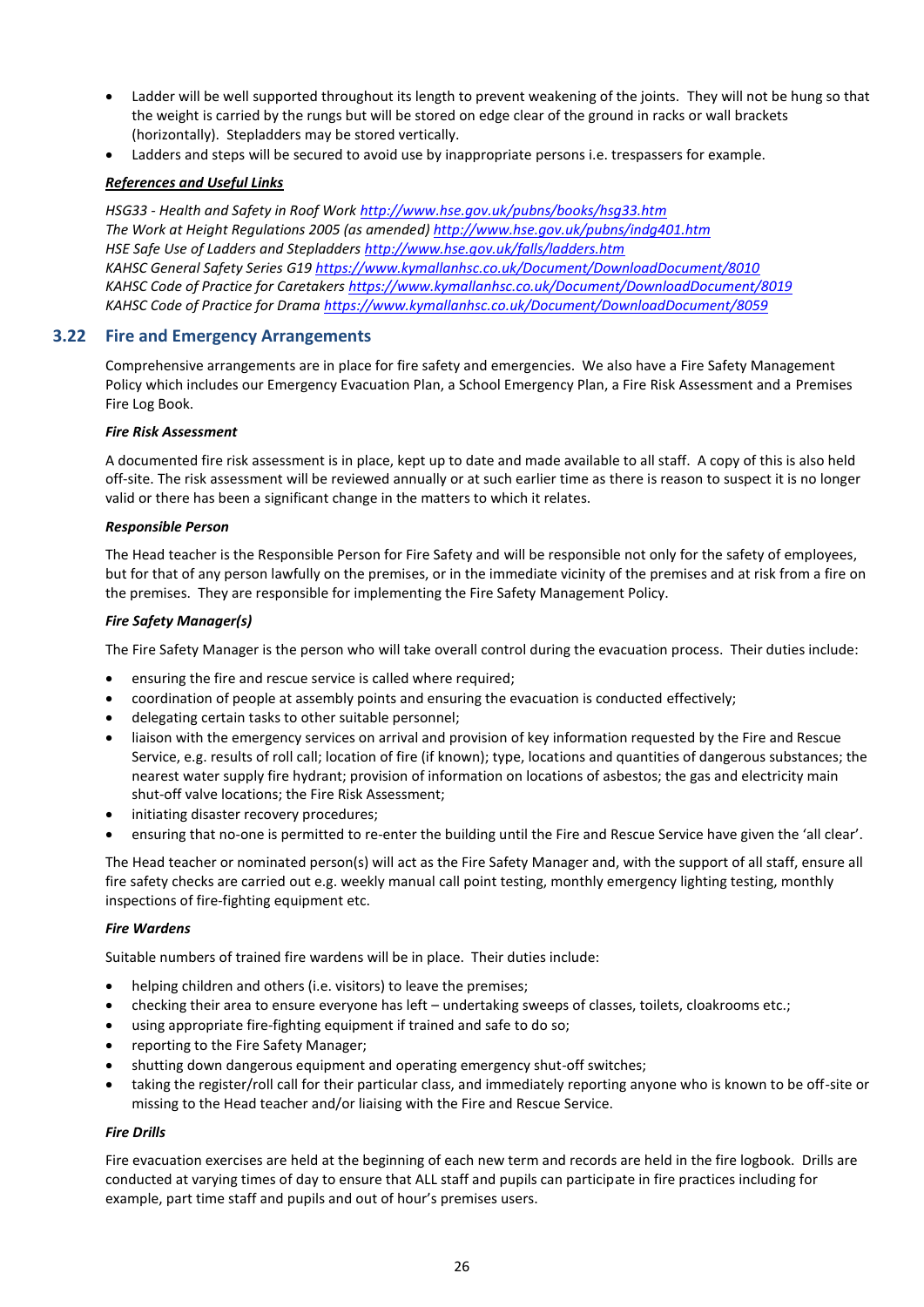#### *Training*

**All staff** will receive basic fire safety induction training and attend refresher sessions at pre-determined intervals.

**Pupils/students/children/young people** will be supplied with some form of fire safety training so that they are aware of the actions to be taken in the event of a fire.

The **Responsible Person, Fire Safety Manager(s) and Fire Wardens** will require more comprehensive training.

**Evacuation Assistants** (those who assist others with additional needs) will receive Instruction on the use of any relevant evacuation devices such as Evac Chairs for example; awareness of the content of any PEEPs or GEEPs in place for areas they would be expected to cover with the evac chair; manual handling training; and training and instruction in the means of Assistance available for the building.

#### *In the Event of Fire*

**Raising the alarm** - any member of staff (or visitor) discovering a fire must raise the alarm using the fire alarm manual call points located around school (where present) and shouting "Fire". If fire is detected by automatic detectors, this will trigger the fire alarm.

**Fire Action Notices** detailing the action to take in the event of fire are displayed next to each fire alarm manual call point and final exit door. Plans detailing escape routes, location of fire extinguishers etc. are also clearly displayed around the building and within classrooms. These are intended to provide emergency information for those persons/visitors who are unfamiliar with the premises.

**Staff, Pupils & Visitors** - nominated persons are responsible for taking the visitors book, staff signing in/out book/board and class registers to the assembly point to ensure that all persons are accounted for by way of a roll call.

Assisting **vulnerable people/people with disabilities** - where pupils or staff in school have disabilities, e.g. mobility difficulties, visual or hearing impairment, or special needs, Personal Emergency Evacuation Plans (PEEPs) will be developed outlining how they will be evacuated or assisted to evacuate the premises.

General Emergency Evacuation Plans (GEEP's) will be developed for members of the public and other non-regular visitors with additional needs. A sign will be displayed at reception highlighting that we operate a scheme of assisted evacuation where required.

**Catering staff** - must ensure that if the alarm is raised they activate any safety cut-off valves where these are available, and also any electrical or gas equipment that they might be using (if safe to do so) and evacuate the building by the nearest available exit.

**Contractors/visitors** - all contractors or visitors entering the school will be familiarised with the school's fire safety arrangements on signing in. Any outside group hiring the school's facilities will be instructed in the fire procedures and expected fire safety standards prior to using the building.

**Assembly points** - children, visitors and staff will gather at their agreed assembly point(s) outlined on Fire Action Notices displayed in school. Class teachers and/or other nominated staff will act as Fire Wardens and ensure that roll call information is provided to the Fire Safety Manager.

**Lunchtimes** - where an evacuation occurs at lunchtimes, Midday Supervisors are responsible for co-ordinating an evacuation from dining areas, and registers will be taken to assembly points to enable a roll call to be taken.

#### *Variations to the Plan*

Variation to the usual plan may occur in specific instances including:

- **Performances/Events** Evacuation Plans are completed before each performance/event involving a significant increase of people.
- **Failure of fire warning/detection systems** If any safety systems were to fail, alternative arrangements are in place to raise the alarm throughout the premises to enable occupiers to evacuate quickly.
- **Lone Working** people who might be lone working will be made aware of the emergency actions they must take in the event of a fire.

#### *Escape Routes, Final Exits and Fire Doors*

All escape routes will be kept clear of obstruction and are clearly marked with British Standard or European Standard Fire Exit signs and directional arrows where appropriate. All staff must be aware of the location of final exits and alternative escape routes.

All exits will be readily openable from the inside without the use of a key (e.g. panic release devices or thumb turn locks) at all times including outside normal school hours, e.g. during evening performances or after school meetings.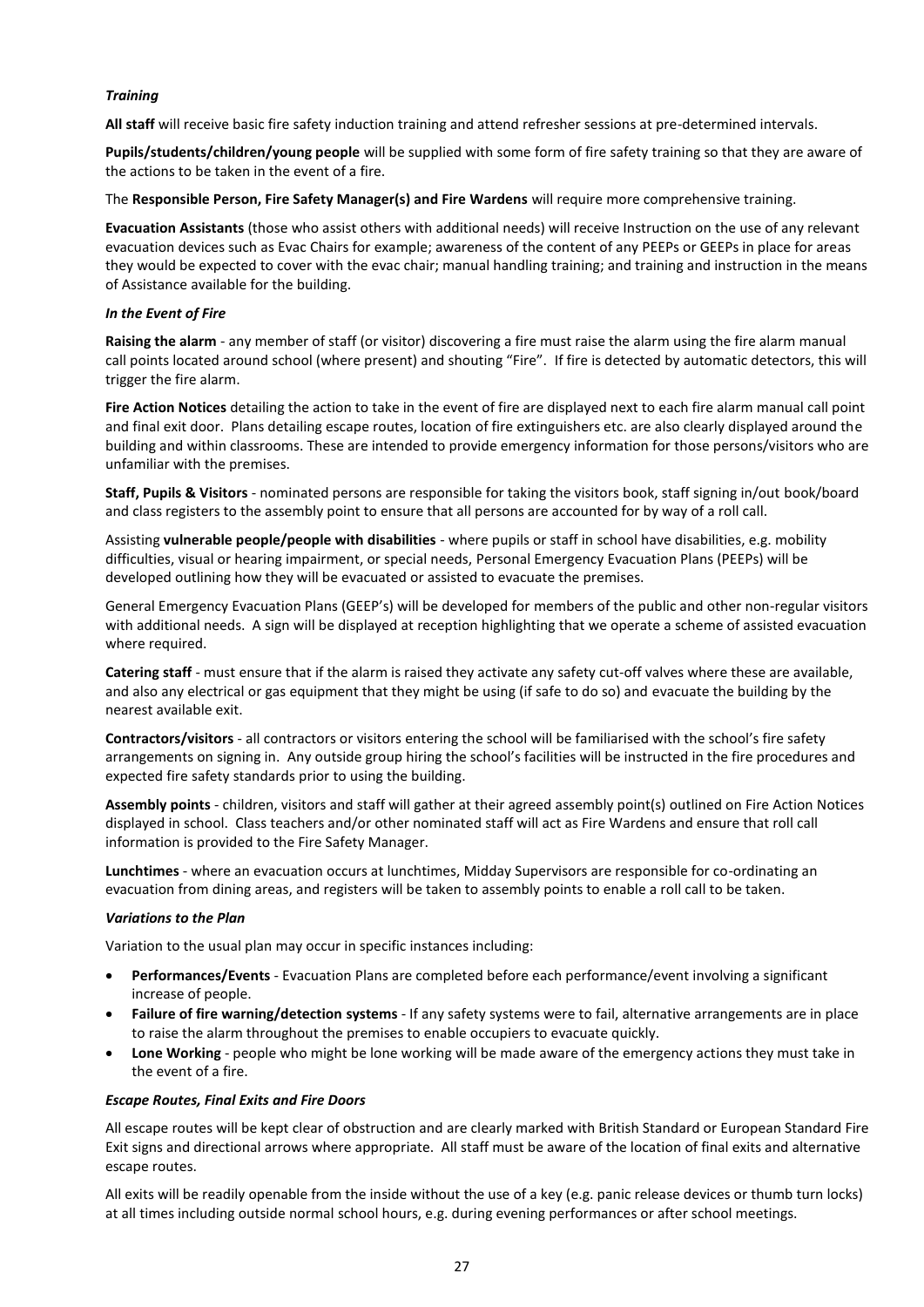The school operates a formal system for checking fire doors and fire exit doors to ensure they remain in safe condition, e.g. they close/meet properly, intumescent strips/smoke seals are in good condition, self-closing devices are operational, final exits can be easily opened without the use of a key etc. The Fire Safety Manager or nominated representative is responsible for checking and recording in the fire log book the condition of fire doors and final exit doors and reporting any defects on a monthly basis.

#### *Fire-fighting Equipment*

This equipment is provided throughout the premises in suitable locations with the most appropriate appliance available for the risks in that area. Equipment must only be used by trained staff to tackle small fires if it is safe to do so and to assist escape from fire. Means of escape must not be compromised when tackling a fire.

#### *Arson Prevention*

Refer to the School Fire Safety Management Policy held separately which includes our Arson Vulnerability Assessment and Arson Prevention Strategies.

#### *Other Emergencies*

In the event of a full school evacuation, a Reception Centre is available.

We hold an analogue landline telephone as back-up in the event of an emergency where the digital or mobile signal is lost.

*Bomb Threats or Suspicious Packages:* Although very rare occurrences, the school recognises the importance of ensuring that emergency plans and procedures need to be in place for dealing with potential or actual threats. These will include measures if suspicions are raised by a verbal threat or unidentifiable package/article on the school site. We follow the information set out in the Home Office document, *Protecting Against Terrorism* [https://www.gov.uk/government/publications/protecting-against-terrorism.](https://www.gov.uk/government/publications/protecting-against-terrorism)

#### *School Closures - Emergency and Planned*

The Head teacher will be responsible for taking the decision to close the school in an emergency. The school will follow the procedure outlined in the KAHSC School Closures Advice displayed in school. All parents will be contacted by the quickest available means. Should there be no contact available; any affected children will remain in school.

#### *References and Useful Links*

*Regulatory Reform (Fire Safety) Order 2005* 

*HM Government Fire Risk Assessment in Educational Premises* 

*<https://www.kymallanhsc.co.uk/Document/DownloadDocument/7755>*

*Protecting Against Terroris[m https://www.gov.uk/government/publications/protecting-against-terrorism](https://www.gov.uk/government/publications/protecting-against-terrorism) KAHSC General Safety Series G3[1 https://www.kymallanhsc.co.uk/Document/DownloadDocument/7872](https://www.kymallanhsc.co.uk/Document/DownloadDocument/7872) KAHSC General Safety Series G35a <https://www.kymallanhsc.co.uk/Document/DownloadDocument/7826> KAHSC General Safety Series G35[b https://www.kymallanhsc.co.uk/Document/DownloadDocument/7831](https://www.kymallanhsc.co.uk/Document/DownloadDocument/7831) KAHSC General Safety Series G36a <https://www.kymallanhsc.co.uk/Document/DownloadDocument/9507> KAHSC General Safety Series G36[b https://www.kymallanhsc.co.uk/Document/DownloadDocument/8745](https://www.kymallanhsc.co.uk/Document/DownloadDocument/8745) KAHSC General Safety Series G4[1 https://www.kymallanhsc.co.uk/Document/DownloadDocument/7870](https://www.kymallanhsc.co.uk/Document/DownloadDocument/7870) KAHSC General Safety Series G4[6 https://www.kymallanhsc.co.uk/Document/DownloadDocument/9313](https://www.kymallanhsc.co.uk/Document/DownloadDocument/9313) KAHSC School Closures Advice for Schools<https://www.kymallanhsc.co.uk/Document/DownloadDocument/8698> School's Emergency Plan, Fire Safety Management Policy including the Emergency Evacuation Plan, Fire Risk Assessment and Fire Logbook*

#### <span id="page-31-0"></span>**3.23 Use and Control of Contractors and Consultants**

#### *Contractor Competence and Compliance*

Governors and the Head teacher will ensure all contractors and sub-contractors are properly selected and vetted with regard to their health and safety competence. The selection of contractors will take into account contractor competence, i.e. membership of and accreditation by recognised bodies, liability insurance and other related factors, to ensure health and safety compliance is met. Questionnaires are available to assist in the selection process.

#### *Control of Contractors on School Sites*

The Head teacher has a responsibility to ensure that effective liaison takes place between the school and contractors and that both parties are clear about their responsibilities. Contractors on school site can pose additional risks which may affect security, access and egress, fire evacuation etc. which should be addressed by the Head teacher and contractor through the risk assessment process. Suitable method statements or equivalent will be made available for contracted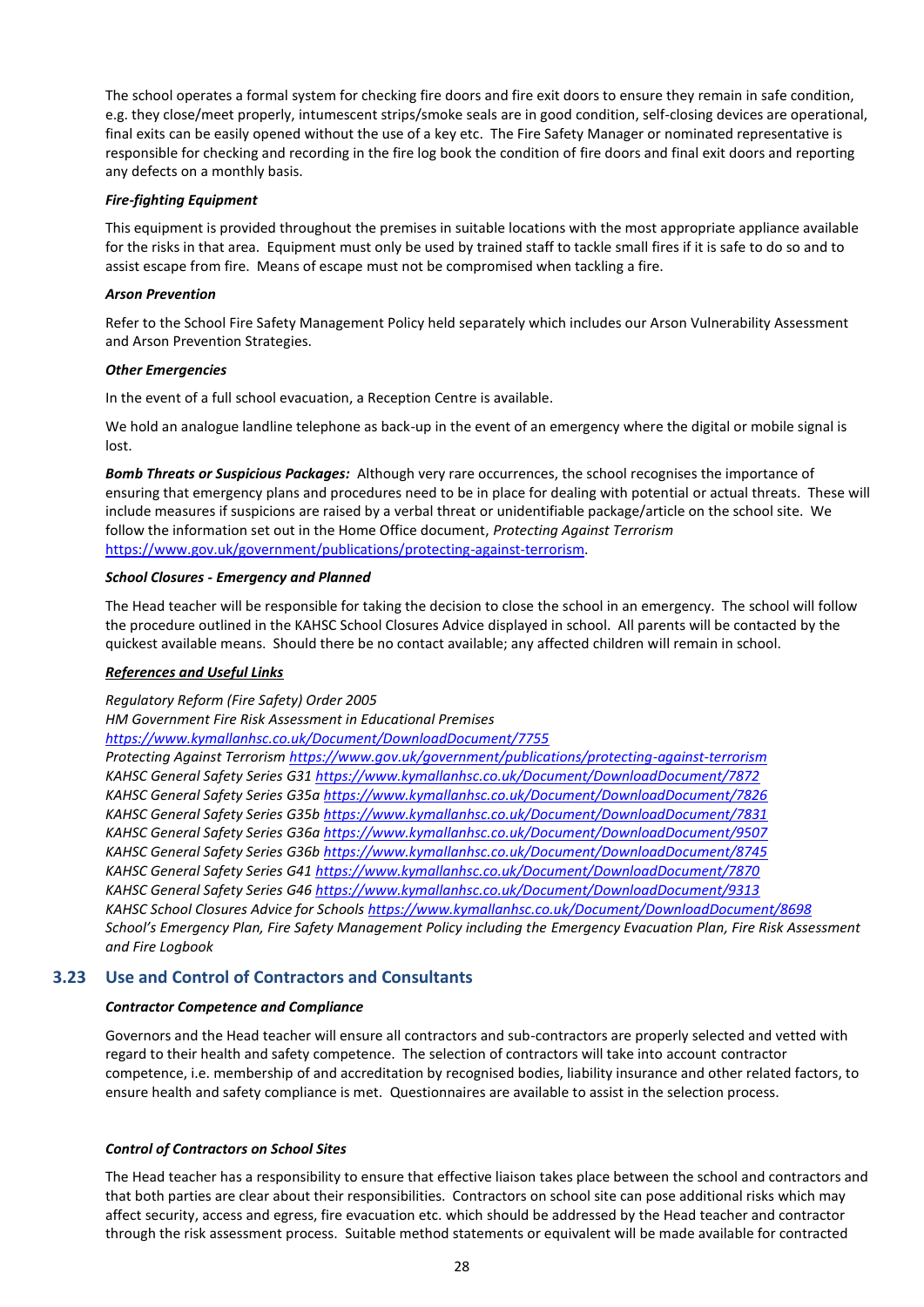work and suitably scrutinised. Contractors will be responsible for assessing risks in relation to their work. The Head teacher is responsible for the health, safety and welfare of the pupils/students, staff, other users of the premises and visitors on the school site when contractors are working on the site and during construction work. The Head teacher must ensure that risks to pupils/students, staff and visitors created by contractors and/or construction work are adequately assessed and suitable control measures implemented to protect school users. The risk assessment should be proportionate to the hazards and risks involved. For example, for construction projects that are completely separate from occupied school buildings and grounds such as a new block being built remote from the existing buildings and playgrounds with its own vehicular access, the documented risk assessment will be reasonably brief possibly covering suitable site and vehicular separation. For larger, projects or construction work being done on or around occupied school buildings and grounds, the risk assessment will inevitably be more comprehensive. Any risk assessment should be a working document which may evolve as work progresses or site hazards/risks change.

All Contractors will be provided with documented safety information relating to the school and site which includes expected behaviour (contractor safety information sheet), local rules and procedures including emergency procedures, information about safeguarding (refer to 'Safeguarding' section below) etc. Contractors are referred to the school Asbestos Register, which highlights the known and suspected areas that may contain asbestos before any intrusive works commence.

Where relevant, joint health and safety inspections or other monitoring arrangements of contracted activities will take place. Work will be inspected before the contractor leaves site and there is a designated person to monitor contractors on school premises. Contractors are informed of the designated person & advised to contact them prior to commencing work.

In the event of extensive work being undertaken on the premises, contractors will meet with the Head teacher, members of the governing body and designers. Health and safety issues will be discussed at regular meetings between the contractor and the client with matters arising actioned within appropriate timescales or escalated.

If the work being carried out has a dangerous element, it must not be carried out at times when the children are in the vicinity and could be affected. Children should be warned to keep away from any vehicle that may be in the playground. There is a designated person(s) who monitors the contractors throughout their time on the premises.

#### *Safeguarding*

A Code of Conduct Leaflet for Adults Visiting or Working in School will be:

- issued to contractors and others working temporarily in the school when quotations or tenders are invited;
- stated as a condition of any order for maintenance work or building contract.

Additionally, where appropriate, the code should be:

- highlighted at any pre-start meeting;
- posted on the building site;
- included as part of the contractor's site safety briefings;
- issued to contractors' staff in the form of a leaflet.

All contractors working on site who are not engaging in regulated activity, but whose work provides them with an opportunity for regular contact with children (regardless of whether the contractor works on a single site or across a number of sites/schools) must:

- be segregated from pupils by physical means, time or a combination of both; **or**
- be supervised at all times when children may be present (or children always supervised); or
- hold DBS certificates (without a children's barred list check) a letter confirming that this is the case from the contractor's employer is sufficient providing the date of the Employers Letter is added to the Single Central Record (where applicable).

Risk Assessments will be conducted for the 'Use of Contractors - Child Protection'. Documented **Procedures** will also be in place for protecting children when contractors are working in school.

#### *Permit to Work Systems*

A permit-to-work system is a formal recorded process used to control work which is identified as potentially hazardous. It is also ensures a more formal means of communication between site supervisors and operators and those who carry out the hazardous work.

Essential features of permit-to-work systems are:

- the identification of the person who can authorise certain jobs, and any limitations to their authority;
- the person responsible for specifying the necessary safety precautions;
- training and instruction in the issue, use and closure of permits;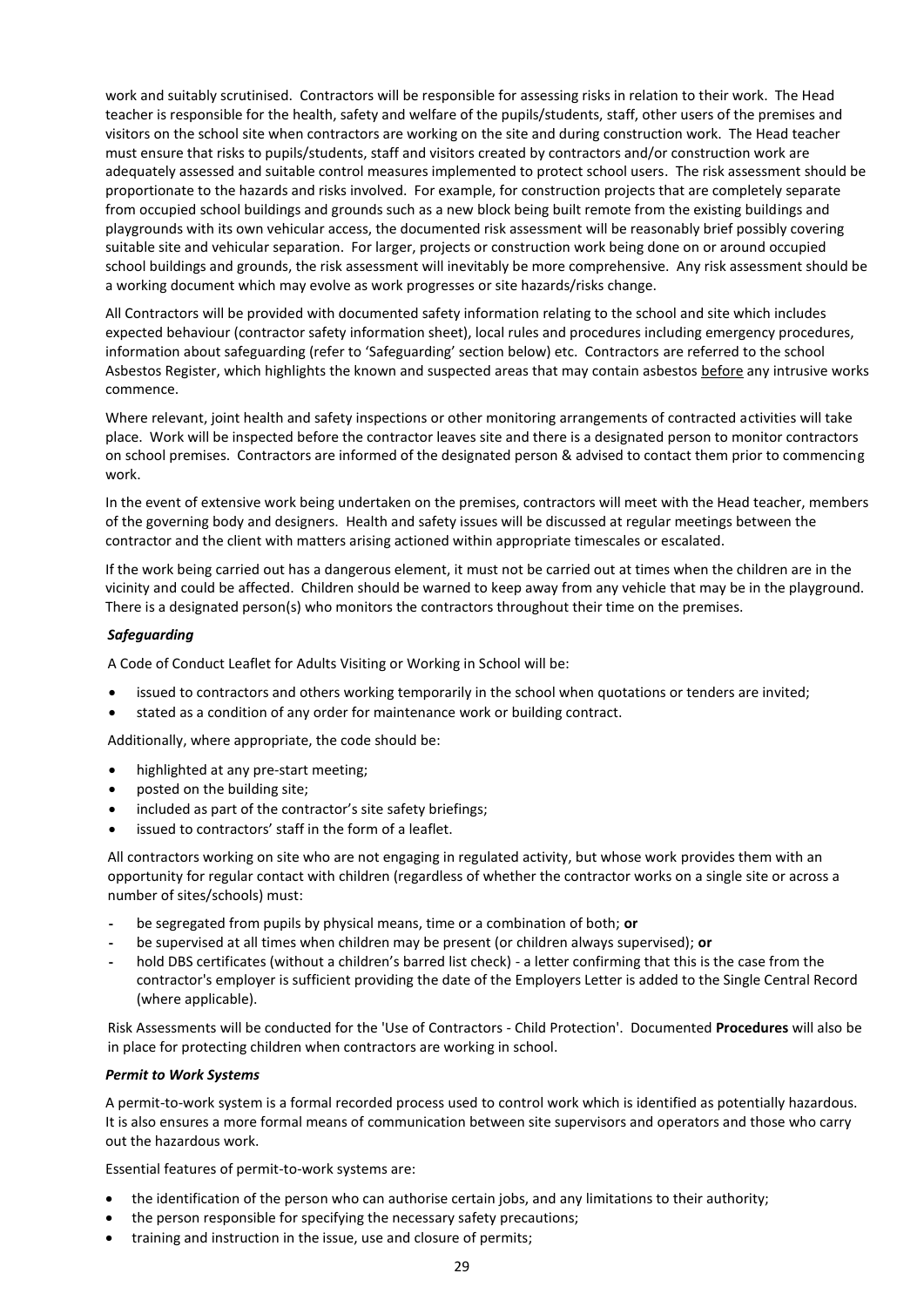- monitoring and auditing to ensure the system works as intended;
- identification of the hazards involved in the work:
- clear identification of tasks, risk assessments, permitted task duration, and supplemental or simultaneous activity and control measures.

Permits to Work will be considered for high risk activities on the school site including:

- hot work for work of any type where heat is used or generated (e.g. by welding, flame cutting, grinding) or which might generate sparks or other sources of ignition;
- work in confined spaces;
- work on electrical systems;
- roof access and other work at height with significant risk;
- excavations;
- any other work specifically requiring a permit under a written safe working procedure or where potential risks warrant use of a permit.

#### *References and Useful Links*

*KAHSC General Safety Series G0[7 https://www.kymallanhsc.co.uk/Document/DownloadDocument/7624](https://www.kymallanhsc.co.uk/Document/DownloadDocument/7624) KAHSC General Safety Series G18[a https://www.kymallanhsc.co.uk/Document/DownloadDocument/8071](https://www.kymallanhsc.co.uk/Document/DownloadDocument/8071) KAHSC General Safety Series G18[b https://www.kymallanhsc.co.uk/Document/DownloadDocument/8769](https://www.kymallanhsc.co.uk/Document/DownloadDocument/8769) KAHSC General Safety Series G36[a https://www.kymallanhsc.co.uk/Document/DownloadDocument/9507](https://www.kymallanhsc.co.uk/Document/DownloadDocument/9507) KAHSC General Safety Series G36[b https://www.kymallanhsc.co.uk/Document/DownloadDocument/8745](https://www.kymallanhsc.co.uk/Document/DownloadDocument/8745) HSE Using Contractors – A Brief Guide<http://www.hse.gov.uk/pubns/indg368.pdf> HSE Managing Health and Safety in Construction – Guidance on the CDM Regulations <http://www.hse.gov.uk/pubns/priced/l153.pdf> School's Asbestos Management Plan (including the Asbestos Register)*

*School's Procedures for 'Protecting Children when Contractors are Working in School School's Contractor – Child Protection Risk Assessment*

#### <span id="page-33-0"></span>**3.24 Construction Work (CDM)**

Construction work can be defined as redecoration, roof work, rewiring, general refurbishment and the building of extensions etc. **ALL** construction work is covered by the Construction (Design and Management) Regulations 2015 regardless of the scale of the project or duration of the work. As a **Client**, we will:

- appoint the right people at the right time;
- ensure there are arrangements in place for managing and organising the project;
- allow adequate time:
- provide information to designers and contractors;
- communicate with designers and building contractors;
- ensure adequate welfare facilities on site;
- ensure a construction phase plan is in place;
- protect members of the public, including our employees;
- notify relevant construction projects to the HSE;
- keep the health and safety file.

ALL Construction projects must have:

- workers with the right skills, knowledge, training and experience;
- contractors providing appropriate supervision, instruction and information;
- a written construction Phase Plan (developed by the main contractor) checked and retained by school.

Projects where more than one contractor is involved, the above points plus:

- a principal designer and principal contractor must be appointed in writing;
- a post construction Health and Safety File.

If work is scheduled to last longer than 30 days **AND** have more than 20 workers working simultaneously at any point in the project **OR** exceeds 500 person days, both of the above sections plus:

• the Client must notify the project to the HSE.

#### *References and Useful Links*

*KAHSC General Safety Series G18[a https://www.kymallanhsc.co.uk/Document/DownloadDocument/8071](https://www.kymallanhsc.co.uk/Document/DownloadDocument/8071) KAHSC General Safety Series G18[b https://www.kymallanhsc.co.uk/Document/DownloadDocument/8769](https://www.kymallanhsc.co.uk/Document/DownloadDocument/8769)*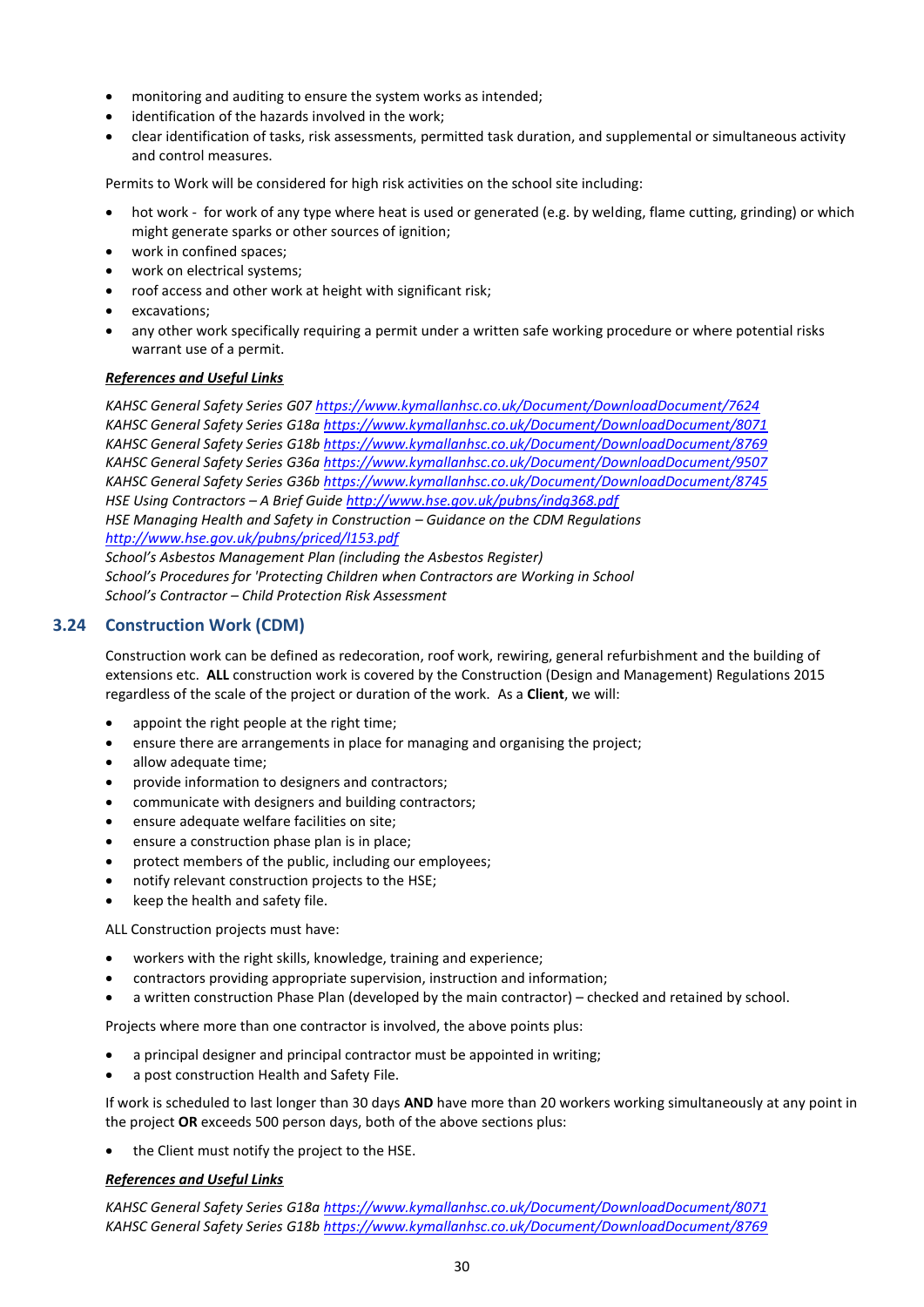*HSE Using Contractors – A Brief Guide<http://www.hse.gov.uk/pubns/indg368.pdf> HSE Managing Health and Safety in Construction – Guidance on the CDM Regulations <http://www.hse.gov.uk/pubns/priced/l153.pdf>*

#### <span id="page-34-0"></span>**3.25 Site / Building Security and Personal Safety / Lone Working**

We have, through risk assessment, balanced the need to remain a welcoming environment to the community whilst ensuring the safety of all our pupils and staff. An assessment of the number and type of security incidents (e.g. walkers straying on to school premises and getting into the buildings; vandalism and break-ins, unhygienic detritus such as used syringes and condoms) will highlight how much of a risk a right of way / other security issues may present. We have created a record system of these incidents to show that we are taking the hazard seriously with constant monitoring of the situation. The security risk assessment will be routinely reviewed annually by the Head teacher (or sooner should circumstances change significantly); the findings will also be used in the review of these Security Procedures. The school will take all reasonable efforts to restrict access to the building and grounds to prevent unauthorised access to children and ensure the personal safety of staff. The school has close links with local police and the Community Police Officer.

#### *Reception (Main Entrance)*

- The main building only has a single access entrance via a reception desk. Signage directs all visitors to this entrance. Every visitor to the school is channelled through reception. Even when the receptionist or secretary is not on duty full time, reception remains the point to which all enquiries should be directed. Having one main entrance in use during the daytime makes monitoring of strangers much easier. Visitors – even parents bringing in forgotten lunches – should use that main door and be dealt with by a receptionist
- Reception is a secure area and visitors cannot gain access to other parts of the school without being challenged or at least seen by a member of staff.

#### *Signs*

- Reception is clearly identified by signs so that visitors who are not familiar with the site are in no doubt of the visitor entrance to the school. Parents are informed that they must use this entrance during the day rather than the morning/afternoon pupil entrances.
- Signs are easily seen from general car parking areas and all accessible boundary entrances.

#### *Doors/Gates*

- Doors are secured from the inside but the locking mechanisms to doors that may be used in the escape from fire are fitted with locks capable of being opened without a key by those escaping from the fire.
- Any door to which a lock or securing device, e.g. a push pad panic latch, night latch, etc. is fitted, is capable of being opened by any occupant of the building including children.
- Doors with latches or digital locks also have automatic door closers fitted. These are capable of engaging a latch effectively but the last few inches of travel has been damped to ensure that fingers are not caught in a rapidly closing door.
- The school gates are closed before, after and during school hours.
- Keypads are placed on all main entrances and are in force when children are in the building.
- School gates are kept closed and bolted at all times during the school day and are locked out of school hours to make it harder for intruders to get in.
- The building is checked by the last person leaving, ensuring all windows and outside doors are secure.
- We ensure that supervision rotas take account of monitoring the premises' access and egress points and pupil safety in non-lesson time and that visitor admittance procedures are maintained and staffed throughout break and lunchtimes.

#### *Intruder alarm system*

- We have an Intruder alarm installed which is set by the last person leaving at the end of every day/work period.
- This is maintained as per manufacturer's instructions and records are held.

#### *Security Lighting*

.

- Security lighting has been installed externally the aim of this is to act as a deterrent by assisting casual surveillance of the premises.
- External lighting and burglar alarms are regularly checked and any faults reported in line with our Defect Reporting Procedures.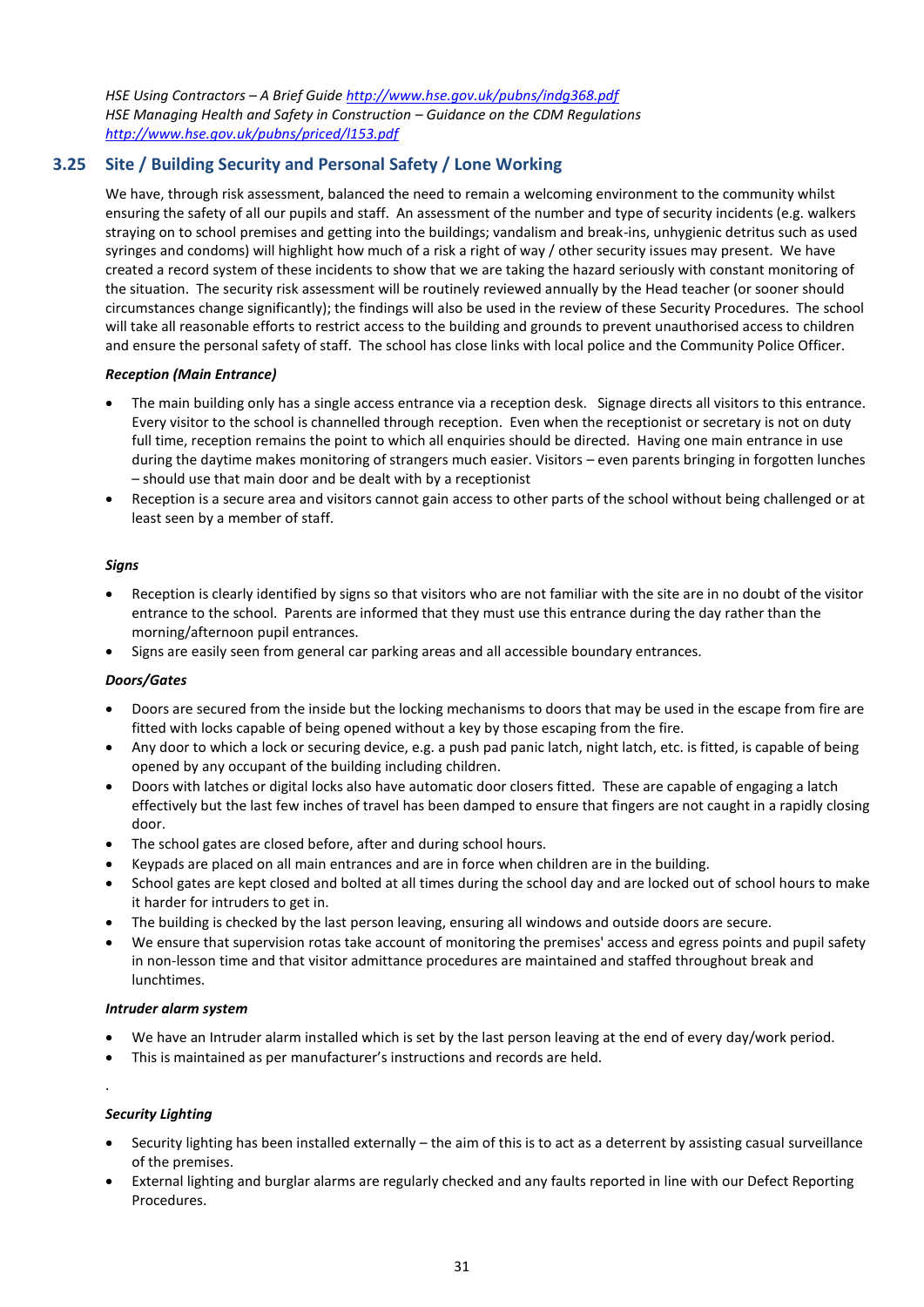#### *Fencing*

Perimeter fencing has been installed around our site to prevent access by unwanted persons. Fencing is maintained and repaired to maintain a clearly marked and sound physical barrier. Doors and entrances are maintained in sound physical condition.

#### *Visitors/Contractors Book/Badges*

- All visitors and contractors must be signed in and out of the school buildings and issued with visitor's badges. Care is taken to ensure that badges are recovered from visitors when they leave to prevent the system losing credibility. We impress on visitors the need to wear the badge at all times.
- Visitors on site will be accompanied by a member of staff to their destination and will be returned to Reception by a member off staff in order to "sign out" of school.
- Teachers will not allow any adult to enter their classroom if the school visitor's badge does not identify them.
- Pupils are encouraged to let staff know about people on the premises who are not wearing a badge. Where appropriate and safe, staff will challenge those individuals who do not appear to have followed the signing in and badge wearing procedures.
- A Contractors Safety Information Sheet and Code of Conduct for Adults Visiting or Working on School Site Leaflet have been prepared to share with contractors and visitors admitted to the site so that all are aware of the safety procedures in operation.
- All contractors working on site who are not engaging in regulated activity, but whose work provides them with an opportunity for regular contact with children (regardless of whether the contractor works on a single site or across a number of sites/schools) must:
	- be segregated from pupils by physical means, time or a combination of both; or
	- be supervised at all times when children may be present (or children always supervised); **or**
	- hold DBS certificates (without a children's barred list check) a letter confirming that this is the case from the contractor's employer is sufficient providing the date of the Employers Letter is added to the Single Central Record (where applicable).
- Risk Assessments will be conducted for the 'Use of Contractors Child Protection'. For further details, refer to our Procedures for 'Protecting Children when Contractors are Working in Educational Settings' held separately.

#### *Pupil and Staff Signing in Out Procedures*

- The School operates a signing in /signing out system for all staff /pupils who are late / leaving early.
- Pupils who wish to leave the site during the school day must have written permission, sighted by appropriate staff.

#### *Fire and Arson Prevention*

Further details can be found in the school Fire Safety Management Policy held separately.

#### *Cultivating a Positive Safety and Security Attitude*

- All staff are made aware of the school's security procedures, especially staff that have been given a specific role to play. This forms part of all new staff Induction Training and is reinforced with other staff at regular intervals. Every occupant of the school is encouraged to foster and maintain an inquisitive attitude towards strangers. Details of known local people who have no reason to be present have been noted.
- If suspicions are heightened, descriptions, both personal and of vehicles will be recorded, (the singular most important item of information in relation to a vehicle being its registration mark) in case they subsequently need to be passed to the police.
- Regular briefings of pupils and staff are carried out which encourage them to report anyone suspicious wandering around the site.
- Anyone not wearing a visitors badge or people who are found in the school or its environs with no reason to be there will be challenged by staff or reported to a member of staff by pupils. In certain circumstances, staff will be required to gauge whether or not it is appropriate to challenge individuals depending on the situation.
- Children are actively encouraged to tell staff about the presence of strangers or anyone acting suspiciously but under no circumstances should they approach them.

#### *Cooperation with third parties, extended services and community groups*

These arrangements will be communicated to all third parties that use the premises and grounds. All will be expected to comply with the schools' security arrangements as a condition of sharing use of the building. Parents will be informed about the schools' security arrangements and any part they are expected to play e.g. when visiting the school or at handover times.

Our school security arrangements have taken into account any other third parties who use the school building or grounds. In most circumstances the arrangements for the school in general will be equally applicable for the third parties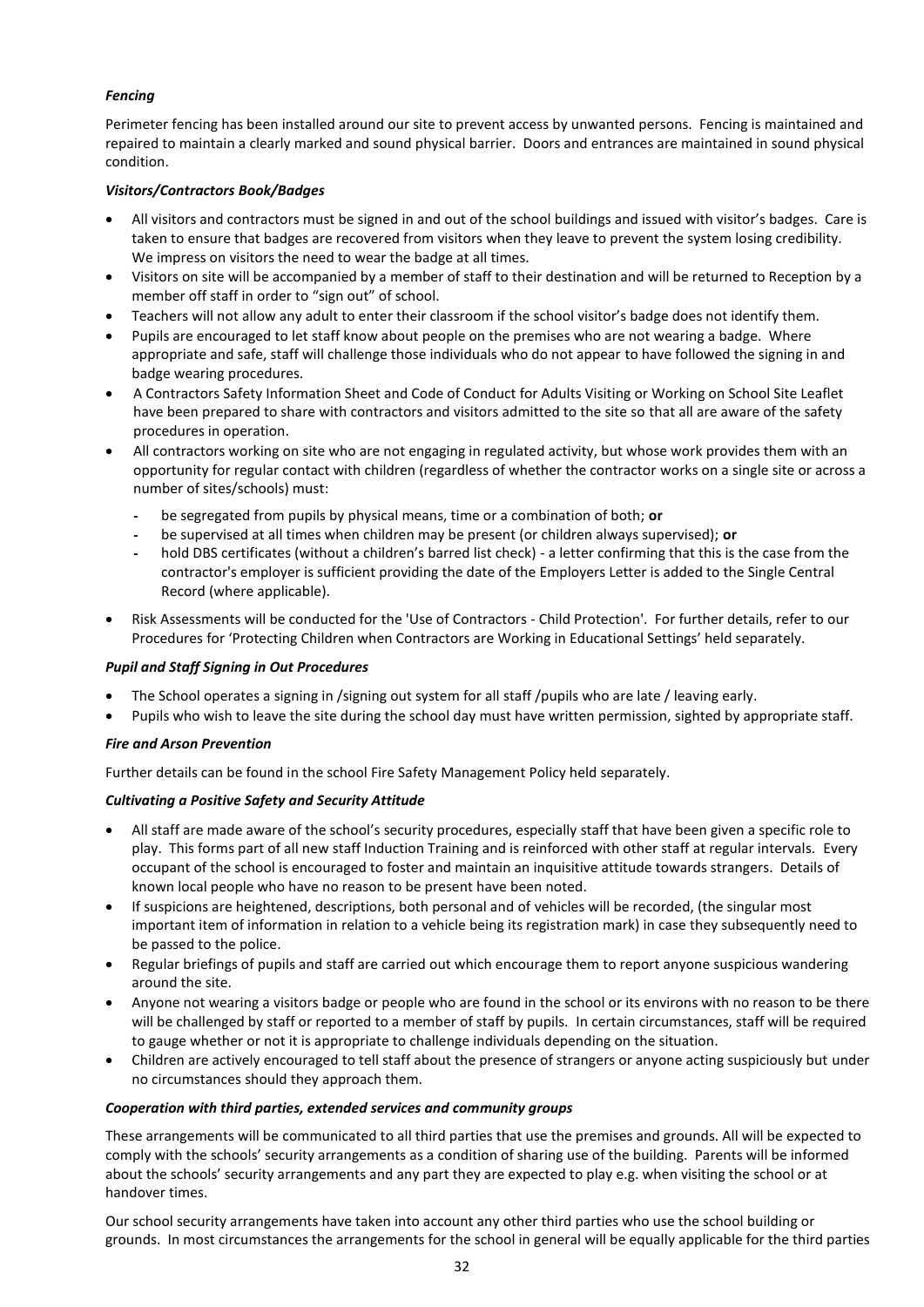involved. Although not extensive use, community groups may use facilities at the end of the school day. When inside the building access to the rest of that block is restricted. Risk assessments as part of induction arrangements are carried out. No hirer will be allowed to use the school facilities unless they fully comply with the security risk assessment. Visitors in unauthorised locations will be professionally challenged by staff.

#### *Supervision*

The following areas are accessible by the public but the risk is controlled with our school's supervision arrangements and how the school deals with visitors. The access arrangements for the grounds are:

- *School field* access to school field for PE always under control of staff. Staff would professionally challenge any person not wearing a photo ID or school visitor badge. As communication is not easily possible whilst on the fields, supervisors in this location will use a two-way radio, supplied by the school office.
- *Lunchtime* children use school field that could be accessed by a person walking past the authorised entrance, always under control of staff. Staff would professionally challenge any person not wearing a photo ID or school visitor badge.
- *Playground* our main access route to the reception is adjacent to / through the playground. This area is only used under staff supervision at break and lunch and staff would professionally challenge any person not wearing a photo ID or school visitor badge.
- *Start of school day* as the grounds have open access, duty teams are deployed in designated areas 10 minutes before the start of the school day.
- *End of the school day* duty teams are deployed in designated areas.

#### *Personal Safety / Lone Working*

- Lone Working Risk Assessments are undertaken for staff where there is a security risk due to the need to work alone; staff at high risk will receive appropriate training/instruction.
- Procedures have been established for staff and employees who may be working on the premises alone or isolated in separate parts of the building(s). These procedures also take into account cleaning staff and staff on duty during further education sessions.
- The school is fitted with an alarm which is set by the last person leaving at the end of the day/work period.
- The building must be checked by the last person leaving, ensuring all windows and outside doors are secure.
- Staff working late, should ensure doors are locked, notify someone responsible (i.e. a family member or colleague) of their presence in school and give an indication of the time they will be leaving and the time they are expected home.
- External lighting, panic alarms and burglar alarms are regularly checked and any faults reported in line with our Defect Reporting Procedures.
- Home visits are usually carried out at the start of each school year. Lone working is not permitted and staff attend home visits in pairs and have access to a mobile telephone. A list of the proposed visits is lodged in the school office, so school based staff always know the location of peripatetic workers. Regular contact is maintained between school and staff conducting home visits.
- The reception teacher carries out Home visits with another member of staff. Other staff are informed of their whereabouts and regular contact is maintained with school.
- Lone working is not permitted when working at height, carrying out hot works, working in confined spaces, or for the use of potentially dangerous substances or machinery.

#### *Cash Handling, Storage & Carriage*

- We encourage payment by cheque or debit/credit cards to avoid the handling or storage of cash.
- Holding large amounts of cash in school will, where possible, be avoided.
- When it is necessary to hold large amounts of cash, the cash will always be kept in the safe suitable for holding that particular amount of cash.
- The following guidelines have been adopted in relation to keys for safes, strong rooms, security cabinets or any other keys, which give access to property of intrinsic value:
	- the number of staff having such keys is kept to a minimum;
	- during the normal working day, if practicable, keys should be kept on the person at all times;
	- if it is not possible for keys to be kept on the person at all times, they will be kept in a locked key security cabinet and the key to the security cabinet kept on the person at all times;
	- high security keys are not left on premises when they are closed for business, even in a locked security cabinet. Designated key holders will keep them in their possession at all times;
	- It is not be possible to identify what the keys are for by looking at a label or tag attached to it. The keys are numbered / otherwise marked so that only authorised users know or are able to establish what they are for.
	- The issuing of school master keys to staff is strictly limited.
- Counting money will be done in a locked room away from public view.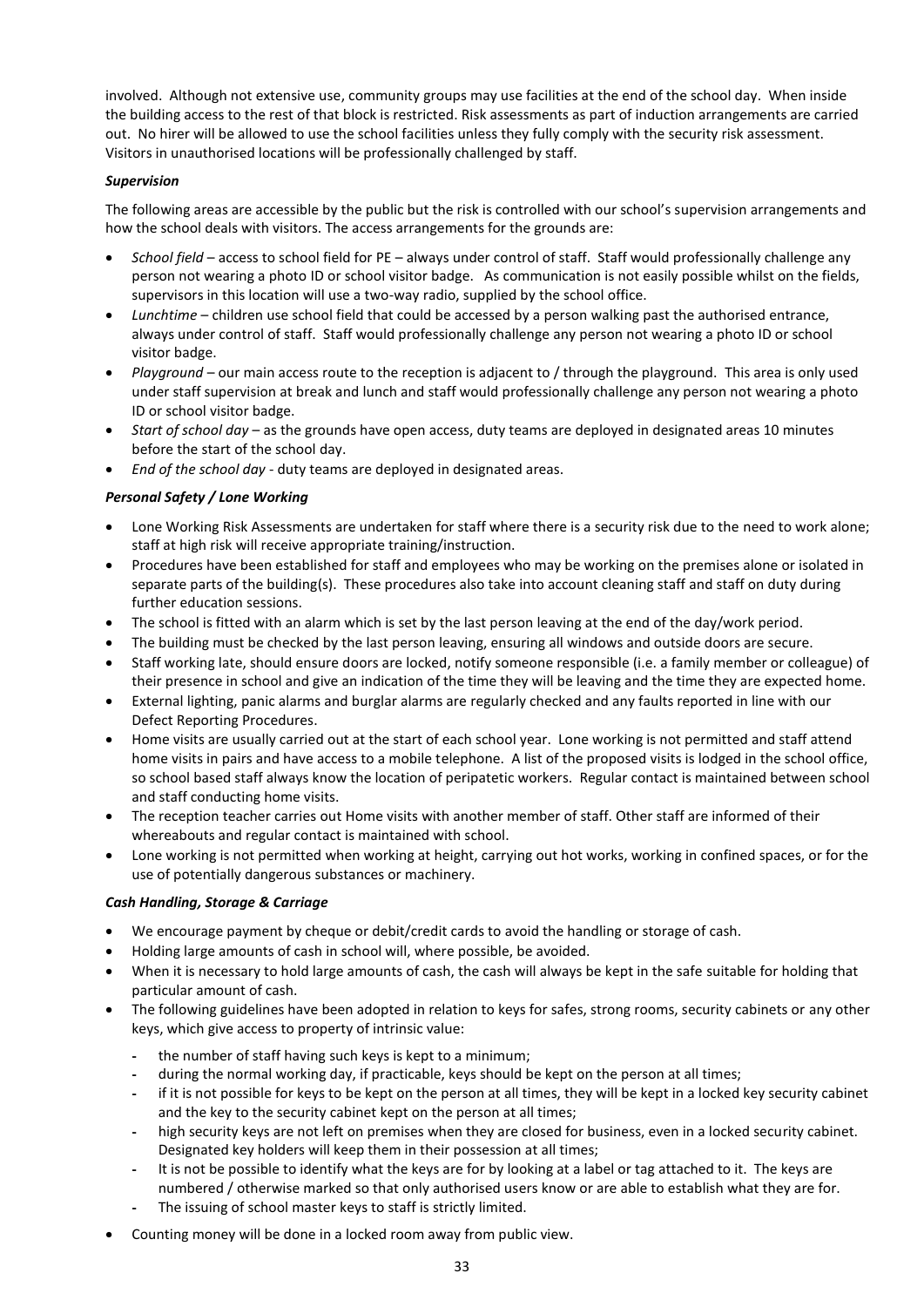- Cash held on premises which is used from time to time for payments etc. will be reconciled as frequently as circumstances dictate.
- We always vary the times when cash is carried off the premises and try to vary the route taken to destination
- Wherever possible, staff travel to the bank or post office by car rather than on foot. Where ever possible, we have a designated driver to drop the cash handler off as close as possible to the bank or post office where parking is not available.
- The duty of banking is shared so no one person becomes associated with carrying cash.
- Cash is disguised in a carrier bag or other holdall and staff instructed to ensure it is hidden or covered in the car.
- For significant amounts of cash, we would consider using a secure cash collection service.
- Persons responsible for carrying cash on school business are provided with adequate induction, training and instruction and it is made clear that they are not expected to put themselves at risk by resisting any person who is attacking or threatening them. They should concentrate on observing the attacker to assist in the subsequent police investigation.

#### *Medicines*

Refer to the school Supporting Pupils at Schools with Medical Conditions Policy and procedures held separately.

#### *Security of Laptops and other Valuables*

Lockers are made available to pupils for security of personal items, although parents and pupils are regularly advised not to bring or allow children to bring valuable belongings into school. Secure areas are available for staff possessions.

The following procedures are followed to help reduce the risk of opportune thieves taking laptops and other high value equipment from school:

- We ensure that all staff and others in the school understand exactly what they need to do to keep ICT and other valuable equipment safe. Teachers and support staff then pass on the relevant information to their classes. Training reviews are given at least annually, and the ICT security guide regularly reviewed to take account of any new equipment that has been purchased.
- Laptops are kept in rooms where there are blinds which can be closed when the room is not in use; evenings, weekends and during the school holidays.
- During long periods of closure, laptops and other high value equipment are locked in secure cupboards or storerooms.
- All rooms that contain equipment such as ICT facilities, computers and scientific items are kept locked when not in use. Locks are either push button combinations or swipe cards/fobs. In either case, only staff know the combinations or possess swipe cards/fobs.
- We never advertise ICT assets on our school website, social networking sites or newsletters. We do not inform the local press when we purchase a lot of new equipment.
- When new equipment is bought, we flatten its packaging, turn it inside out and crush it before putting it outside with the rubbish, to avoid notifying potential thieves to a delivery.
- All high value equipment has been marked with the postcode and the name of the school. The markings are visible and difficult to remove or disguise.
- We ensure external ICT technicians present ID before they are taken to service computers and ensure that these people sign in and out.
- We ensure that visitors are accompanied when they walk around the building and insist that all guests sign in and out.
- When out and about, staff are instructed to carry their laptops in an anonymous bag or case in order not to alert thieves to its contents.
- If any of our mobile IT is stolen, we will alert the police as soon as possible.
- Where we have any concerns about the security of our school and the equipment within it we will contact our local Crime Prevention Officer by dialling 101 and asking for the Crime Prevention Service.

#### *References and Useful Links*

*KAHSC General Safety Series G0[1 https://www.kymallanhsc.co.uk/Document/DownloadDocument/7621](https://www.kymallanhsc.co.uk/Document/DownloadDocument/7621) KAHSC General Safety Series G1[6 https://www.kymallanhsc.co.uk/Document/DownloadDocument/7863](https://www.kymallanhsc.co.uk/Document/DownloadDocument/7863) KAHSC General Safety Series G4[2 https://www.kymallanhsc.co.uk/Document/DownloadDocument/8245](https://www.kymallanhsc.co.uk/Document/DownloadDocument/8245) School's CCTV Procedures, Child Protection & Data Protection Policy*

#### <span id="page-37-0"></span>**3.26 Workplace Environments**

A safe and healthy workplace environment will be maintained at the school in line with School Premises (England) Regulations 2012, the Education (Independent School Standards) (England) Regulations 2010 (as amended 2013) and the Workplace (Health, Safety & Workplace) Regulations 1992.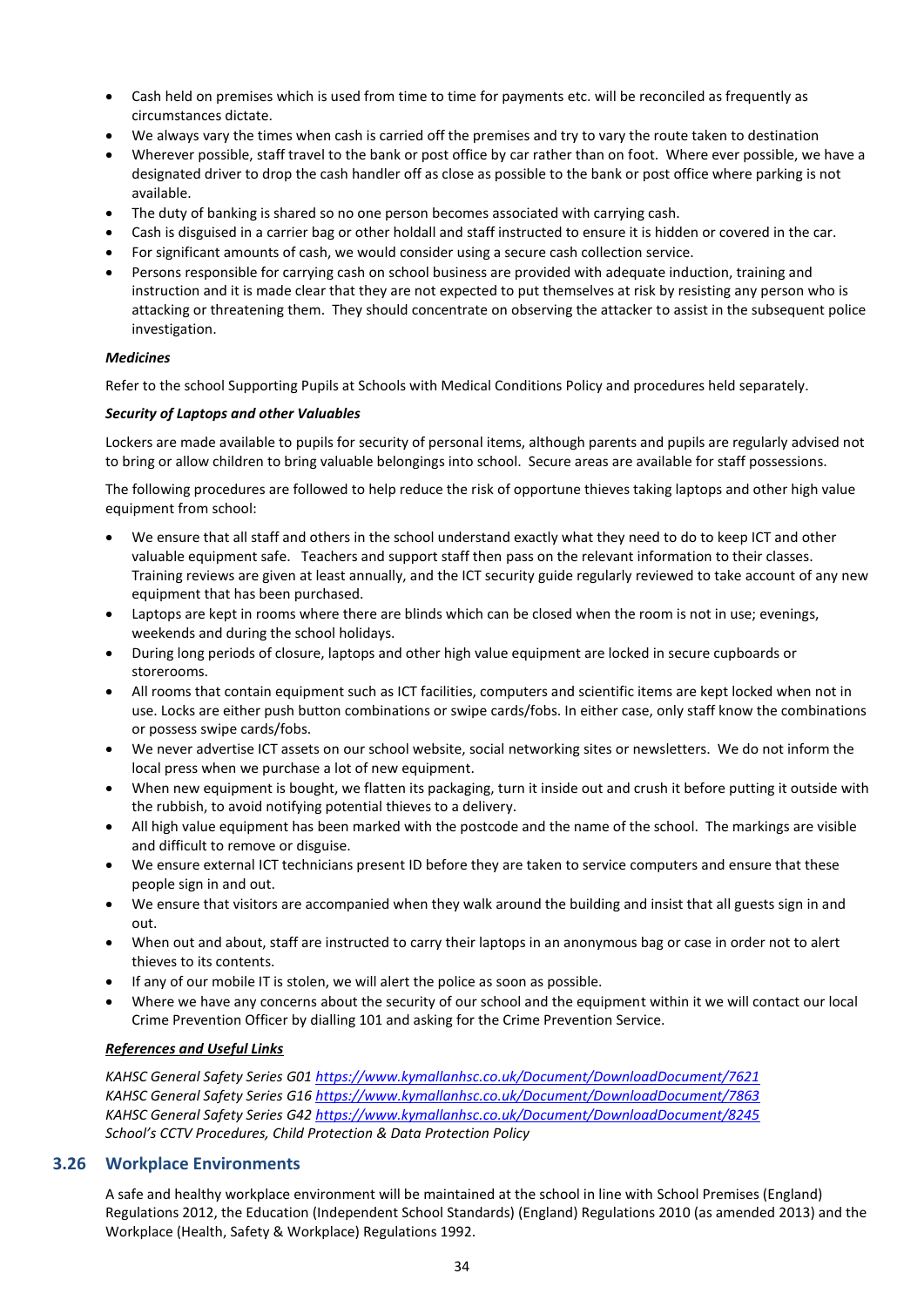#### *Heating*

A comfortable working temperature will be maintained of at least 16°C unless much of the work involves severe physical effort in which case the temperature will be 13 ºC (or where it is impractical to maintain these temperatures i.e. where food has to be kept cold). In the event of the need for portable heating or cooling, any equipment provided to achieve this will be suitable for use, free from defects, and safely sited so as not to create additional hazards.

*Radiant heaters and naked flame appliances (e.g. LPG) will NEVER be used.*

#### *Welfare & Changing Facilities*

Suitable welfare and changing facilities will be maintained in a safe and clean condition for all staff and pupils in line with the School Premises (England) Regulations 2012, the Education (Independent School Standards) (England) Regulations 2010 (as amended 2013) and the Workplace (Health, Safety & Workplace) Regulations 1992. Toilets and washing facilities for staff may also be used by visitors are separate from those provided for pupils (except where they are designed for use by those who are disabled). Each toilet for disabled pupils contains one toilet and one washbasin and has a door opening directly onto a circulation space that is not a staircase, which can be secured from the inside. The number and location of accessible toilets are sufficient to ensure a reasonable travel distance for users that does not involve changing floor levels.

#### *Medical Accommodation*

Suitable accommodation is provided in order to cater for the medical and therapy needs of pupils, including accommodation for the medical examination and treatment of pupils and the short term care of sick and injured pupils, which includes a washing facility and is near to a toilet facility. The accommodation provided may be used for other purposes (apart from teaching) however it is always readily available to be used for the purposes above.

Additional medical accommodation will also be made available where required which caters for pupils with complex needs.

#### *Ventilation*

An adequate supply of fresh air will be maintained. Where possible this will be from natural ventilation from windows.

#### *Access and Egress*

We will implement inspection procedures, defect reporting and extra attention during inclement weather. We will bring our winter gritting plan to the attention of staff, pupils and parents/guardians to ensure safe routes are followed during periods of snow and ice.

#### *Acoustics*

The acoustic conditions and sound insulation of each room is suitable, having regard to the nature of the activities which normally take place within each area. Checks will be made of any new builds by Building Control to ensure compliance.

Children will be kept at least two metres from the front of loudspeakers used for discos.

#### *Lighting*

- The school will be lit by natural daylight wherever possible. Where artificial lighting is employed, this will be in good repair and suitable for the tasks being undertaken.
- The lighting in each room or other internal space is suitable, having regard to the nature of the activities which normally take place therein.
- External lighting has been provided in order to ensure that people can safely enter and leave the school premises.
- Blinds / curtains are in place to block sunlight, to avoid glare, excessive internal illuminance and summertime overheating;
- Emergency lighting has been installed in areas accessible after dark or where not already in place, the need to provide emergency lighting in areas accessible after dark has been added to our Annual Management Plan as a future, longer-term objective.

#### *Lighting for pupils with special educational needs:*

Pupils with special educational needs, including visual impairment and other disabilities, may have additional lighting requirements and specialist advice may be needed. Key points include:

- colour and contrast, which can help people locate doors and their handles, stairs and steps, switches and socket outlets, etc.;
- glare should be avoided (including from high gloss finishes that can appear as glare sources when they reflect bright lights);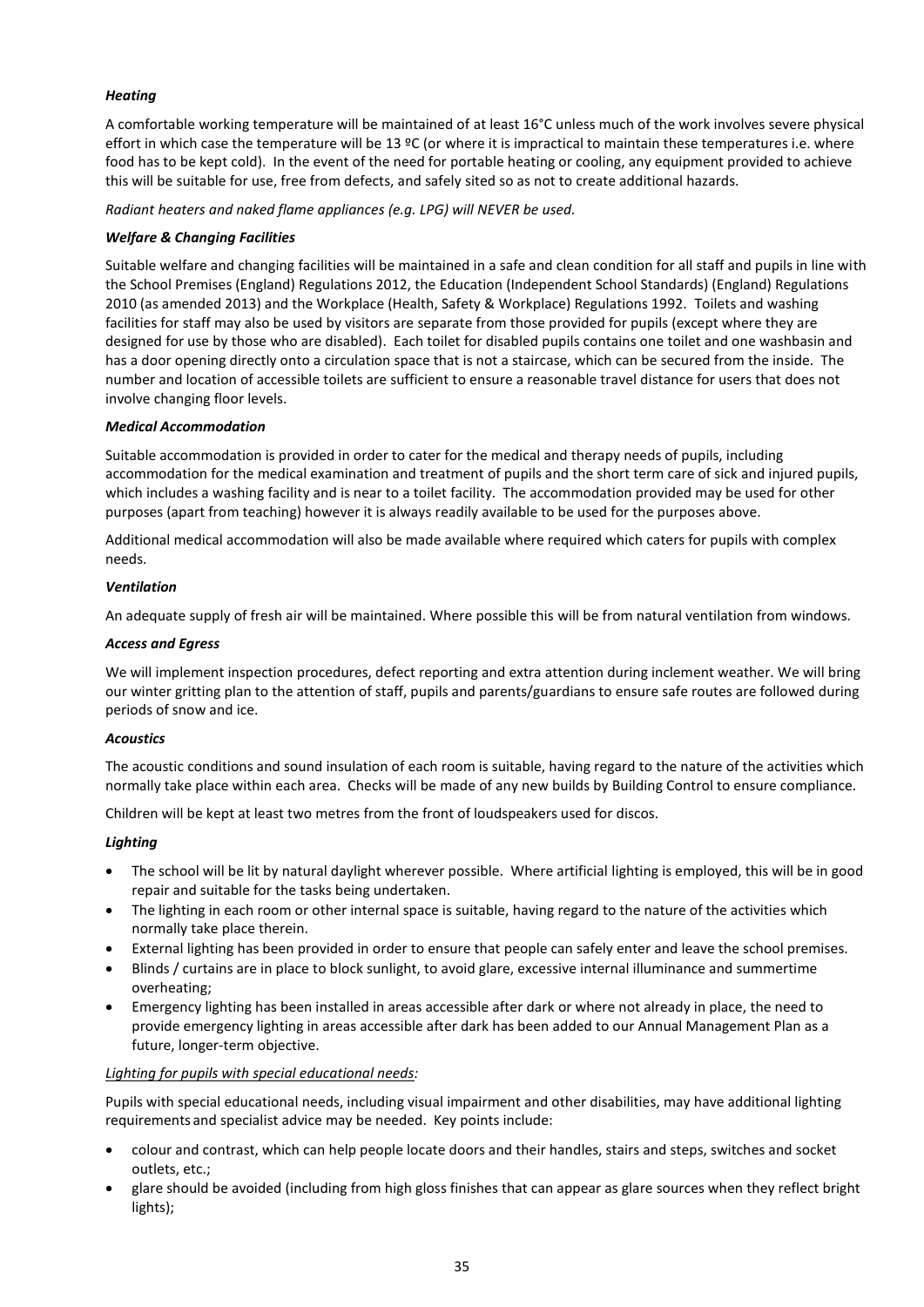- use of light sources such as high frequency fluorescent luminaires to avoid subliminal flicker that can induce epileptic fits in susceptible pupils;
- large areas of glazing should be clearly marked to avoid accidents;
- additional local task lighting may be needed.

#### *Water Supplies*

- Suitable drinking water facilities are provided which are readily accessible at all times when the premises are in use and are in a separate area from the toilet facilities.
- Toilets and urinals have an adequate supply of cold water and washing facilities have an adequate supply of hot and cold water.
- Cold water supplies that are suitable for drinking have been clearly marked as such.
- The temperature of hot water at the point of use by pupils does not pose a scalding risk to users i.e. hot water is heated to temperatures of 60ºC, but the temperature at outlets used pupils is controlled by thermostatic mixer valves to achieve temperatures at taps not exceeding 43 ºC (refer to Section on Legionella Control).

#### *Outdoor Space*

Suitable outdoor space is provided in order to enable physical education to be provided to pupils in accordance with the school curriculum and pupils to play outside.

There are two types of outdoor space used for physical education (PE); sports pitches and hard surfaced games courts. Sports pitches, grass and/or all-weather, are used for team games such as football, hockey and cricket, and for athletics. Games courts are for sports such as netball and tennis. Outdoor space is also available for informal play and socialising.

#### *Outdoor Working*

Refer to the Sun Protection arrangements within this Policy for further details.

#### *Window Blind Cords and Chains*

We have identified via Risk Assessment the presence of any looped cord or chained window or door blinds and have implemented the following measures to prevent strangulation:

- Staff ensure that cords or chains are stowed out of reach so that children are not at risk of strangulation.
- Wherever possible, we have used safety devices such as cord cleats, cord/chain tidies and chain break connectors. Where loops cannot be stowed away safely they have been cut to ensure that the loop is removed.
- Staff are instructed to always reposition nearby furniture (e.g. chairs) to ensure they cannot be used to access looped cords, or where people can become accidently entangled.
- We have introduced a regular checking regime for all blinds which have looped cords or chains to ensure that they remain in a safe condition. Staff inspect these in their own classrooms/areas and report any faults in line with our Defect Reporting Procedures so that remedial action can be taken.
- Where new furniture is introduced, or decoration and room layouts have changed we ensure that the risk assessment is reviewed and updated as appropriate.
- When new blinds are ordered, we will select blinds which do not contain cords or have concealed cords.

#### *Preventing Finger Trapping Incidents*

- A risk assessment has been undertaken to determine the risk of finger trapping incidents;
- We try to reduce or remove the need for pupils to gather near the doors;
- We ensure that essential equipment is not positioned adjacent to or immediately behind doors e.g. A paper towel dispenser;
- We increase awareness of staff and pupils to potential risks;
- We prevent uncontrolled access to vulnerable doors.
- Where such measures are not practicable, finger guarding devices have been installed;
- Wherever possible during replacement or refurbishment of doors then the risk of finger trapping should be designed out. Where this is not possible and there is a significant risk then finger guarding devices will be fitted where required;
- For both new and existing devices in schools class teachers are responsible for regularly undertaking a brief, informal visual inspection to check the condition of any protective devices fitted. any obvious defects should be reported in the usual manner so that repairs or replacement can be undertaken.

#### *Glazing*

• Every window or other transparent or translucent surface in a wall, partition, door or gate should, where necessary for reasons of health or safety, be of a safety material or be protected against breakage and be appropriately marked;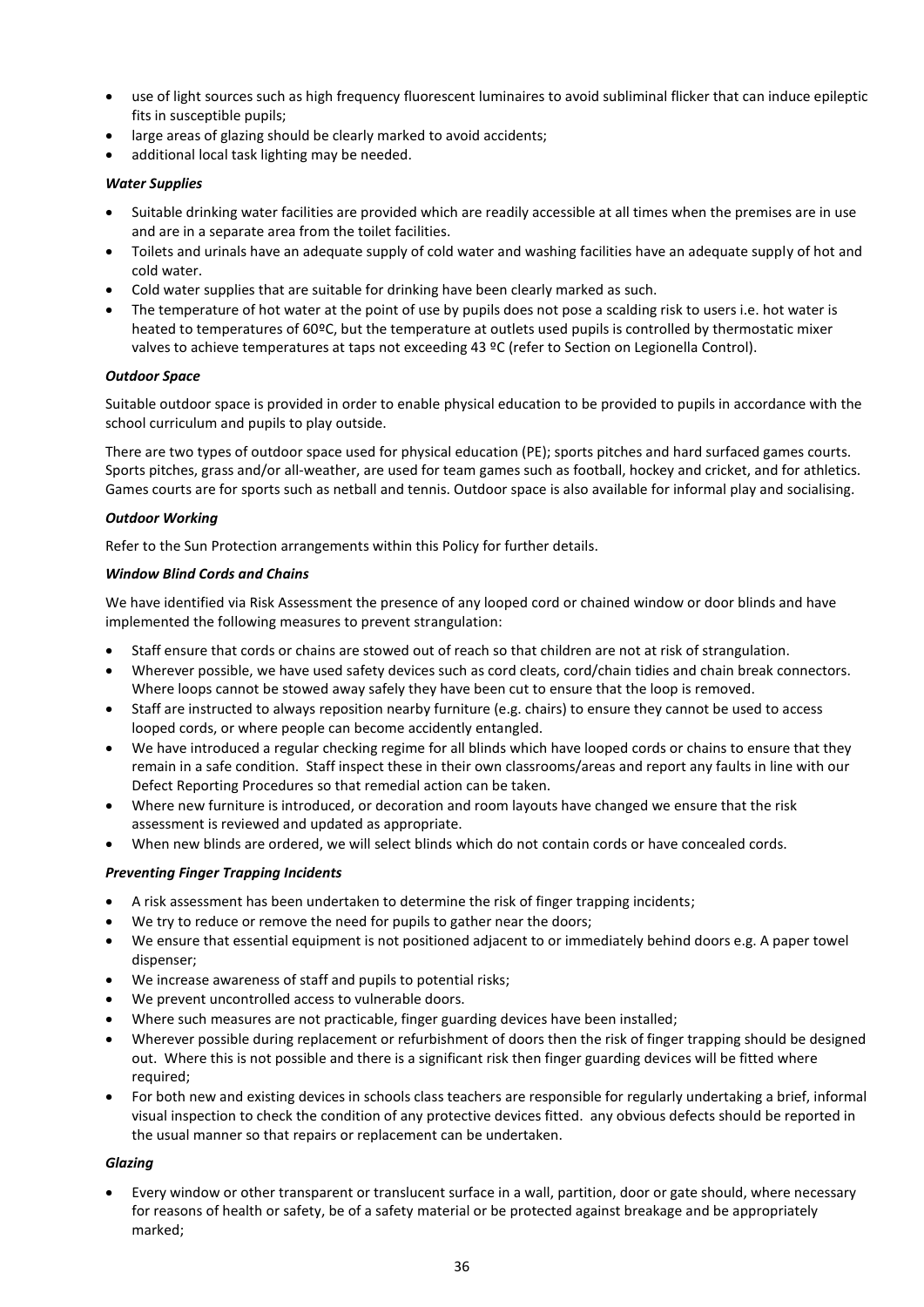- Glazing in critical locations is considered reasonably safe if its nature is such that, if breakage did occur, any particles would be relatively harmless (i.e. by installing toughened glass);
- The requirement may also be met if the glazing is sufficiently robust to ensure that the risk of breakage is low (i.e. laminated glass or covered with safety film), or if steps are taken to limit the risk of contact with the glazing (i.e. by the use of barriers);
- Steps are taken to ensure that glazing will break safely must such a child come into contact with it;
- Wired glass inherent in fire doors has been replaced with Georgian wired safety glass;
- Where there are large uninterrupted areas of transparent glazing, steps have been taken to identify its presence e.g. by marking or etching the glass to make it apparent;
- Windows and doors are adequately maintained to ensure that they open easily and without effort;
- Those individuals opening windows are not put at risk of falling either through the glass or the subsequent opening;
- Window restrictors have been fitted where the risk of falling from a window opening is apparent. Windows do not open directly onto traffic routes in such a manner that individuals are liable to collide with them;
- Artwork or other material never obscures viewing panels in doors;
- Records are kept on the premises giving details of the areas of safety glazing this ensures that when a piece of glass needs to be replaced in the future, it is replaced with that of a similar nature;
- The Risk Assessment is reviewed at least annually (or sooner if circumstances change significantly) to ensure that it remains valid. The risk assessment may be reviewed if areas of school begin to be used for other purposes where the activity is more likely to pose an impact risk; changes in pupil behaviour i.e. the area is used by pupils with unpredictable behaviour, etc.;
- Where glazing is replaced, for whatever reason, a full risk assessment will be prepared which will determine the type of glass to be used and the method by which it will be replaced. This is particularly relevant with respect to fire doors, escape routes, kitchens, etc. Similarly, when embarking on any building or alteration works (particularly change of use), risk assessments will be prepared.

#### *Dog Fouling*

- Notices have been displayed around the site in prominent positions indicating that school fields are private property;
- A police officer or any person authorised by the School Governors can remove trespassers, provided there is reasonable cause to suspect that the person in question is committing or has committed an offence under the Section. Wherever possible, the authorised person should take details of the offender's name and address;
- Parents are regularly reminded by letter not to bring their dogs onto school grounds, even when dropping off or collecting their children from school;
- To report a stray dog, contact the Dog Warden at the local District Council. Enforcement officers enforce the law relating to stray dogs and operate a service for the seizure of stray dogs;
- Out of hours, site gates are kept locked to help keep unwanted persons (and dogs) off school premises;
- Where instances of dog fouling, the caretaker will be asked to remove the offending material. They are advised to avoid direct skin contact with the faeces and they must wear gloves. They will remove the faeces with a shovel and dispose of them by double-wrapping/bagging them and placing them in the general refuse.

#### *Building Work*

All building work undertaken including new builds, alterations of and improvements to existing buildings will conform to the Building Regulations 2010.

#### *References and Useful Links*

*The Workplace (Health, Safety and Welfare) Regulations 1992 ACOP - <http://www.hse.gov.uk/pubns/priced/l24.pdf> The Education Act 1996*

*School Premises (England) Regulations 2012 Education (Independent School Standards) (England) Regulations 2010 (as amended 2013) [DfE Statutory Framework for EYFS](https://assets.publishing.service.gov.uk/government/uploads/system/uploads/attachment_data/file/974907/EYFS_framework_-_March_2021.pdf)*

*National Minimum Standards for Boarding School[s Click here to access](http://www.boarding.org.uk/file_uploads/297-National%20Minimum%20Boarding%20Standards%20-%20Sept%202011.pdf) KAHSC General Safety Series G4[4 https://www.kymallanhsc.co.uk/Document/DownloadDocument/7925](https://www.kymallanhsc.co.uk/Document/DownloadDocument/7925) NHS Sun Safety Advice - <http://www.nhs.uk/Livewell/travelhealth/Pages/SunsafetyQA.aspx> Cancer Research Sunsmart Website - <http://www.sunsmart.org.uk/> Health risks from working in the sun HSE Guidance<http://www.hse.gov.uk/pubns/indg147.pdf> - Glass & Glazing Federatio[n http://www.ggf.org.uk/commercial](http://www.ggf.org.uk/commercial) The Local Government (Miscellaneous Provisions) Act 1982 Compliance Monitoring in Council Building[s https://www.kymallanhsc.co.uk/Document/DownloadDocument/7994](https://www.kymallanhsc.co.uk/Document/DownloadDocument/7994)*

#### <span id="page-40-0"></span>**3.27 Wellbeing**

Refer to the school's Wellbeing Management Procedures held separately.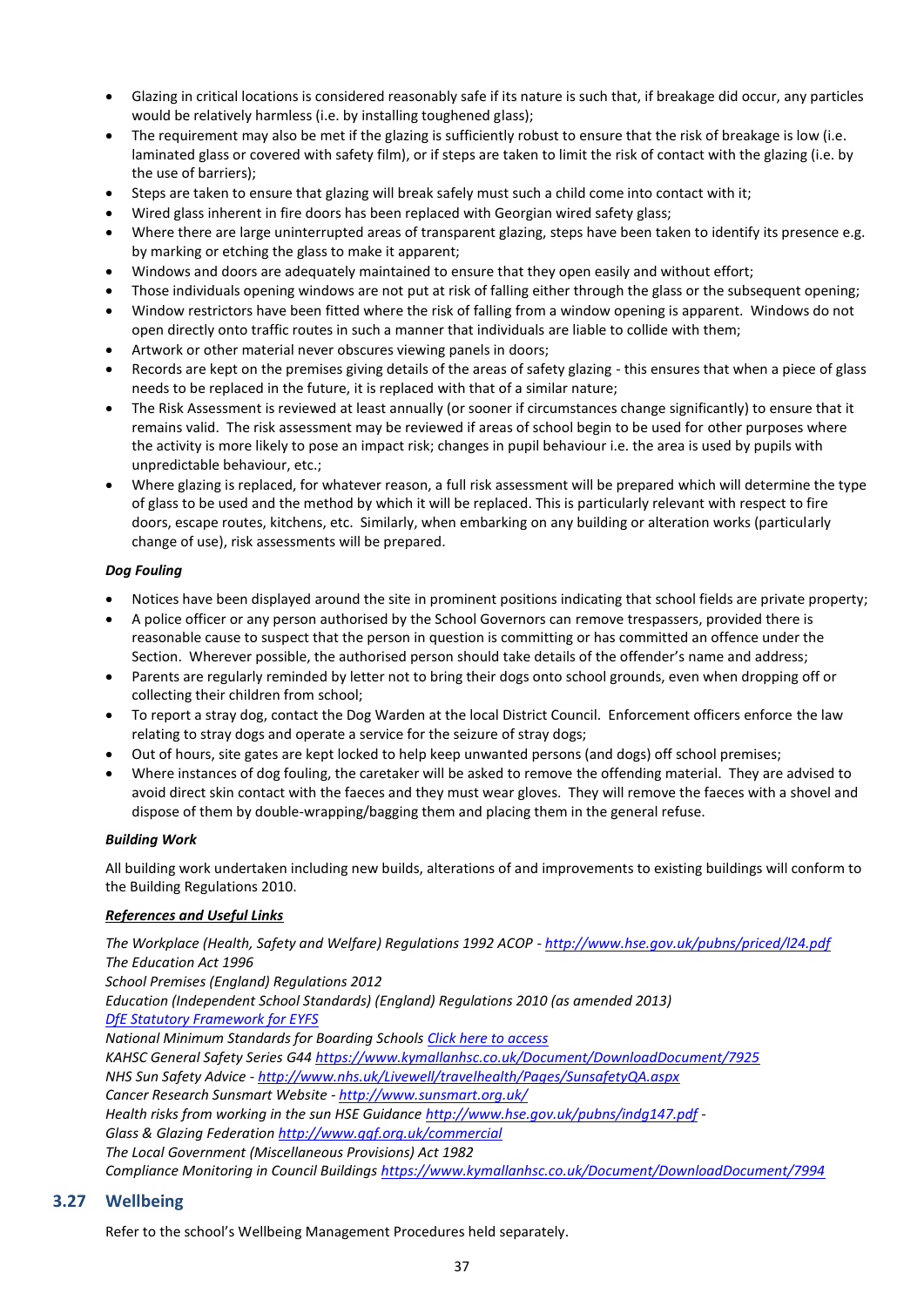#### <span id="page-41-0"></span>**3.28 Educational Visits and Activities**

Refer to the school's Offsite Visits Procedures held separately.

#### *References and Useful Links*

*OEAP National Guidance [www.oeapng.info](http://www.oeapng.info/) [www.kymallanhsc.co.uk](http://www.kymallanhsc.co.uk/) School Off Site Visits Procedures*

#### <span id="page-41-1"></span>**3.29 Food Safety Arrangements**

#### *General Food Safety Standards*

- Our school aims to provide the highest standard of food safety and hygiene. In particular, we will ensure that the food and drink prepared and sold on our premises is both safe and wholesome. We will ensure that legal requirements relating to food safety and hygiene will be complied with fully.
- We will provide hygienic premises and ensure hygienic equipment is provided for the safe preparation of food.
- We will ourselves, or through the use of a carefully selected contractor, put in place documented food safety management procedures based on the principles of HACCP (hazard analysis and critical control point) and follow rules laid out in the Food Information Regulations 2014 with regard to allergens.
- Any employee involved with the handling and preparation of food will hold suitable food hygiene qualifications which are renewed at intervals not exceeding 3 years:
	- CIEH **Level 1** Food Safety Award (or equivalent) is designed for staff handling very low risk foods such as wrapped foods, fresh fruit etc. and for 'waiting on' staff. This MAY include nursery staff if only preparing sliced fruit for pupils or breakfast club staff only preparing toast and cereal for example.
	- CIEH **Level 2** Food Safety Award (or equivalent) is designed for everything else including commercial catering.
- ALL staff activitie will be aware of food allergens and the consequences of them being eaten by anyone with a food allergy. Basic allergen training will be given to all staff on their first day of employment and before food handling duties commence with records of training kept. All staff will be trained in avoiding cross-contamination of foods by the major food allergens.
- All relevant staff involved in food preparation will need to be aware of the contents of Individual Healthcare Plans for pupils with allergies.
- Staff will be trained to cross reference Individual Healthcare Plans for Pupils with food allergies.
- Allergen information of school meals must be recorded and available. Staff will ensure allergen information is kept up to date e.g. if foods purchased are changed or products substituted.
- From October 2021, [prepacked for direct sale \(PPDS\)](https://www.food.gov.uk/business-guidance/prepacked-for-direct-sale-ppds-allergen-labelling-changes-for-schools-colleges-and-nurseries) food will be labelled with the name of the food and a full ingredients list. Allergenic ingredients will be emphasised within this list. This can include food that pupils/staff select themselves, e.g. from a display unit, as well as products kept behind a counter.

#### *Food in the Curriculum*

- Appropriate risk assessments must be in place for food technology activities, the working environment and machinery/equipment.
- Gas appliances in food technology should be serviced every year by a Gas Safe Registered engineer, and current records/certificates must be held on site. Similarly, any electrical appliances used will either need to be included in the school's portable electrical appliance inspection & testing programme, or if not portable equipment, should undergo routine planned, preventative maintenance in line with manufacturer's instructions.
- All emergency gas and power cut-off switches must be easily identified and accessible and staff must be aware of the location and operation of the mains services
- Portable/transportable ovens must be sited appropriately i.e. not underneath overhanging cupboards, away from combustible materials/displays especially those that are loose, away from water supplies etc. and must never be moved when hot/warm.
- It is essential to ensure the number of pupils using particular pieces of equipment is controlled so that crowding/accidental pushing, etc. does not take place or pupil numbers reduced to prevent this.
- Clear working procedures should be written down and brought to the attention of anyone who may be required to use equipment.
- Oven gloves/cloths and where appropriate, cooker guards and hob covers must be available & used appropriately.
- Ovens are only to be used by adults or pupils using the oven are supervised appropriate to their age range and abilities.
- Equipment must be sited so that draughts from windows and doors do not interfere with the safe working of a particular piece of equipment.
- Equipment, materials and tools must be regularly inspected and appropriately maintained.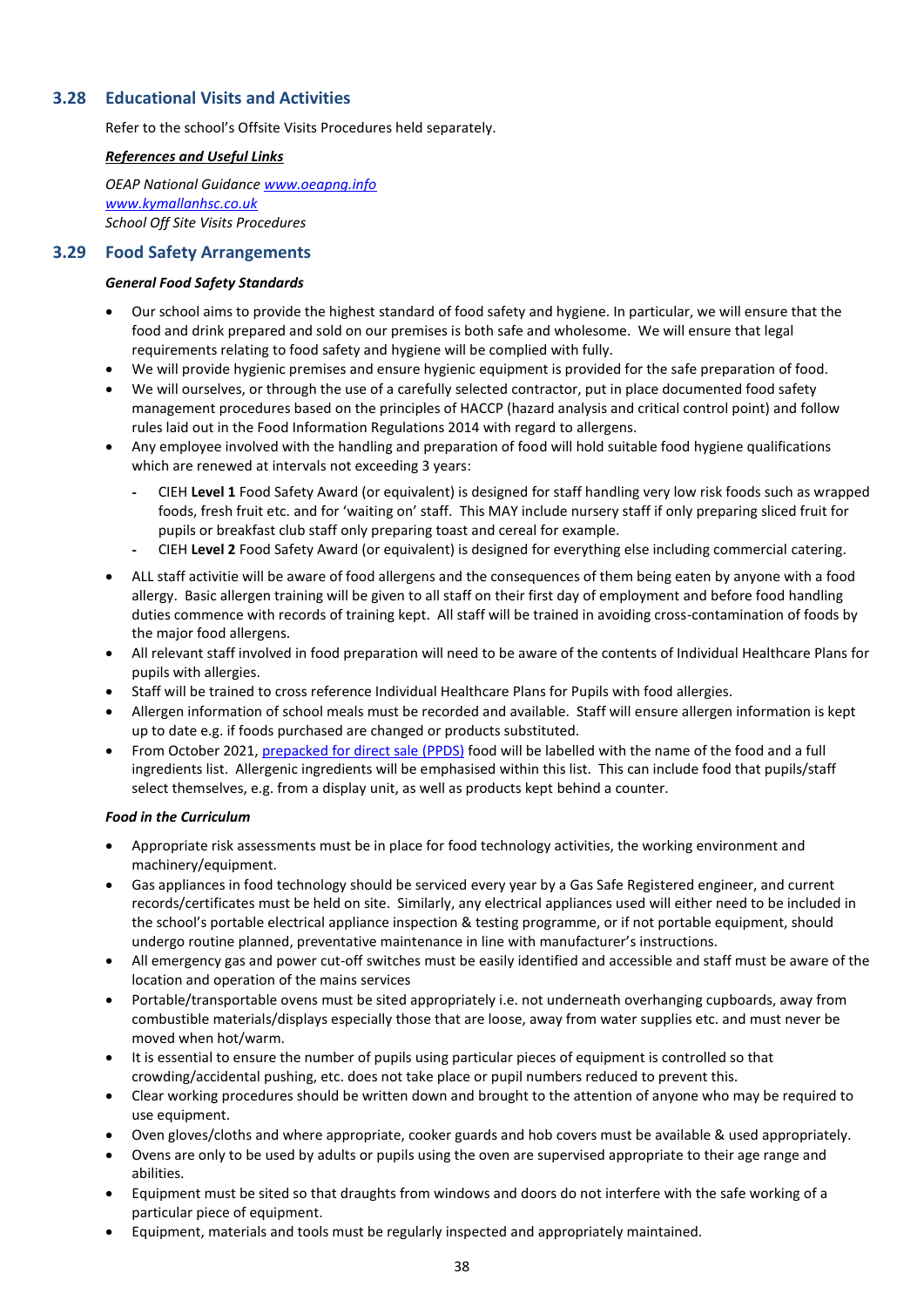- If fridges/freezers are used to store food stuffs/ingredients for food technology activities, the temperature of equipment must be checked and recorded on a daily basis (Fridges between 2-5ºC; Freezers -18 °C or below).
- Food stuffs must be stored appropriately i.e. perishable items stored off the floor and food/ equipment shelving sealed, clean and wipeable.
- Appropriate fire-fighting equipment must be located in the workroom (appropriate fire extinguisher(s) and fire blanket) and fire exits must be unobstructed.
- Heat generating equipment MUST be switched off after use and at the end of the each day.
- Equipment will be sited so that draughts from windows and doors do not interfere with the safe working of a particular piece of equipment.
	- Allergen information of the foods served at the club(s) will be recorded and available this will include the bread(s), cereals, crumpets etc. used, along with any spreads. Staff will ensure allergen information is kept up to date e.g. if foods purchased are changed or products substituted.
	- Food stuffs will be stored appropriately, off the floor, in sealed and where necessary, labelled containers where appropriate.

#### *References and Useful Links*

*Food Safety Act 1990 Food Safety (General Food Hygiene) Regulations 1995 The Food Hygiene (England) Regulations 2006 Food Information Regulations 2014 Food Standards Agency – Safer Food Better Business Manua[l https://www.food.gov.uk/business-industry/sfbb](https://www.food.gov.uk/business-industry/sfbb) KAHSC Catering Code of Practice CLEAPS[S www.cleapss.org.uk/](http://www.cleapss.org.uk/) The Food Standards Agency<http://allergytraining.food.gov.uk/>*

#### *After-School Clubs*

- There is also a system in place for accidents occurring during school time to be communicated to After-School Club at the end of the school day.
- Accidents which occur during After-School Club are recorded in the relevant **SCHOOL** accident book i.e. neither has their own accident book – refer to our Accident Reporting Procedures held separately for details.
- After School Clubs have their own First Aid kits which are maintained in line with our First Aid Procedures held separately or they will utilise the school First Aid kits which are maintained in line with our First Aid Procedures.

#### <span id="page-42-0"></span>**3.30 School Cleaning**

- Appropriate risk assessments are undertaken for cleaning activities, the working environment and machinery and all cleaning staff are made aware of the hazards and risks associated with their work and what they should do to prevent accidents to themselves and other (control measures).
- Portable electrical appliances are included in the school's electrical inspection and testing programme.
- All cleaning staff receive training/instruction in Health and Safety Induction, Use of Machinery/Equipment, Control of Substances Hazardous to Health and Manual Handling.
- All accidents and incidents involving cleaning staff will be recorded in the MAIN school accident book and will be reported in line with our Accident Reporting Procedures.
- There will be an appropriate defect reporting procedure in place. Cleaning staff should report any identified defects or hazards to their equipment or the environment in line with our Defect Reporting Procedures.
- Equipment, materials and tools will be regularly inspected and appropriately maintained.
- Staff will be made aware of the location of the mains services i.e. Water, Electricity, Oil,
- All cleaning staff are instructed to ensure that they never obstruct Fire exits or escape routes.
- Cleaning staff will be made aware of what to do in the event of fire i.e. how to raise the alarm, evacuation procedures and carry school cordless telephone for use in an emergency.
- Fire drills are on occasion, undertaken while cleaning staff are present so that they become familiar with the fire evacuation routine.
- Cleaning staff are made aware that all equipment MUST be switched off after use and returned to the locked store.
- The use and storage of cleaning chemicals will be subject to a COSHH Risk Assessment which is reviewed regularly and disseminated to relevant staff.
- Cleaning products are only ever decanted into properly labelled spray bottles never unlabelled bottles.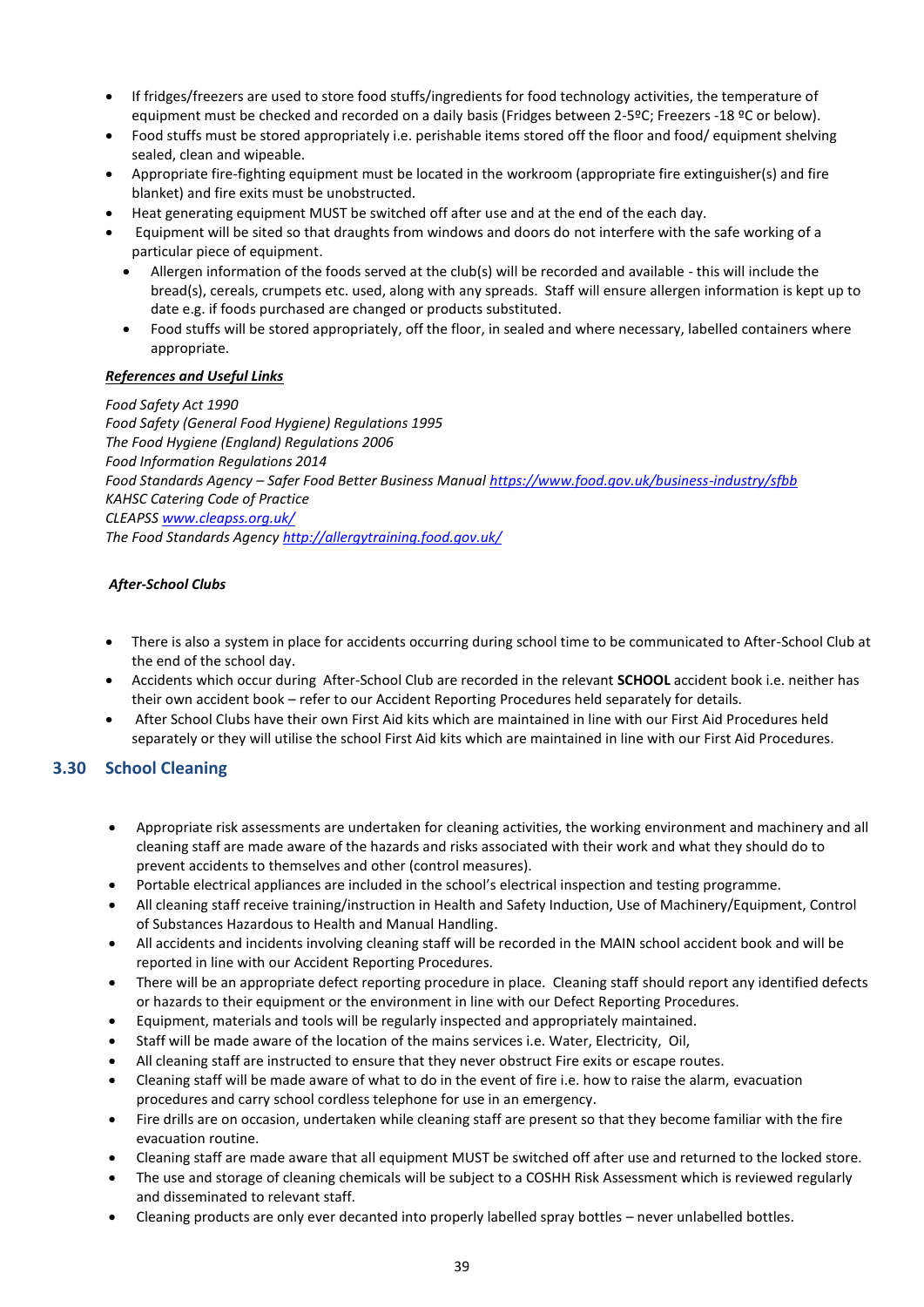- Sufficient colour coded equipment is supplied to Cleaning staff so that they clean specific areas safely, keeping equipment separate from one another.
- Cleaning materials and equipment are kept securely stored when not in use and cleaning staff instructed not to leave cleaning products unattended at any time.
- Warning signs will be displayed when wet mopping for example to warn others that floor may be slippery.
- Cleaning staff are made aware of the location of any asbestos containing materials in the building so that they do not accidentally damage them during their work.
- Cleaning staff are instructed NOT to work at height when there is no-one else in the vicinity refer to our Work at Height Procedures for further details.
- Cleaning staff are provided with a Cleaning Code of Practice as part of their Induction which includes a Staff Handbook and a Health and Safety Manual.
- Providing there are proper cleaning schedules in place, additional routine cleaning is not generally required during outbreaks of communicable diseases/illnesses. If the Environmental Health Department or Public Health England consider there is a need for extra cleaning this will be arranged with our cleaners. This might particularly be the case if children or staff have had vomiting or diarrhoea on the premises; when toilet areas and door handles etc. may receive extra attention.

#### *References and Useful Links*

*Control of Substances Hazardous to Health Regulations 2002 (as amended)<http://www.hse.gov.uk/coshh/> Dangerous Substances & Dangerous Atmospheres Regulations 2002<http://www.hse.gov.uk/fireandexplosion/dsear.htm> Workplace (Health, Safety and Welfare) Regulations 1992 Public Health England guidance [Health protection in schools and other childcare facilities](https://www.gov.uk/government/publications/health-protection-in-schools-and-other-childcare-facilities)*

*KAHSC General Safety Series G38[a https://www.kymallanhsc.co.uk/Document/DownloadDocument/8161](https://www.kymallanhsc.co.uk/Document/DownloadDocument/8161) KAHSC General Safety Series G38[b https://www.kymallanhsc.co.uk/Document/DownloadDocument/8962](https://www.kymallanhsc.co.uk/Document/DownloadDocument/8962) KAHSC Codes of Practice for Caretakers and Cleaning*

#### <span id="page-43-0"></span>**3.31 Electrical Safety**

All staff, and where appropriate, pupils, will be shown how to use equipment, and to switch it off when not in use and at the end of each school day.

#### *Acquiring Electrical Equipment*

- All new items purchased will comply with the appropriate British Standard or European equivalent.
- Second-hand acquisitions or electrical equipment lent to, or borrowed by, the school will be checked for electrical safety before use. Any mains operated equipment belonging to staff will also be checked in this way. However, if there is any doubt whether the equipment is safe then it should be labelled 'out of use' and withdrawn until it has been tested and declared fit for use by a competent person.
- Second-hand, borrowed and staff equipment will be recorded as being used and will be included for testing during the regular testing programme (see below).

#### *User Visual Checks*

Any item with a plug will be given an informal visual check every time it is used – all staff have been instructed to do this. If a fault is detected, staff will remove the plug to decommission the appliance, if possible. If not, defective appliances will be labelled with a warning instructing others not to use. Staff must then report the fault in line with our Defect Reporting procedures.

#### *Formal Visual Inspections*

Formal Visual Inspections of electrical appliances will be undertaken at suitable intervals appropriate to the appliance and the environmental conditions in line with HSE guidance and General Safety Series G17.

#### *Combined Inspection and Testing*

Combined Inspection and Testing (PAT) will be undertaken at suitable intervals appropriate to the appliance and the environmental conditions in line with HSE guidance. A competent person undertakes Combined Inspection and Testing and formal records are held.

#### *Record of Equipment*

A record will be kept of all portable items of electrical equipment. When any piece of portable electrical equipment is acquired or removed from the site the record will be updated accordingly.

#### *Residual Current Devices (Circuit Breakers)*

These provide an additional level of protection and will always be used: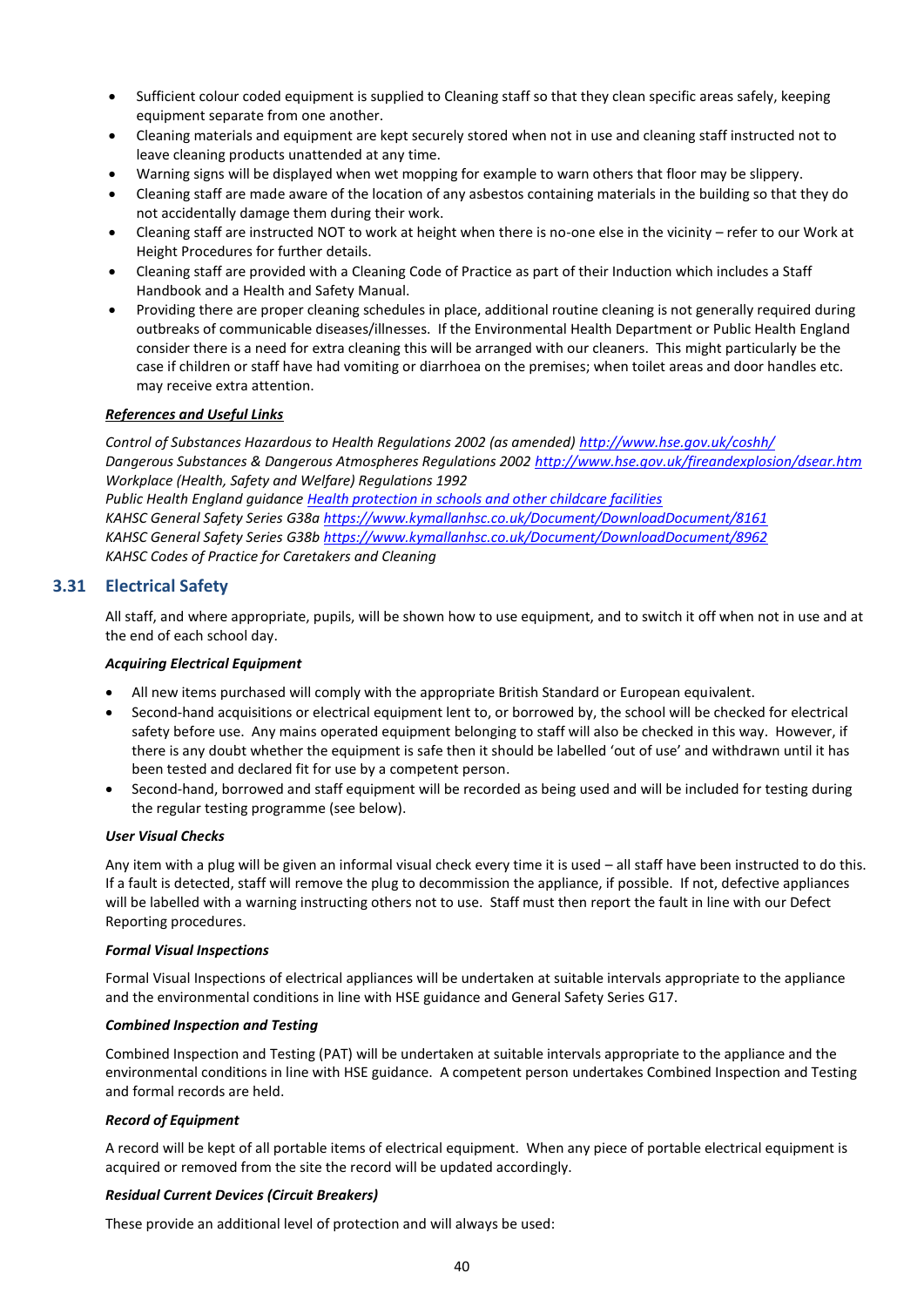- when a Premises Licence has been obtained for a public performance:
- when non-school equipment is used:
- whenever any piece of electrical equipment is used outdoors;
- where fish tanks use mains voltage equipment (e.g. pumps heaters and lighting).

#### *Extension Leads*

- When being used, we ensure they do not present a tripping hazard, they are not overloaded, the lead is not twisted and there is no strain on the cable. Leads will always be fully unwound from any cable drum;
- Extension cables will never run under carpets or through doorways;
- Extension cables will be checked as part of the regular testing programme;
- Extension cables will be regarded as temporary. Regular use may indicate the need for additional sockets;
- Block style adaptors will NOT be used in school under any circumstances.

#### *Fixed Convector/Fan Heaters*

These are serviced and vacuumed out on at least an annual basis by a competent person with records kept.

#### *Kitchen*

Fixed electrical equipment in the kitchen is serviced annually by a competent person and records are held in the Buildings Register.

#### *Fixed Electrical Installation*

The main electrical installation will receive a Periodic Electrical Installation Inspection by an NICEIC or NAPIT Registered contractor at periods not exceeding five years. Records will be held. Any remedial work required as a result of the Inspection Report will be undertaken on a risk priority basis.

#### *References and Useful Links*

#### *<http://www.hse.gov.uk/electricity/index.htm>*

*KAHSC General Safety Series G1[7 https://www.kymallanhsc.co.uk/Document/DownloadDocument/7991](https://www.kymallanhsc.co.uk/Document/DownloadDocument/7991) KAHSC General Safety Series G2[5 https://www.kymallanhsc.co.uk/Document/DownloadDocument/8781](https://www.kymallanhsc.co.uk/Document/DownloadDocument/8781) HSG 107 - Maintaining Portable and Transportable Electrical Equipmen[t Click here to access](http://www.hse.gov.uk/pubns/priced/hsg107.pdf) INDG 236 - Maintaining Portable Electric Equipment in Offices & other Low-Risk Environment[s Click here to access](http://www.hse.gov.uk/pubns/indg236.pdf) HSR 25 Memorandum of guidance on the Electricity at Work Regulations 1989 [Click here to access](http://www.hse.gov.uk/pubns/priced/hsr25.pdf) HSE L22 - Provision and Use of Work Equipment Regulations 1998. ACOP and guidanc[e Click here to access](http://www.hse.gov.uk/pubns/priced/l22.pdf) Compliance Monitoring in Council Building[s https://www.kymallanhsc.co.uk/Document/DownloadDocument/7994](https://www.kymallanhsc.co.uk/Document/DownloadDocument/7994) School's 5 year Fixed Electrical Certificate School's Portable Appliance Testing Register*

#### <span id="page-44-0"></span>**3.32 Oil Tanks and Appliances**

- The oil tank(s) is adequately bunded:
- We never leave sight gauge valves open and use British Standard automatically closing valves or electronic gauges;
- We monitor how much oil we use so that we are quickly alerted by any loss of oil;
- We supervise deliveries, particularly if the delivery driver cannot see our tank during filling;
- We have adequate insurance cover, and not just to replace the lost oil

#### *References and Useful Links*

*Control of Pollution (Oil Storage) (England) Regulations 2001 KAHSC General Safety Series G2[5 https://www.kymallanhsc.co.uk/Document/DownloadDocument/8781](https://www.kymallanhsc.co.uk/Document/DownloadDocument/8781) Compliance Monitoring in Council Building[s https://www.kymallanhsc.co.uk/Document/DownloadDocument/7994](https://www.kymallanhsc.co.uk/Document/DownloadDocument/7994)*

#### <span id="page-44-1"></span>**3.33 Smokefree Workplace**

Our school operates a complete smoke-free policy which applies at all times. Smoking (including E-Cigarettes/vaping) is not permitted in any part of the schools premises, including within buildings, within the entrance area to the school, or on land adjacent to the school building (car park, garden areas, walkway etc.) where this forms part of the school premises. This also applies to **any** vehicle being used for school business.

The school's disciplinary procedure will apply for dealing with employees who breach the smoking ban at work. Pupils breaching smoke-free rules will be dealt with according to the Whole School Behaviour Policy.

These rules apply to employees, parents, visitors, members of the public, contractors and others working in or using the school's premises or vehicles. This will be clearly advertised and visitors to the school will be informed of it.

The school will support employees or pupils wishing to give up smoking by advertising and promoting external smoking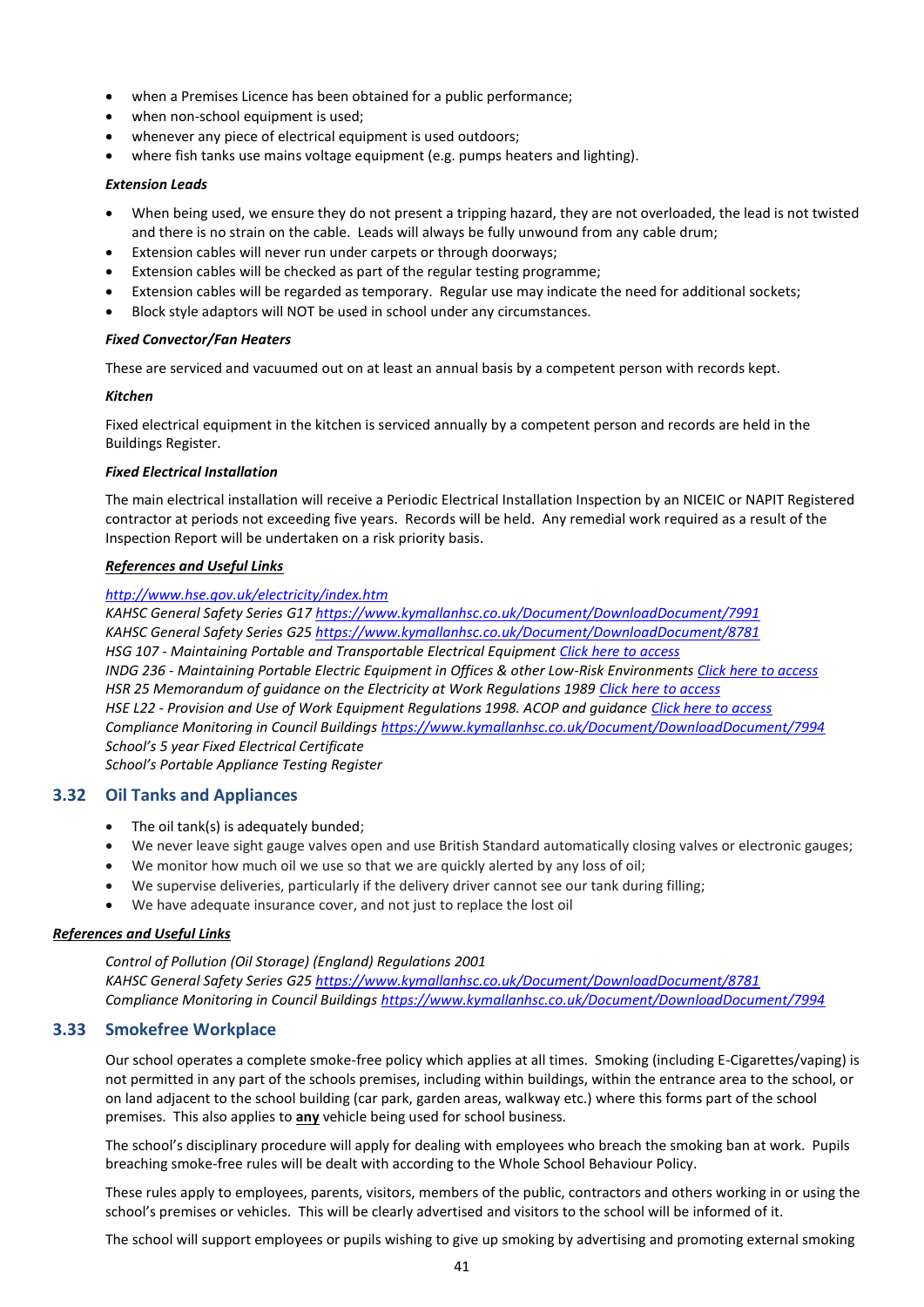cessation services and through regular health promotion activities. Resources will also be available to educate pupils and free specialist advice regarding health promotion activity will be provided.

#### *References and Useful Links*

*<http://www.nhsggcsmokefree.org.uk/smokefree-services/smokefree-schools.html> <http://www.ash.org.uk/>*

#### <span id="page-45-0"></span>**3.34 Transport**

#### **Private cars**

- Private cars are to be used to transport pupils ONLY when the owner of the car has a valid driving licence and an insurance policy, which covers the carriage of children for school activities i.e. business use.
- Where possible, children should sit in the rear of the car and seat belts are to be worn at all times.
- Any child under 12 years and 4ft 5 in will need to use a booster cushion, and those under 25kg in weight must use a booster seat. Procedures are in place to ensure that this occurs i.e. school keeps a supply of booster cushions or ensures parents supply these when required.
- Booster seats/cushions are not required on the school minibus/hired in minibuses unless children under 12 years of age and under 4ft 5in in height are required to sit in seats parallel to the driver.
- Children will alight from the car on the kerbside, not the roadside.
- Within a normal 4/5-seater vehicle, no more than 3 children will be carried.

#### **Occasional Business Use Insurance**

Any staff member who uses their own vehicle/car on school business (for example Administrative Staff who drive to the bank to deposit school money or staff attending work related training courses) should have occasional business use cover on their car insurance schedule. A system has been developed whereby this can be monitored.

#### **Minibus**

The school does not own a minibus and only buses/coaches are hired where drivers are provided

All coaches hired for school use must be fitted with seat belts. Local firms are contracted.

For the purpose of school excursions, the buses arrive and depart before and after school hours to prevent traffic hold ups outside the main gates. Cars are discouraged from parking near the school on excursion days.

#### *References and Useful Links*

*The Safe Operation of Minibuses Manual KAHSC General Safety Series G1[1 https://www.kymallanhsc.co.uk/Document/DownloadDocument/8859](https://www.kymallanhsc.co.uk/Document/DownloadDocument/8859) Outdoor Education Adviser Panel National Guidance [http://oeapng.info/\(](http://oeapng.info/)4.5 a-d)*

#### <span id="page-45-1"></span>**3.35 On-Site Vehicle/Pedestrian Separation**

The School has undertaken a risk assessment of traffic hazards on our site and the following control measures have been implemented to minimise the risk of injury from on-site traffic:

#### *Buses*

Where buses come onto the school site this can be an area of high risk which therefore needs to be carefully managed. The following precautions have been taken:

- There is a designated bus stop;
- There are adequate bays for the number of buses serving the site;
- Buses do not reverse on the school site as this is the most dangerous manoeuvre that a bus can make where reversing is required this takes place before pupils come out of lessons. All buses are reversed into their bays before the end of school. This is closely monitored by the school to ensure that the bus companies meet this requirement;
- Bus bays and stops are located so that pupils can enter a safe pedestrian area immediately on alighting the bus e.g. they don't need to cross a traffic route to reach the pedestrian area;
- On after school pick up if a bus has not arrived pupils are held back in a safe area  $-e.g.$  hall or playground;
- Where buses are parked and waiting for extended periods drivers switch engines off to minimise noise and pollution

#### *Supervision*

Staff are proactive in the supervision before and after school and are aware of the need for the following:

- Challenging unauthorised or inappropriate parking which creates a hazard;
- Steering pupils away from traffic hazard areas;
- Supervising bus collections;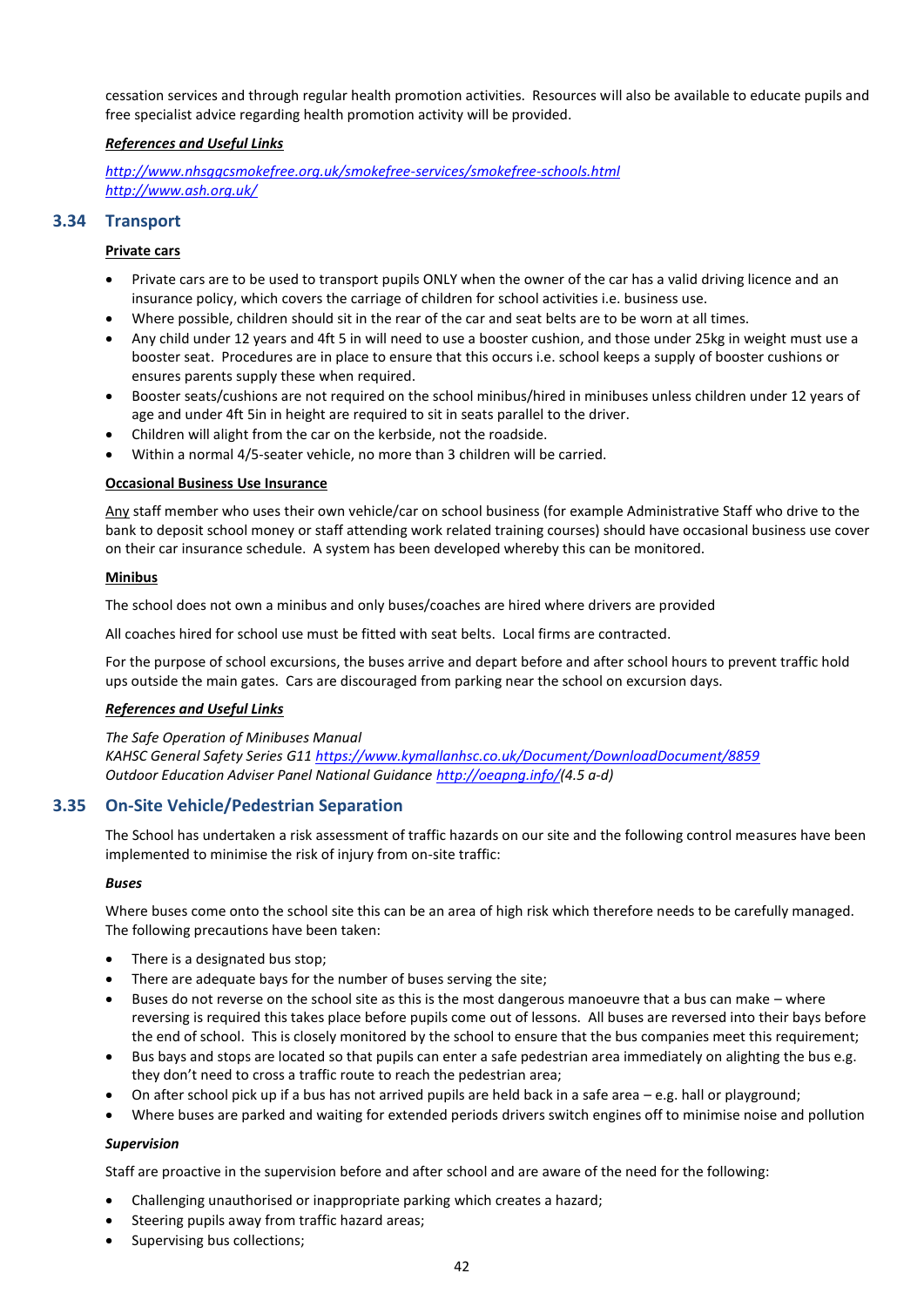• Monitoring bus contract performance e.g. are buses arriving at the required time;

#### *Signs*

There is clear information for visitors communicated on signs. These include:

- Entrance and exit sign;
- Site speed limit;
- Directions for deliveries;
- Pick / up drop off point;
- Visitors parking;
- Disabled parking pick up / drop off point;
- Main entrance to building;
- No parking;
- No parents cars on site;

#### *Speed control*

- There is speed control through the village.
- Vehicles are not allowed onto the school playground, unless there for a specific reason, such as grass cutting.

#### *Vehicle access and parking*

- We minimise vehicles allowed onto site, particularly during the start and end of school day
- We encourage people to use the main car park for parking so as to keep the front of the school clear from vehicles.

#### *Parents cars*

Provision for parents' cars at the beginning and end of the school day can be a major issue and we try to manage this in the following ways:

- Parents are encouraged to walk their children to school;
- The school has a clear policy regarding allowing parents' cars on site to pick up and drop off pupils.
- We discourage allowing parents' cars onto site unless this is a planning requirement.
- Co-operation of parents is sought e.g. persuading them to park away from the entrance and to NEVER park on yellow zig zags;

#### *References and Useful Links*

*Workplace (Health, Safety and Welfare Regulations) 1992 Compliance Monitoring in Council Building[s https://www.kymallanhsc.co.uk/Document/DownloadDocument/7994](https://www.kymallanhsc.co.uk/Document/DownloadDocument/7994)*

#### <span id="page-46-0"></span>**3.36 Personal Protective Equipment**

- PPE will be provided for staff and pupils where risks cannot be fully controlled in other ways. Staff can request PPE through the Health and Safety Coordinator.
- PPE will always be suitable for the task and the user.
- Re-usable PPE will be subject to periodic inspection to confirm its continued suitability, and where appropriate, subject to routine maintenance.
- Staff and pupils must use PPE as instructed and report any defects or other problem promptly to the Health and Safety Coordinator.

#### *References and Useful Links*

*HSE - <http://www.hse.gov.uk/toolbox/ppe.htm> Personal Protective Equipment Regulations 1992 KAHSC General Safety Series G3[7 https://www.kymallanhsc.co.uk/Document/DownloadDocument/7637](https://www.kymallanhsc.co.uk/Document/DownloadDocument/7637)*

#### <span id="page-46-1"></span>**3.37 Physical Education, School Sport and Physical Activity (PESSPA)**

The law expects that all physical education teachers will work within a 'modus operandi', which identifies all the foreseeable safety problems associated with the activities undertaken. The school must declare its own policies and practices, which will eliminate foreseeable risks. The Head teacher must ensure that such a system is operable, even by recently appointed staff. At least one teacher has been identified whose responsibility it is to see that safe practice is realistic and working day to day. The law will expect that an individual school's code of safe practice in physical education will reflect its own particular needs according to its programmes and premises in addition to factors which it may have in common with other similar establishments.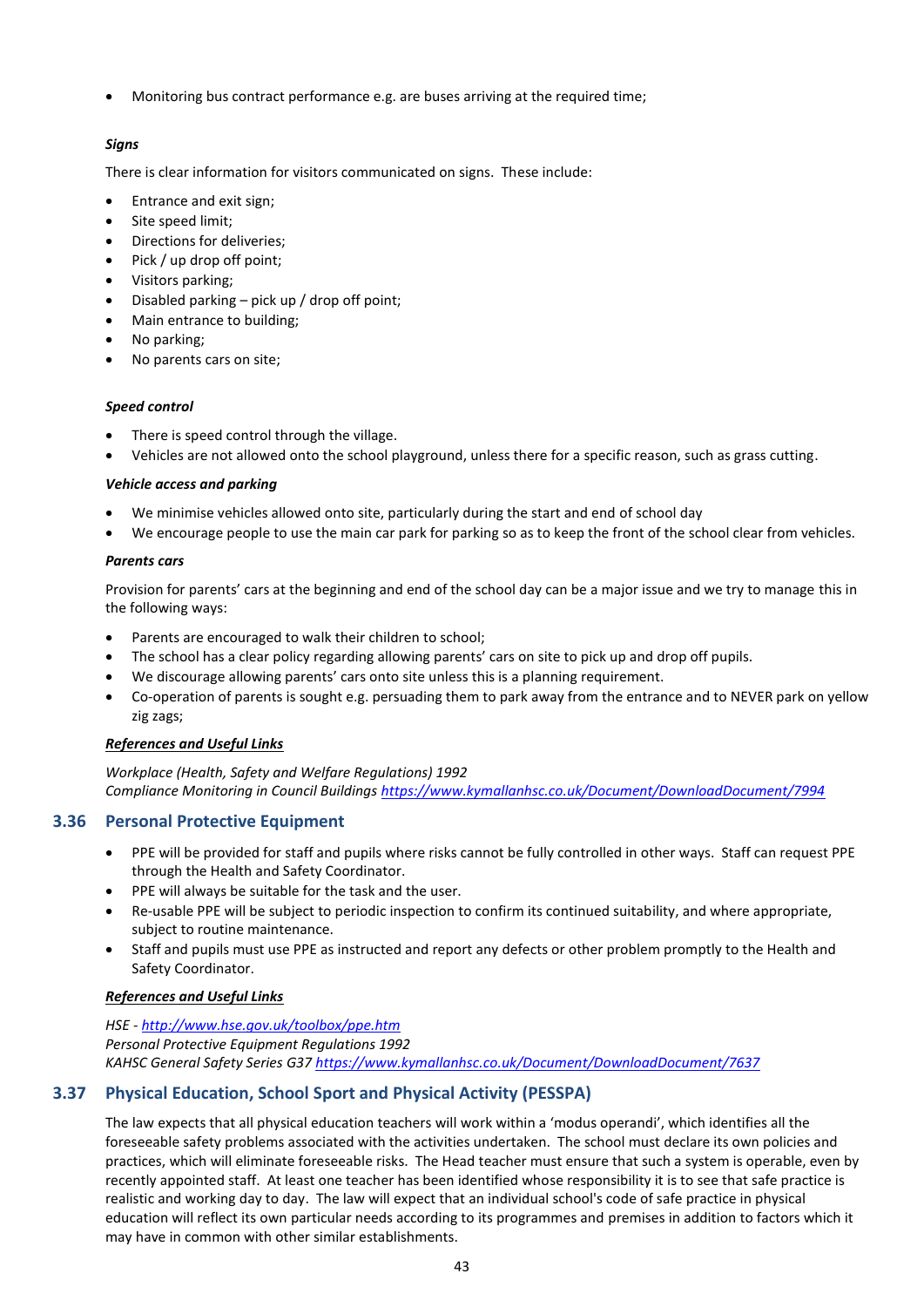There is a separate Policy Statement for Physical Education, School Sport and Physical Activity (PESSPA) which includes the named person responsible for ensuring that safe practise is carried out. Guidance offered in the *'AfPE Safe Practice in Physical Education, School Sport and Physical Activity'* is followed. The responsible person must ensure that staff have had specific training in any specialised activities (i.e. Trampolining). Records are kept of who has what qualification and when it is due to be renewed.

All pupils are instructed to safely move and handle equipment they use for PESSPA activities. Staff supervise the erection and dismantling of PESSPA equipment at all times and not allow children to do this on their own (unless their age and capabilities allow). The teacher in charge will ensure that there are sufficient children involved in moving the equipment to avoid any strain or discomfort and will themselves assist in the actual process of erecting and dismantling.

Risk Assessments are undertaken of all PESSPA activities so that control measures to eliminate or reduce the likelihood of an accident occurring can be implemented. Risk assessments will be monitored and reviewed regularly and be disseminated to relevant personnel. Clear written guidance, rules and procedures for use of equipment will be provided.

There will be adequate supervision of activities, and staff will be competent to lead activities in their given areas of expertise.

We ensure there is adequate storage for equipment

Jewellery is not permitted to be worn during any form of PESSPA or movement exercises.

#### *Inspection of Gymnasium Equipment*

- Regular inspections will be made of halls, floors, gyms and equipment.
- PESSPA Equipment will be inspected before use.
- More detailed inspection to check the operation and stability of the equipment and also look for evidence of wear will carried out by staff every 1 to 3 months, or as indicated by the manufacturer's instructions. An inspection record will be kept.
- Equipment will also be formally inspected at least annually by a competent contractor in accordance with the manufacturer's instructions to establish the overall condition of the equipment, foundations and surfaces. The level of competence of the person carrying out the inspection will vary with level of risk associated with the complexity of the equipment.
- If at any inspection equipment is found to be in need of repair, it will be removed, replaced or repaired immediately. If this is impractical, steps will be taken to ensure that it presents no danger to children by immobilisation or erecting protective fencing. The repair will then be completed as soon as possible.

#### *References and Useful Links*

*Safe Practice in Physical Education, School Sport & Physical Activity – (AfPE Book)<http://www.afpe.org.uk/> KAHSC General Safety Series G0[5 https://www.kymallanhsc.co.uk/Document/DownloadDocument/7623](https://www.kymallanhsc.co.uk/Document/DownloadDocument/7623) School's PESSPA Policy Statement (Primary) <https://www.kymallanhsc.co.uk/Document/DownloadDocument/9944>*

#### <span id="page-47-0"></span>**3.38 Safe Use of Playground Equipment**

#### *Supervision*

Children will be supervised at all times whilst using outdoor play equipment; risk assessments will be conducted to determine the appropriate number of people required to supervise play areas (this takes into account observation points, line of sight etc.). Supervising staff are made familiar with the equipment, the rules for use and of the ability of the children.

#### *General guidelines*

- The pupils will be educated about the use of climbing equipment.
- Staff/supervisors on duty will ensure that outdoor play equipment is visible and can be appropriately supervised when in use and will make regular checks for defects and report them as appropriate.
- Where necessary, a rota for use, taking into consideration the age and number of children using it at any one time will be enforced and staff/supervisors will ensure pupils behaviour appropriately.
- Consideration will always be given to weather conditions and outdoor play equipment will NOT be used during wet or icy conditions.
- Where equipment is sited on grassed areas it will be kept out of use in wet weather and for an appropriate length of time afterward to allow the ground to be sufficiently dry.
- Apparatus will only be used at appropriate times when supervised. Parents will be informed that the apparatus is for school aged children only and not to be used before and after school.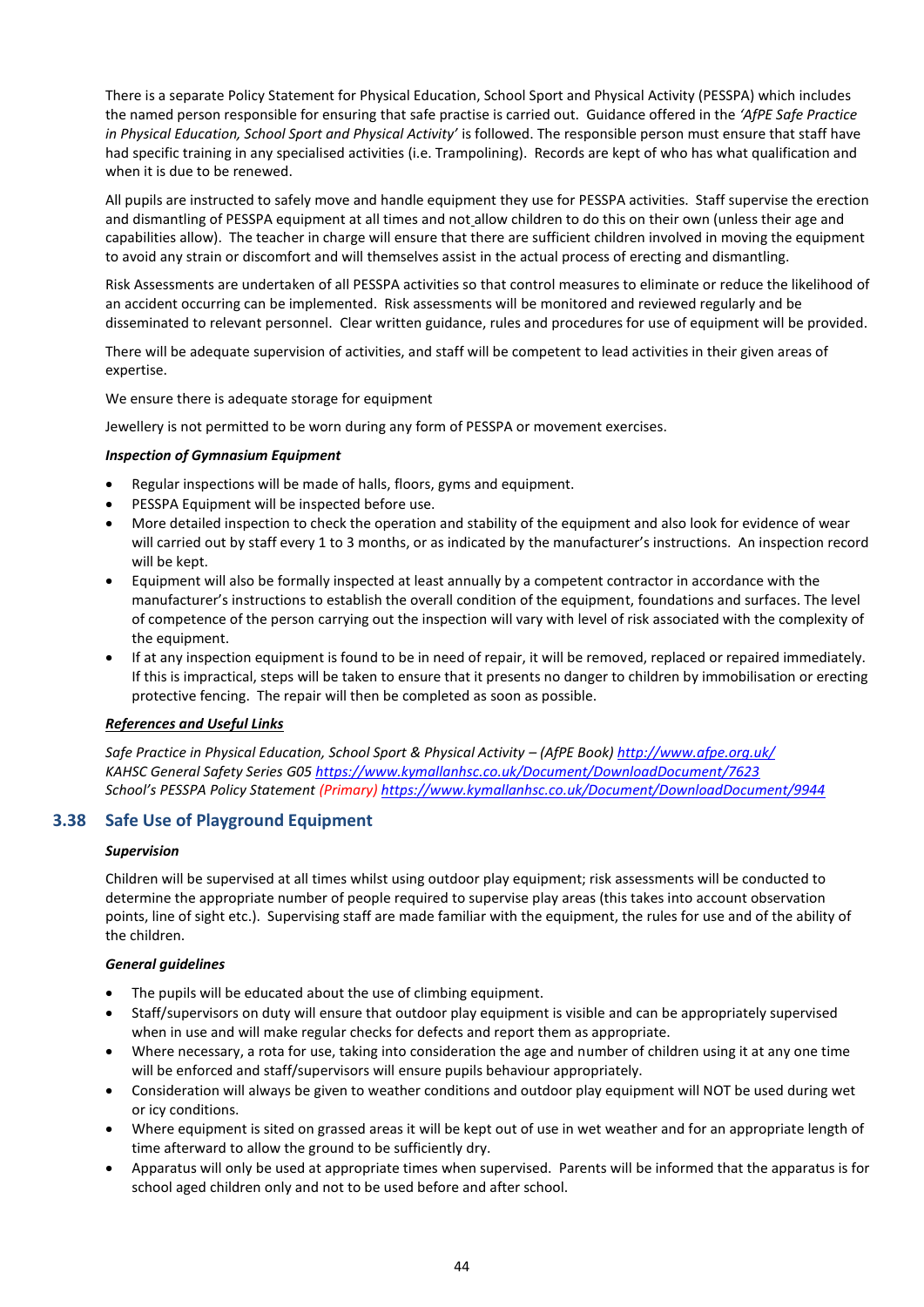#### *Clothing/Footwear*

- Suitable clothing should be worn. Hazards can arise from unfastened coats, woollen gloves, scarves, ties, etc.
- Appropriate footwear must be worn. Hazards arise from slippery soles, open toed and sling back sandals, heels and untied laces, etc.
- Staff on duty will ensure that children not dressed appropriately are not permitted to use the equipment.

#### *Zoning of Activities*

Consideration has been given to the range of activities occurring within the playground area:

- Ball games/chasing games are sited away from the climbing area.
- In the nursery play area, wheeled toys in particular, are be used away from the climbing area.

#### *Play Equipment Standards*

- All **new** outdoor play equipment is designed, constructed, installed and maintained in accordance with European standards BS EN 1176 and BS EN 1177.
- The independent competent person carrying out annual inspection and maintenance will advise whether any alterations need to be made.
- In order to ensure compliance, we only use manufacturers/contractors with appropriate play industries registration when planning to install new outdoor play equipment. We will also check that companies have API (Association of Play Industries) or BSI registration for equipment manufacture and installation.
- Scrambling and climbing elements do not exceed 3 metres; for children below 5 the height does not exceed 1.6m.
- Structures have been spaced clear of each other to prevent one activity interfering with another, and are clear of walls, fences etc.

#### *Safety Surfaces*

- **All** products meet the appropriate BS EN Standards. Both **portable** and **fixed** climbing equipment with a fall height of 600mm has an impact-absorbing surface when used outside.
- The extent of surfacing around static equipment extends at least 1.75m beyond the outermost points of the base of the frame.
- Where bark is used this area is a minimum of 300mm deep with a recommended particle size of 38mm max and 12mm min. Additional bark is available to top up to the original level.

#### *Inspection and Maintenance*

When new equipment is installed, a post installation inspection will be arranged through the installer. BS EN 1176 recommends that all outdoor play equipment be inspected and maintained on a regular basis e.g.:

Informal Daily/pre use checks by staff - All staff with playground duties are responsible for checking equipment and surfacing before use, concentrating on the following points:

- No evidence of obvious wear / damage
- Area safe from health hazards e.g. needles, glass, faeces etc.
- Impact absorbing surfaces no cuts, tears, wear or unstuck areas
- All fastening tightly secured
- No broken chains, stretched links or loose or twisted shackles
- Uprights unbroken and firm in the ground

Where any defects / hazards are identified appropriate steps will be taken to prevent use until problems have been satisfactorily resolved.

Weekly Formal Inspection (in-house) - A more thorough check of the equipment will be conducted on a weekly basis and records will be held on the Weekly Outdoor Play Equipment Checklist. Completed records will be held in the Buildings Register.

Annual inspection - A detailed certified inspection by an independent competent person capable of inspecting to BS EN 1176 and 1177 will be conducted at least annually by a competent contractor. Such checks ensure safety and identifies any improvements required in terms of the European standards. Any recommended repairs are undertaken, or the equipment taken out of use until funds are available to carry out the repairs or improvements.

#### *References and Useful Links*

*BS EN 1176:2008 1-7 - Playground Equipment BS EN 1177:2008 - Impact Absorbing Playground Surfacing Safety Requirements and Test Methods DfEE – "Playground and Safety Guidelines" API – "Guide to Outdoor Play Area Installation"*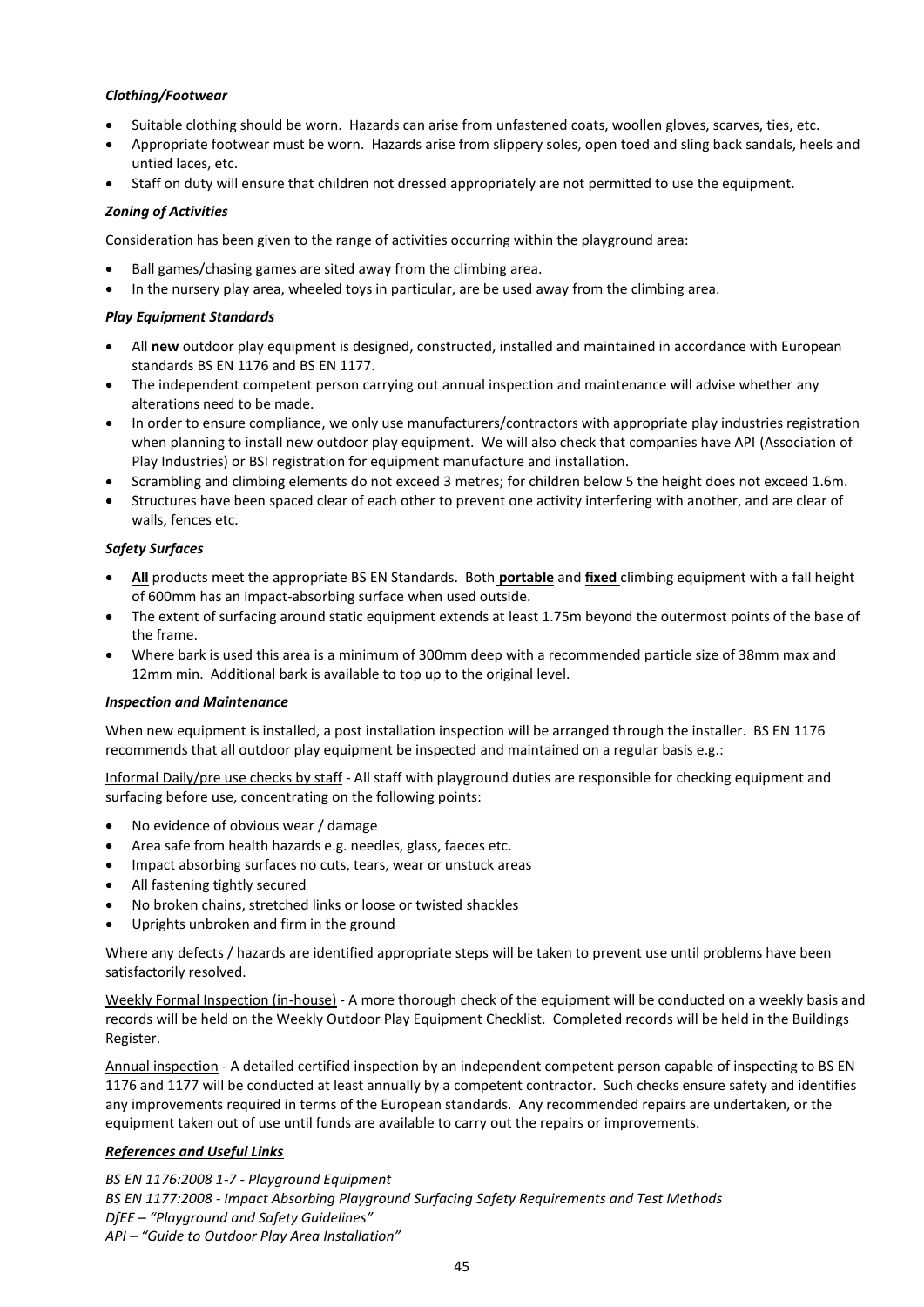*Institute of Leisure and Amenity Management – "Outdoor Play Areas for Children" National Playing Fields Association – "Towards a Safer Adventure Playground" ROSPA – "Children's Playgrounds" ROSPA – "A Guide to the New European Playground Equipment and Surfacing Standards" KAHSC General Safety Series G3[3 https://www.kymallanhsc.co.uk/Document/DownloadDocument/7635](https://www.kymallanhsc.co.uk/Document/DownloadDocument/7635) Compliance Monitoring in Council Building[s https://www.kymallanhsc.co.uk/Document/DownloadDocument/7994](https://www.kymallanhsc.co.uk/Document/DownloadDocument/7994)*

#### <span id="page-49-0"></span>**3.39 Supervision of Pupils**

Children will not be left unsupervised at break times. All staff, volunteers and pupils will be aware of any special site hazards and out of bounds areas. We do not allow break times unless linked to curricular activity.

#### *Supervision of Pupils Before and After School*

Teachers can reasonably be asked to be available to supervise children at school up to 10 minutes before school starts and for the same period after school ends, and any such supervision time is included in teachers' directed time. The relevant section of the teachers' conditions of Employment requires teachers to supervise pupils "whether… before, during or after school sessions".

As far as the supervision issue is concerned, there is no statutory legislation which covers the supervision of pupils before and after school. Parents must ensure that their children arrive at, and are collected from, school at the appropriate time either by delivering to/collecting from the school themselves; permitting them to walk to and from school alone or ensuring that, for those entitled to home-to-school transport, the child arrives at a pre-determined pickup point and making arrangements for them to return home from the pre-determined drop off point. Having said that, pupils cannot be expected to arrive at school all at the same time when parents will themselves be leaving for work at different times. In addition, school transport arrangements mean that there are early arrivals in the morning and perhaps pupils waiting for buses after school. While the school's duty of care exists so long as the pupils are on the school premises with the school's consent, it is unreasonable for the school to have to take responsibility for children arriving at school before supervision could reasonably be expected. Similarly arrangements for collection of pupils at the end of the school day must also be reasonable.

In the case of pupils arriving/leaving on school transport, it is important that staff are available to supervise pupils as they arrive at school. Depending on the age and/or ability of the pupils, supervision may begin when they enter the school grounds. In some cases, however, circumstances may dictate that pupils are collected from the vehicle by a member of staff in person. Should it be felt that the transport is arriving at the school at an unreasonable time, we will contact the LA Integrated Transport Team where they will try to assist.

Communication with parents in these situations is particularly important. The school states when the school will take responsibility for children before school opens and at the end of the day and reminds parents that before/after then, there will be nobody to supervise pupils. If, for any reason, arrangements have to be changed, then the parents will be told well in advance. This is particularly important at schools where for many years, teachers and/or ancillary workers have arrived at school in time to supervise any early arrivals, i.e. prior to the 10-minute period before school starts.

Younger i.e. foundation age pupils should be kept in school and handed to parents/carers once they arrive This may also be necessary for pupils in Key stage one but is not statutory. Any pupils with special educational needs will be considered separately when a risk assessment will be used to determine the supervision and handover procedure of the pupil concerned.

Children who arrive at school knowing that supervision arrangements are not in operation are there at their own risk, and parents will be informed that during this time, the responsibility for the safety of those pupils rests with the parent/carer. However, should a member of staff be present and a dangerous situation develop, then legally as well as professionally and morally, the member of staff should attempt to intervene or to seek assistance, as the situation requires.

#### *Start of the School Day*

- The school should ensure parents are fully aware of the points at which responsibility for the care of their child passes from them to staff and vice versa;
- There are clear procedures for welcoming pupils into the School. The school doors are closed at 8.50 a.m. After this time, pupils must report to the main school office via the main entrance;
- Teachers are in their classrooms by 8.45 am.;
- Registration is taken at the beginning of the school day and immediately after the pupils' return from lunch in order to ensure that all are accounted for.
- The main building only has a single access entrance via a reception desk. Signage directs all visitors to this entrance. Every visitor to the school is channelled through reception. Even when reception is not manned, reception remains the point to which all enquiries should be directed;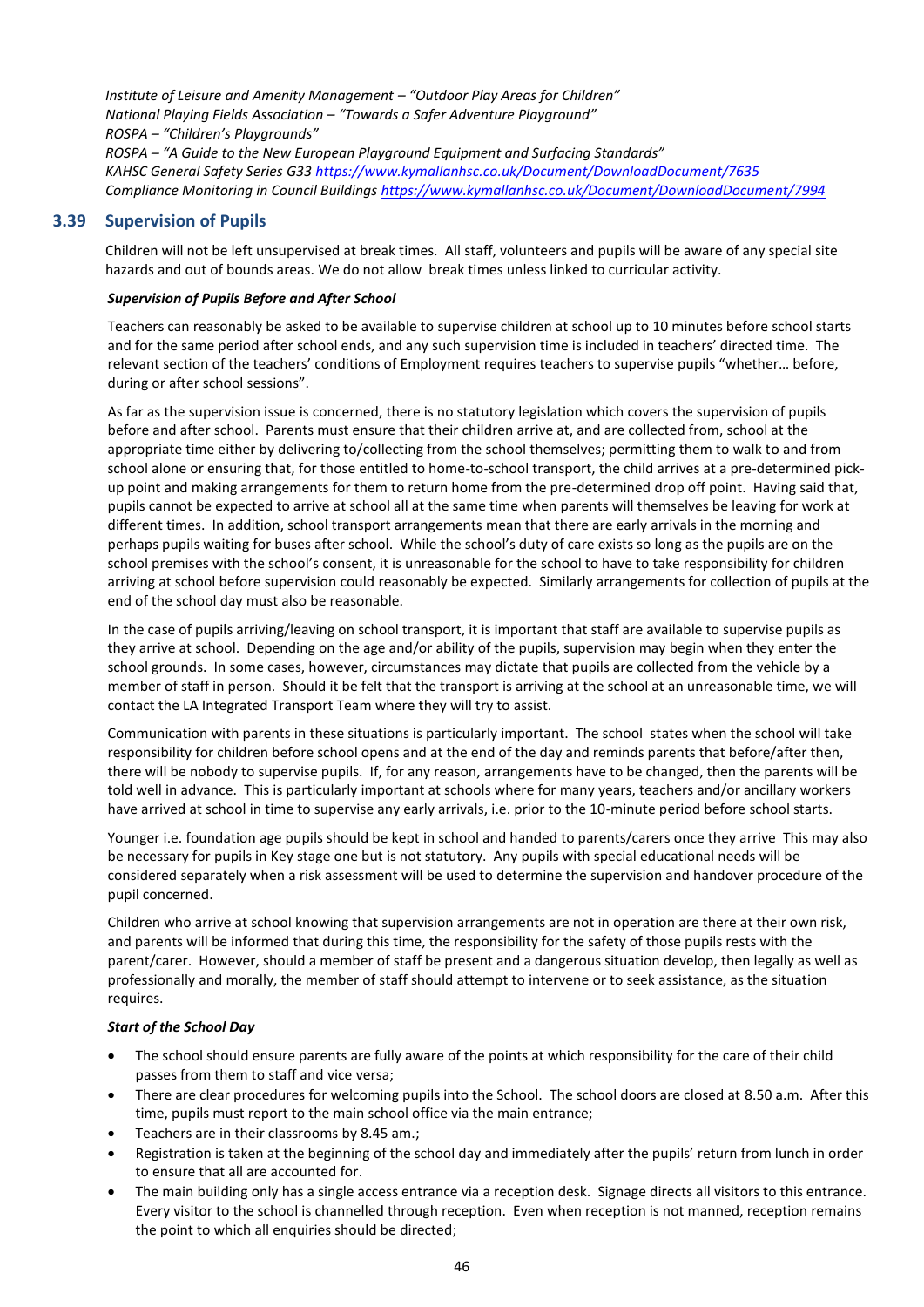• Reception is a secure area and visitors cannot gain access to other parts of the school without being challenged or at least seen by a member of staff;

#### *During Lesson Time*

- Staff mark registers promptly and accurately morning and afternoons via scholarpack
- All staff must ensure that external gates to areas outside the school grounds are secured when children are learning outside and adequate supervision is maintained;
- If children leave their classroom to work in other parts of the school, the class teacher must ensure that adequate supervision is maintained at all times and pupils are accounted for on return to the classroom;
- Updated contact information for parents is sought regularly and maintained;
- Behaviour Management Plans are in place for pupils with challenging behaviour including those who may be 'flight risks';

#### *During Break Times*

- Sufficient numbers of duty staff should be on the playground before children come out and for the duration of the break;
- All staff must ensure that external gates to areas outside the school grounds are secured when children are playing outside and adequate supervision is maintained;
- Staff patrol all areas of the playground throughout the session.

#### *End of the School Day*

- Gates are opened at 3.15 p.m.
- Children leave by assigned exits;
- Children are collected by their parent from back gate. Staff call the children when they see the parent or nominated alternative adult and hand the child over;
- If the children go home by bus there is a bus register recording each day. Bus children go to the front door where they are checked out and put on the bus.

#### *After School Clubs*

- Thorough risk assessments will be carried out;
- A register of pupils will be taken;
- Consent will be obtained from parents with contact numbers and details of how the children are to get home and with whom.

| <b>Non-Collection of Pupils</b> |  |
|---------------------------------|--|
|---------------------------------|--|

| 15 minutes after non-collection at<br>the normal time | Call pupil's emergency contact numbers in hierarchical order.                                                                                                                                            |
|-------------------------------------------------------|----------------------------------------------------------------------------------------------------------------------------------------------------------------------------------------------------------|
| 30 minutes after non-collection at<br>the normal time | Continue to make repeated attempts to contact the normal emergency<br>contact numbers provided by the parent/carer. If still no response, call the<br>Police and explain a child has not been collected. |
| 1 hour after non-collection at<br>normal time         | Telephone Cumbria Safeguarding Hub: 0333 2401727 and seek further<br>advice, providing the pupil's name, age and the details of all provided contact<br>numbers.                                         |

A full written report of the incident will be recorded and held. Ofsted will be made aware of any serious childcare incidents but usually only if the Police or Children's Services are involved and concerns remain for a child's welfare.

#### *Off-Site Visits*

The school will take all reasonable precautions to ensure that whilst children are on off-site visits, they are appropriately supervised by members of staff, parents, volunteers and others.

- Thorough risk assessments are conducted and adequate staff/pupil ratios are provided when pupils leave the school premises;
- Permission from parents is obtained generically when pupils first start their school career, for all residential trips, trips abroad and adventurous activities and parents are notified in advance of all off-site visits;
- Mobile telephones are taken on every visit and emergency contact numbers left at school (and on-line with Kym Allan Safeguarding, Health & Safety Consultants Ltd. for Level 2 trips);
- If the off-site visit involves coach travel or travel on public transport, the group will be counted on and off the vehicle with an additional head count before the vehicle moves off;
- At the venue, all children will be given details of where the meeting point is. Regular head counts will be taken when moving from place to place;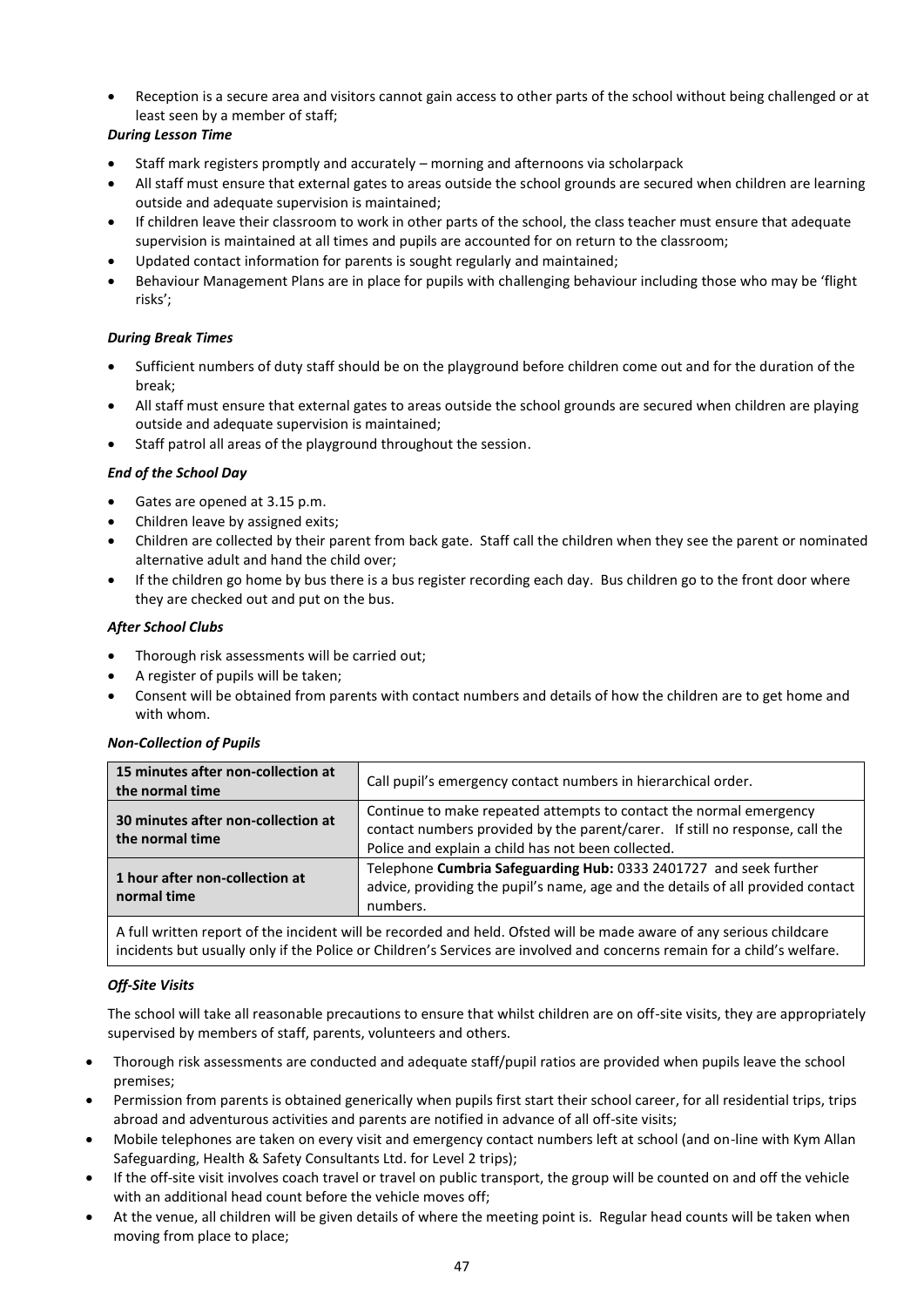• In some circumstances, and where is it deemed appropriate, children will be provided with a card which indicates the school name and the name and telephone number of the accommodation at which they are staying;

#### *References and Useful Links*

Safeguarding Children Partnerships: **Cumbria**:<https://www.cumbriasafeguardingchildren.co.uk/> / *Working Together to Safeguard Children July 2018 [https://www.gov.uk/government/uploads/system/uploads/attachment\\_data/file/722305/Working\\_Together\\_to\\_Safegu](https://www.gov.uk/government/uploads/system/uploads/attachment_data/file/722305/Working_Together_to_Safeguard_Children_-_Guide.pdf) [ard\\_Children\\_-\\_Guide.pdf](https://www.gov.uk/government/uploads/system/uploads/attachment_data/file/722305/Working_Together_to_Safeguard_Children_-_Guide.pdf)*

*School's Child Protection Policy & procedures and Missing Child procedures*

#### <span id="page-51-0"></span>**3.40 Stage Use, School Performances/Events and Drama in Education**

We will conduct a risk assessment prior to any performances/events to identify any potential hazards including but not confined to:

- Suitability of staging:
	- Fixed stages are maintained to a safe standard and regularly inspected to identify hazards and prevent accident and injury;
- Floor surfaces;
- Portable appliances/equipment:
- Lighting, props, and storage of items;
- Work at height;
- Manual handling;
- Accessibility;
- Evacuation procedures/safety instructions to audience
- Housekeeping;
- First aid.
- All of our school performances are for the benefit of parents, grandparents and friends of the school only which would be deemed 'Private Entertainment'. No admission charge is ever made. Therefore, performances at our school are NOT Regulated Entertainment so are not Licensable as defined by the Licensing Act 2003. A Premises Licence is therefore NOT required.
- We develop a written evacuation procedure prior to each performance/event; ensure that all staff are aware of their responsibilities should an evacuation be required during a performance/event and ensure this is clearly displayed. The performance/event leader also ensures this is explained to audiences/participants at the beginning of any such performance/event.
- Calculated Hall Capacity for the hall is not exceeded unless suitable mitigating controls are introduced and included in the fire risk assessment.
- Seating, modular staging/stage blocks and trade stalls for example never obstruct fire escape routes/doors.
- Good housekeeping will be maintained to remove combustible items to minimise the risk of fire.
- Reference should also be made to the school Fire Risk Assessment held separately.

#### *References and Useful Links*

*School's Evacuation Plans and Fire Risk Assessment [Arts on the Move: Drama in Education](https://www.artsonthemove.co.uk/education/health-and-safety.php) KAHSC Code of Practice for Drama <https://www.kymallanhsc.co.uk/Document/DownloadDocument/8059>*

#### <span id="page-51-1"></span>**3.41 School Swimming**

School does not have a swimming pool. KS2 children are offered swimming lessons. In this case the swimming pool at Sedbergh Public School is used. We abide by their risk assessments

#### <span id="page-51-2"></span>**3.42 Animals in School**

Animals can play an important role in the education of children who can learn about their needs and characteristics. Before animals are allowed in the school, suitable and sufficient risk assessment will be carried out, including any planning which needs to be considered for pupil or animal welfare. We will ensure that any animals kept by the school will be cared for in line with the appropriate welfare requirements.

Recognised publications and guidance e.g. CLEAPSS guides and the Public Health England guidance 'Health Protection in Schools and Other Childcare Settings' will be used to determine suitable animals, inform risk assessments, and will be available when keeping animals in school.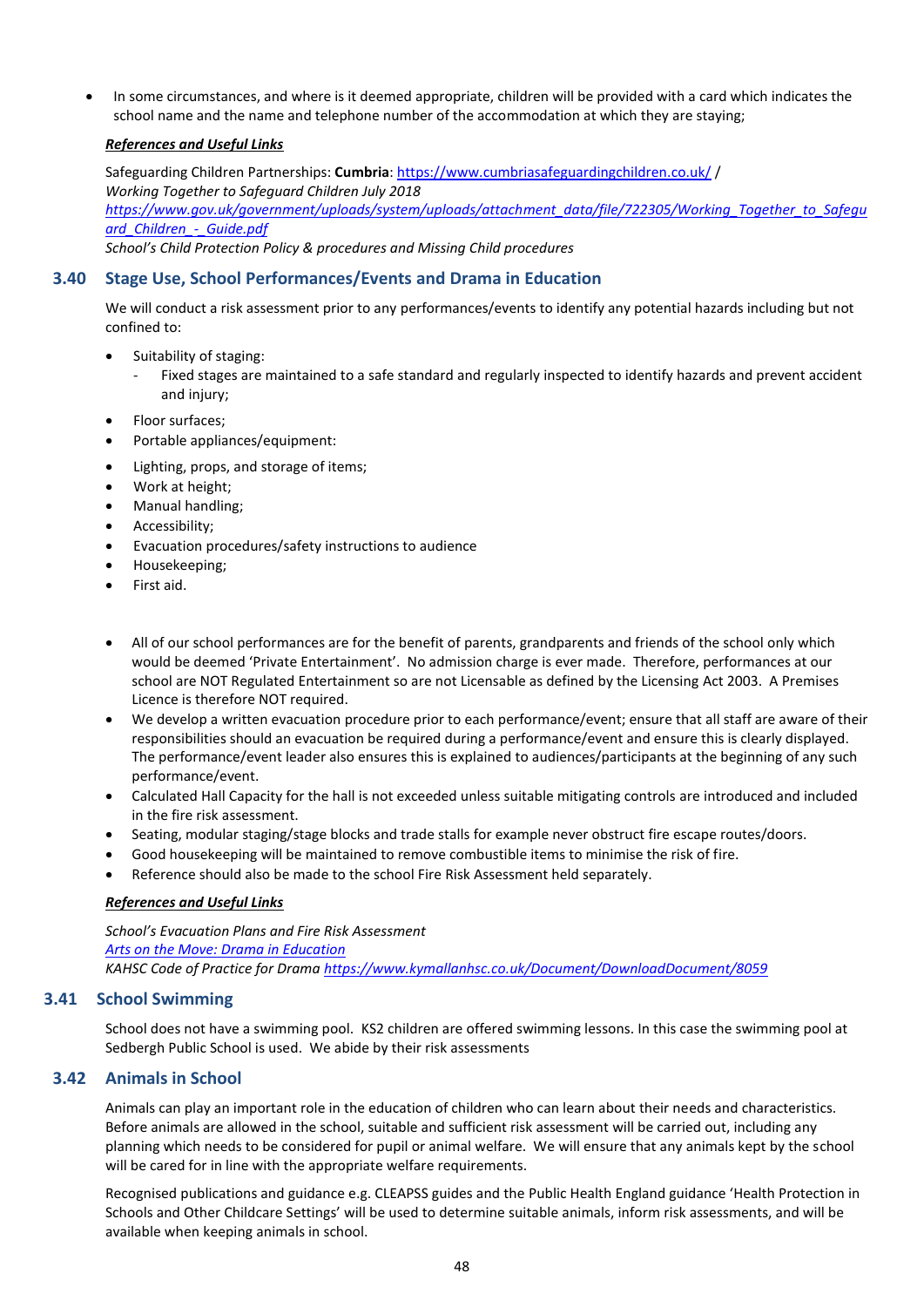#### *References and Useful Links*

#### *<http://www.cleapss.org.uk/>*

*Public Health England guidance [Health protection in schools and other childcare facilities](https://www.gov.uk/government/publications/health-protection-in-schools-and-other-childcare-facilities) KAHSC Medical Safety Series M01<https://www.kymallanhsc.co.uk/Document/DownloadDocument/9225> KAHSC Medical Safety Series M06<https://www.kymallanhsc.co.uk/Document/DownloadDocument/7124>*

#### <span id="page-52-0"></span>**3.43 Sun Protection**

We are aware of the dangers that over exposure to ultraviolet (UV) radiation from the sun can have on a person's health and skin from becoming sunburned to developing skin cancer and we acknowledge the importance of sun protection. We want staff and pupils to work in and enjoy the sun safely. Following these procedures will help us all achieve this.

#### **IMPLEMENTATION**

As a school we will:

- a) Develop staff awareness, i.e. provide information and teaching resources about sun safety like the NHS advice <https://www.nhs.uk/live-well/healthy-body/sunscreen-and-sun-safety/> and the Sunsmart resources below.
- b) Promote the SunSmart skin cancer prevention messages by using the SMART code:
	- **S**tay in the shade 11am-3pm
	- **M**ake sure you never burn
	- **A**lways cover up with a t-shirt, hat, and sunglasses
	- **R**emember to take extra care with children
	- **T**hen use at least factor 15+ sunscreen (the [NHS](https://www.nhs.uk/live-well/healthy-body/sunscreen-and-sun-safety/) advises that you can burn in the UK, even when it is cloudy and recommends that from March to October children and young people wear sunscreen that is min. 30+ SPF for UVB protection and 4\* or higher for UVA protection).

and we will implement the concepts of "Slip, Slop, Slap, Seek and Slide":

- **SLIP** on clothing to cover your arms and legs
- **SLOP** on sunscreen with factor 15+ (30+ is considered best practice)
- **SLAP** on a wide-brimmed hat
- **SEEK** shade or create your own shade
- **SLIDE** on some UV protective sunglasses
- c) Ensure messages are consistent for all staff and pupils about the need to cover up and use sunscreen regardless of how dark their skin is because skin cancer may be less prevalent in people with darker skin, but it is often more serious if it develops and prevention works best.
- d) Implement other sun safety precautions to include using lip balm with a SPF of 15+, providing tips and reminders to families and staff about sun safety like using parasols effectively and recommending families and staff perform regular skin examinations at home.
- e) Require all topical sun protection products that belong to pupils (balms, sunscreen etc.) to be clearly labelled and no pupil should share products belonging to any other pupil unless we have received a valid parental request to allow it and there are no reasons why we should not agree.

#### **SUPPORTING STRATEGIES**

#### **Education**

We will ensure:

- All pupils will have at least one SunSmart lesson per year to introduce them to or remind them about our summer term routines, what we wear, and how we stay safe in the sun.
- We talk about how to be SunSmart in assemblies at the start of the summer term and before summer break
- The dangers of the sun will form part of the PSHE/science curriculum.
- We provide families with information about recommended preventive strategies for sun safety through our website, newsletters, & letter home at the end of the spring term.
- Staff, parents, pupils, and visitors we invite are particularly SunSmart on special or extended outdoor activities like PE days, educational visits and sports days by giving good notice to them about events and what pupils, spectators and others need to bring or wear.
- •

#### **Protection**

This is an ongoing process, but our key sun protection measures are as follows: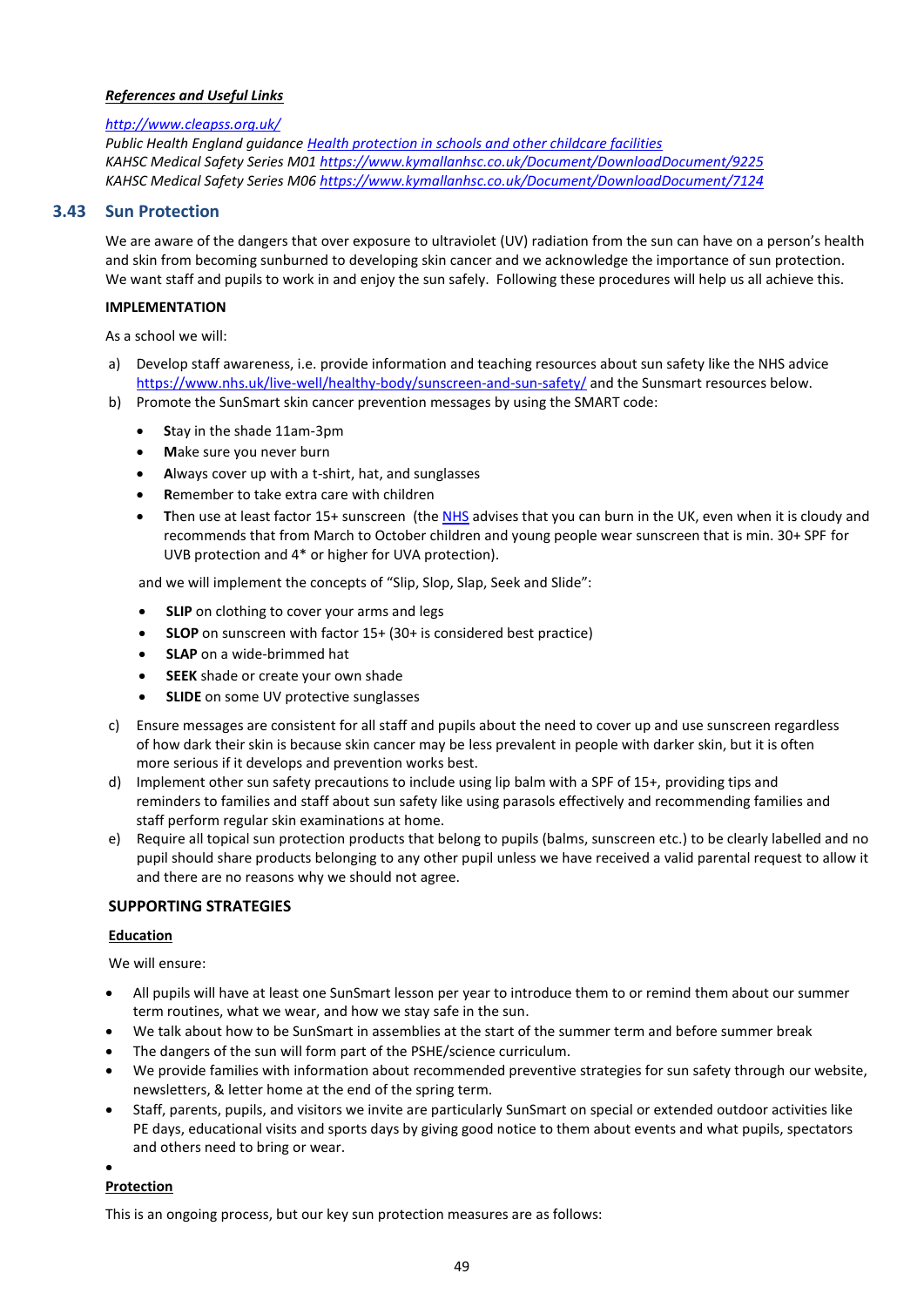#### *Shade*

- We provide a balance of indoor and outdoor activities during peak sun times and provide an indoor area to allow pupils to shelter from it. Supervisors will monitor pupil movement. When the sun is strong, we will encourage pupils to sit/play in the shade where it is available.
- We have reviewed the shade available in our outdoor areas that we use for work and play between 11.00am and 3.00pm.
- In the summer months we will aim to schedule outdoor activities, off-site trips and PE lessons before 11.00am and after 3.00pm if appropriate. If unavoidable, we will ensure use of appropriate sun protection measures (shade, hats, clothing, sunscreen etc.).
- Sports day will not be held if it is over hot.
- When our Friends of Dent School organises outdoor events for the benefit of school and pupils, especially on school premises, we will share important points from school procedures like these about sun safety to help them plan safe and fun events e.g. making the most of our shade.

#### *Clothing*

- When outside in sunny weather, pupils are required to wear hats that cover the ears, face, & neck.
- Sunhats are considered part of school uniform and pupils will be actively encouraged to wear them.
- Pupils are encouraged to wear tops that cover their shoulders (vests/strappy tops are discouraged)..
- All staff, especially teachers and play leaders, will lead by example and be seen to adhere to sun safe practices e.g., wearing hats on playground duty and when teaching outdoors on sunny days.

#### *Sunscreen*

- Sunscreen use will be encouraged on days when the sun is strong in the summer term during breaks, PE lessons, and on school trips.
- Parents are encouraged to apply or get their child to apply a long-lasting sunscreen before school and to provide a clearly labelled supply of it in case it needs to be reapplied .
- Normally, pupils will be encouraged to apply their own sunscreen under the supervision of an adult.
- Appropriately vetted adults may help pupils apply sunscreen to their face, neck, and arms, but pupils should apply it to their own legs. Adults may only apply sunscreen when another adult is present.
- Staff will apply sunscreen to pupils who cannot apply it effectively themselves. Generally, these will be pupils with special educational or physical needs or very young pupils.

#### *References and Useful Links*

*[Skcin \(The Karen Clifford Skin Cancer Charity\) Sun Safe School Scheme](https://www.skcin.org/ourWork/sunSafeSchools.htm) [Cancer Research SunSmart website](http://www.sunsmart.org.uk/schools/schoolpolicyguidelines/) [NHS: Sunscreen and Sun Safety](https://www.nhs.uk/live-well/healthy-body/sunscreen-and-sun-safety/) [National Cancer Intelligence Network \(NCIN\): Skin Cancer Hub](http://www.ncin.org.uk/cancer_type_and_topic_specific_work/cancer_type_specific_work/skin_cancer/skin_cancer_hub/) [KAHSC General Safety Series G31](https://www.kymallanhsc.co.uk/Document/DownloadDocument/7872) – Severe Weather Procedures School's own Intimate Care Procedures*

#### <span id="page-53-0"></span>**3.44 Pond**

- The Pond has been designed so that the edges of the pond are shallow, with the deeper zone positioned away from the edges. The depth has been kept as shallow as possible but does not exceed one metre at its deepest point.
- Suitable provision has been made at the water's edge so that groups can work safely.
- The pond is fenced to prevent inadvertent approach. The fencing slats are vertical, not horizontal, with no gaps large enough for a child to pass through. The fence is at least 1.2m (4ft) in height.
- A lockable gate has been provided for access to the pond area and to deter unsupervised entry. The gate remains locked whenever the area is not in use with a padlock (not just a bolt).
- In addition to the provision of a fence, a permanently fixed, large-mesh cover at water level, (i.e. "weld-mesh" sheeting used to reinforce concrete) is in place – this enables pond-dipping activities to take place and vegetation to grow through whilst providing cover that would support the weight of a person falling on to it.
- Consideration has been given to the likelihood of authorised users (extended schools attendees) and trespassers during the evening and school holidays or if the school grounds will be used as a shortcut to another place.
- Appropriate warning signs have been posted, warning of the presence of a pond detailing safety rules for use.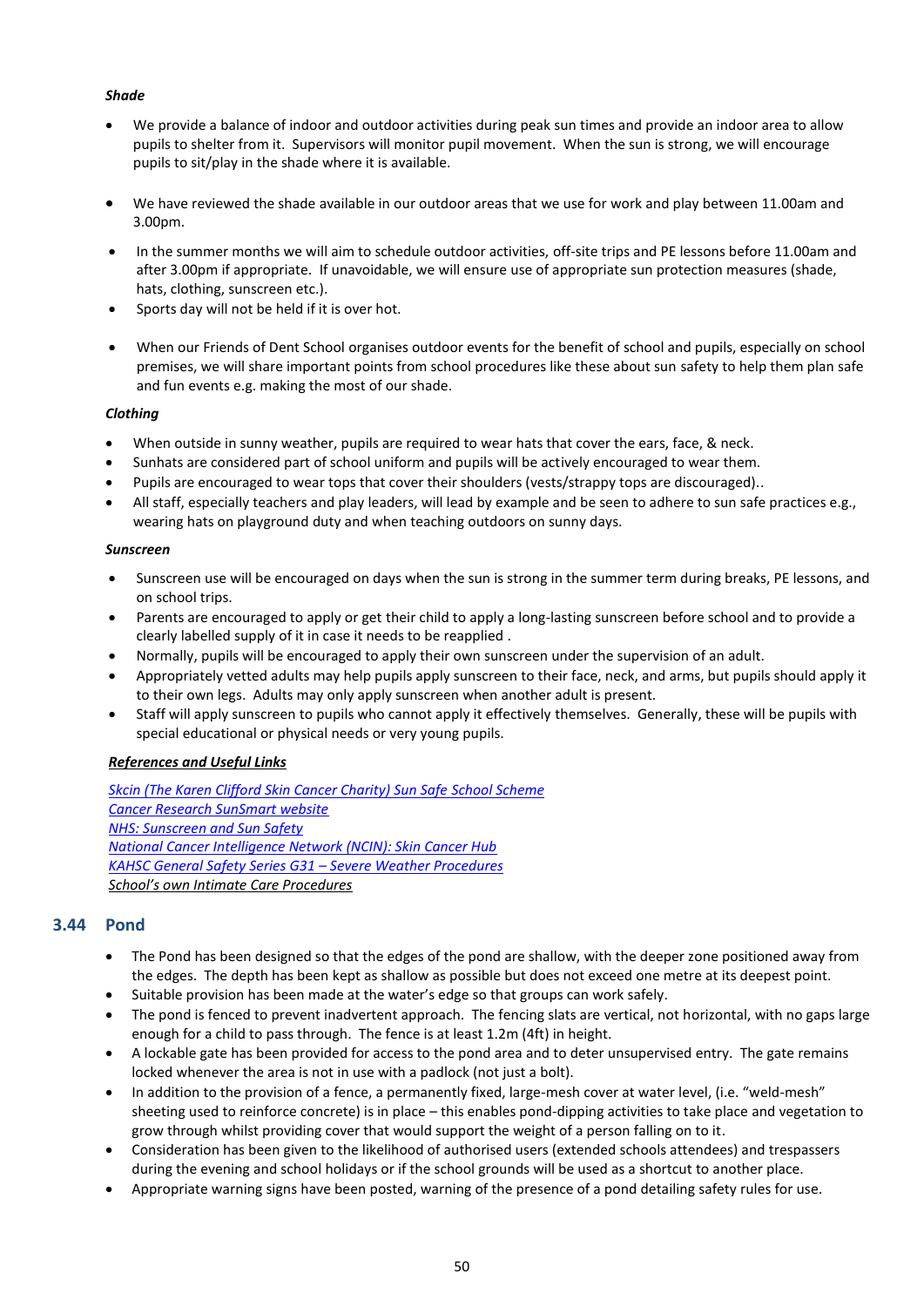- Risk assessments in relation to the pond and activities involving the pond have been undertaken. All relevant information (i.e. the findings of the assessment and the control measures) has been relayed to staff and to others who may carry out activities involving the pond.
- Adequate instruction is given to pupils as to the risks, and how they should behave. This includes instruction not to drink the water. Following any sessions/activities in the pond area, staff and pupils follow normal hygiene procedures and hands are washed.
- All incidents involving falls into the pond will be reported under the normal accident/incident reporting procedures refer to our Accident reporting procedures for further details.

#### **Pond Emergency Procedures:**

As part of our risk assessment process, we have developed formal Pond Emergency Procedures which include:

- How to rescue a person who has fallen in;
- Resuscitation and first aid;
- How to call for assistance;
- What to do with other pupils during an emergency situation.

#### *References and Useful Links*

*KAHSC General Safety Series G2[8 https://www.kymallanhsc.co.uk/Document/DownloadDocument/7856](https://www.kymallanhsc.co.uk/Document/DownloadDocument/7856) RoSPA Pond Safety Advice - [http://www.rospa.com/leisurOnline Safety/water/advice/pond-garden-water/](http://www.rospa.com/leisure-safety/water/advice/pond-garden-water/)*

#### <span id="page-54-0"></span>**3.45 Trees**

Where we have trees in our grounds, tree surveys are undertaken at appropriate intervals by a competent person and a copy of the Tree Survey Report is held in school. All recommendations are appropriately actioned using a contractor who is a member of the ARB Approved Contractor Scheme (run by the member of the Arboricultural Association).

The condition of trees on site will be closely monitored (including after storms or strong winds); the trees managed and the site **re-surveyed periodically**, with recommendations acted upon on a risk priority basis. We contact our local district council before any SIGNIFICANT work is undertaken on our trees.

#### *References and Useful Links*

*<http://www.trees.org.uk/> HSE[: Managing the Risk from Falling Trees](http://www.hse.gov.uk/lau/lacs/23-22.htm) [Forestry Commission](http://www.forestry.gov.uk/)*

#### <span id="page-54-1"></span>**3.46 Behaviour**

The school considers the safety aspects which could arise in relation to behaviour. Reference should be made to the Whole School Behaviour Policy, Code of Conduct for Staff & Other Adults and Positive Handling, Support and Intervention Procedures held separately.

#### *References and Useful Links*

*KAHSC General Safety Series G0[1 https://www.kymallanhsc.co.uk/Document/DownloadDocument/7621](https://www.kymallanhsc.co.uk/Document/DownloadDocument/7621) KAHSC General Safety Series G2[2 https://www.kymallanhsc.co.uk/Document/DownloadDocument/7632](https://www.kymallanhsc.co.uk/Document/DownloadDocument/7632) School's Whole School Behaviour Policy, Code of Conduct for Staff & Other Adults*